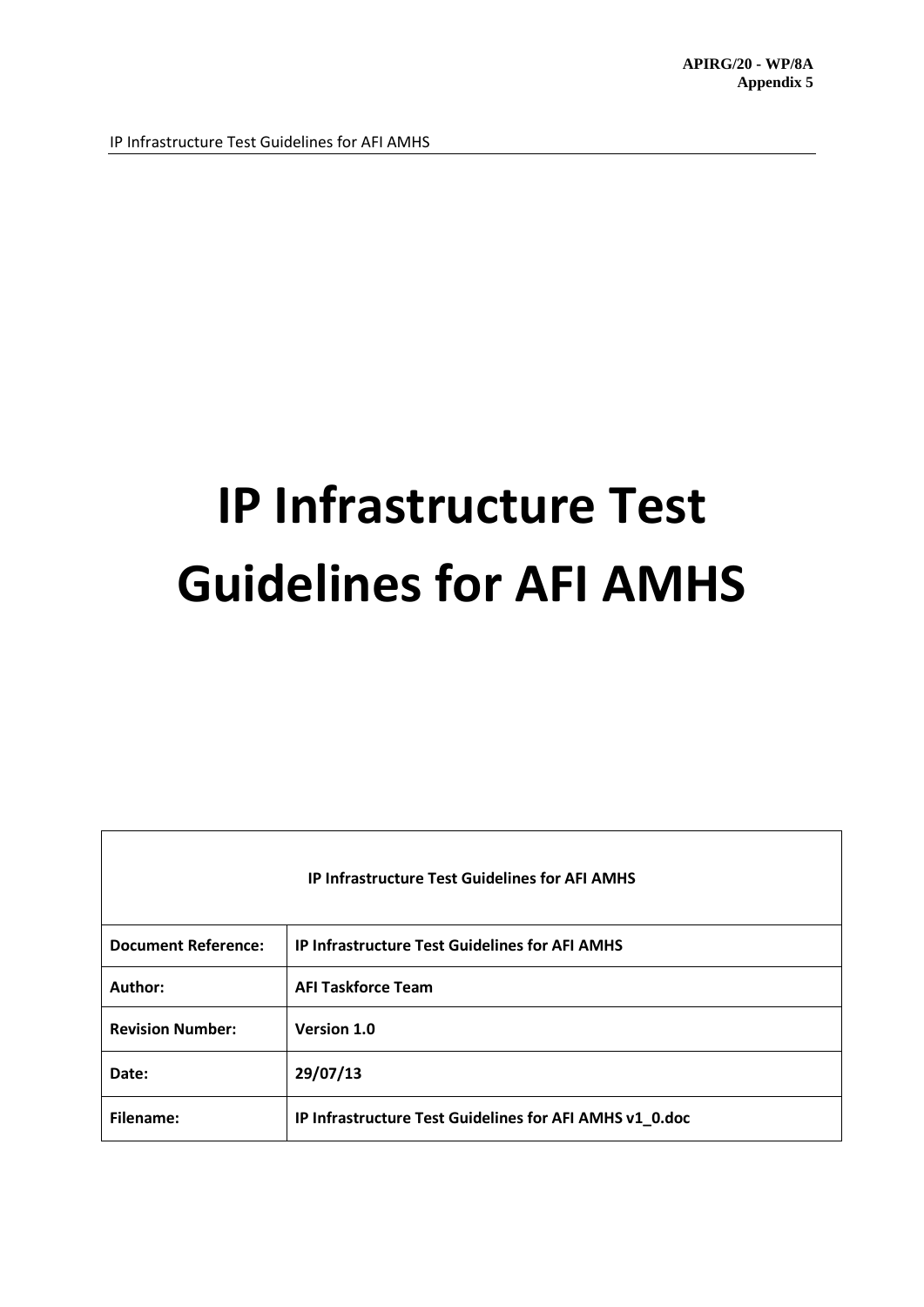# **Document Control Log**

| <b>Edition</b> | <b>Date</b> | <b>Comments</b>                                                               | Section/pages<br>affected |
|----------------|-------------|-------------------------------------------------------------------------------|---------------------------|
| 0.1            | 29/07/13    | <b>Creation from IP Infrastructure Test Guidelines for</b><br><b>EUR AMHS</b> | All                       |
|                |             |                                                                               |                           |
|                |             |                                                                               |                           |
|                |             |                                                                               |                           |
|                |             |                                                                               |                           |
|                |             |                                                                               |                           |
|                |             |                                                                               |                           |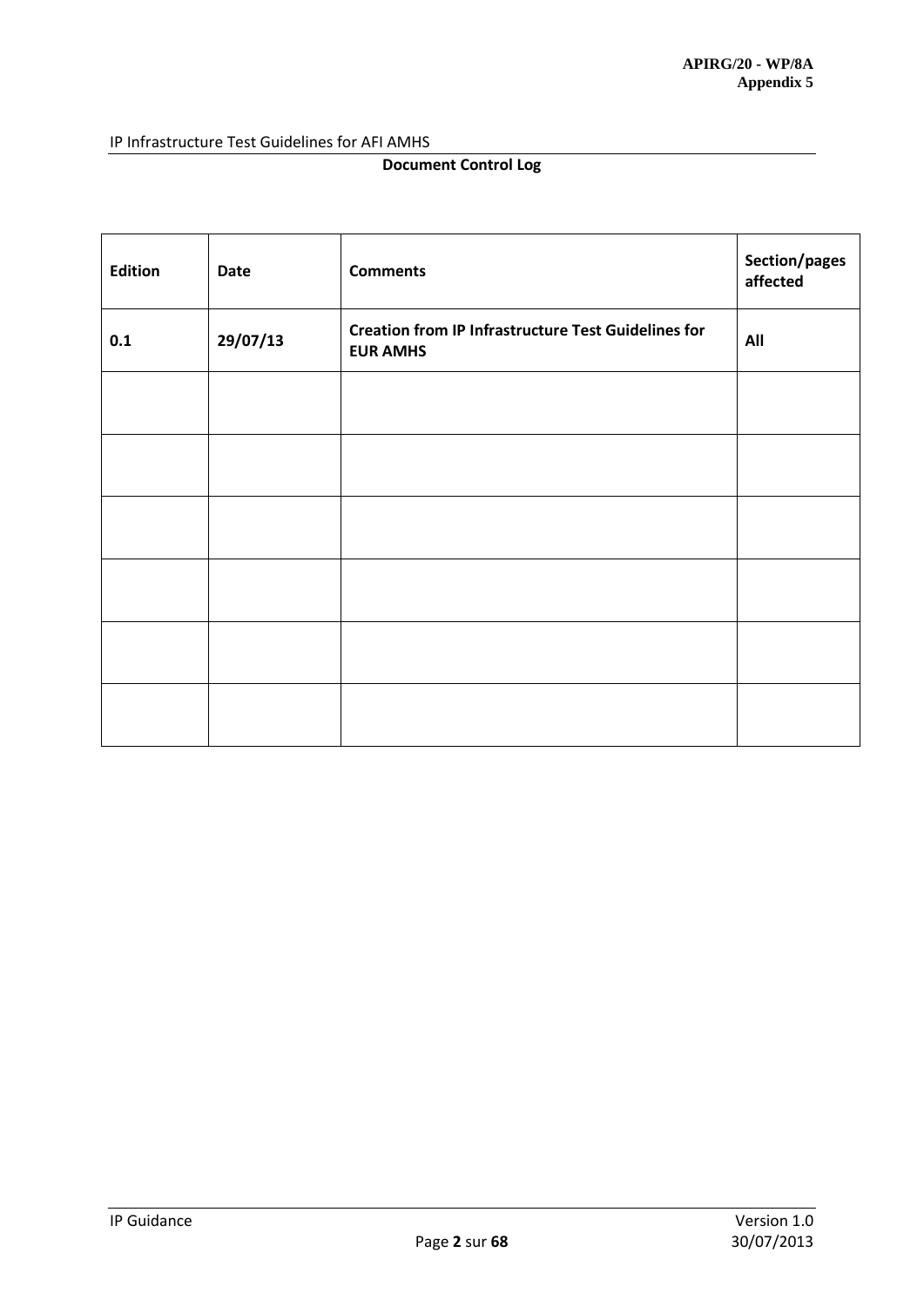# **Table of Contents**

| $\mathbf{1}$   |     |             |                                                                                                    |  |
|----------------|-----|-------------|----------------------------------------------------------------------------------------------------|--|
|                | 1.1 |             |                                                                                                    |  |
|                | 1.2 |             |                                                                                                    |  |
| 1.             |     |             | To test the IP connectivity between future application systems, e.g. AMHS, in a test and/or        |  |
| 2.             |     |             |                                                                                                    |  |
| 3.             |     |             |                                                                                                    |  |
| 4.             |     |             |                                                                                                    |  |
|                | 1.3 |             |                                                                                                    |  |
|                | 1.4 |             |                                                                                                    |  |
|                | 1.5 |             |                                                                                                    |  |
| $\overline{2}$ |     |             |                                                                                                    |  |
|                | 2.1 |             | Generic IP Infrastructure description (Network architecture scheme)  8                             |  |
|                | 2.2 |             |                                                                                                    |  |
|                | 2.3 |             |                                                                                                    |  |
|                | 2.4 |             |                                                                                                    |  |
|                | 2.5 |             |                                                                                                    |  |
| 3              |     |             |                                                                                                    |  |
|                | 3.1 |             | Description of the IP infrastructure used in the operational or reference (test) environment<br>17 |  |
|                | 3.2 |             |                                                                                                    |  |
|                | 3.3 |             |                                                                                                    |  |
|                | 3.4 |             |                                                                                                    |  |
|                | 3.5 |             | Configuration details, defined for the different logical connections in the different elements     |  |
| 4              |     |             |                                                                                                    |  |
|                | 4.1 |             |                                                                                                    |  |
|                | 4.2 |             |                                                                                                    |  |
|                | 4.3 |             |                                                                                                    |  |
|                | 4.4 |             |                                                                                                    |  |
| А.             |     |             | Attachment Change Mechanism of the IP Infrastructure Test Guidelines  65                           |  |
|                |     | IP Guidance | Version 1.0                                                                                        |  |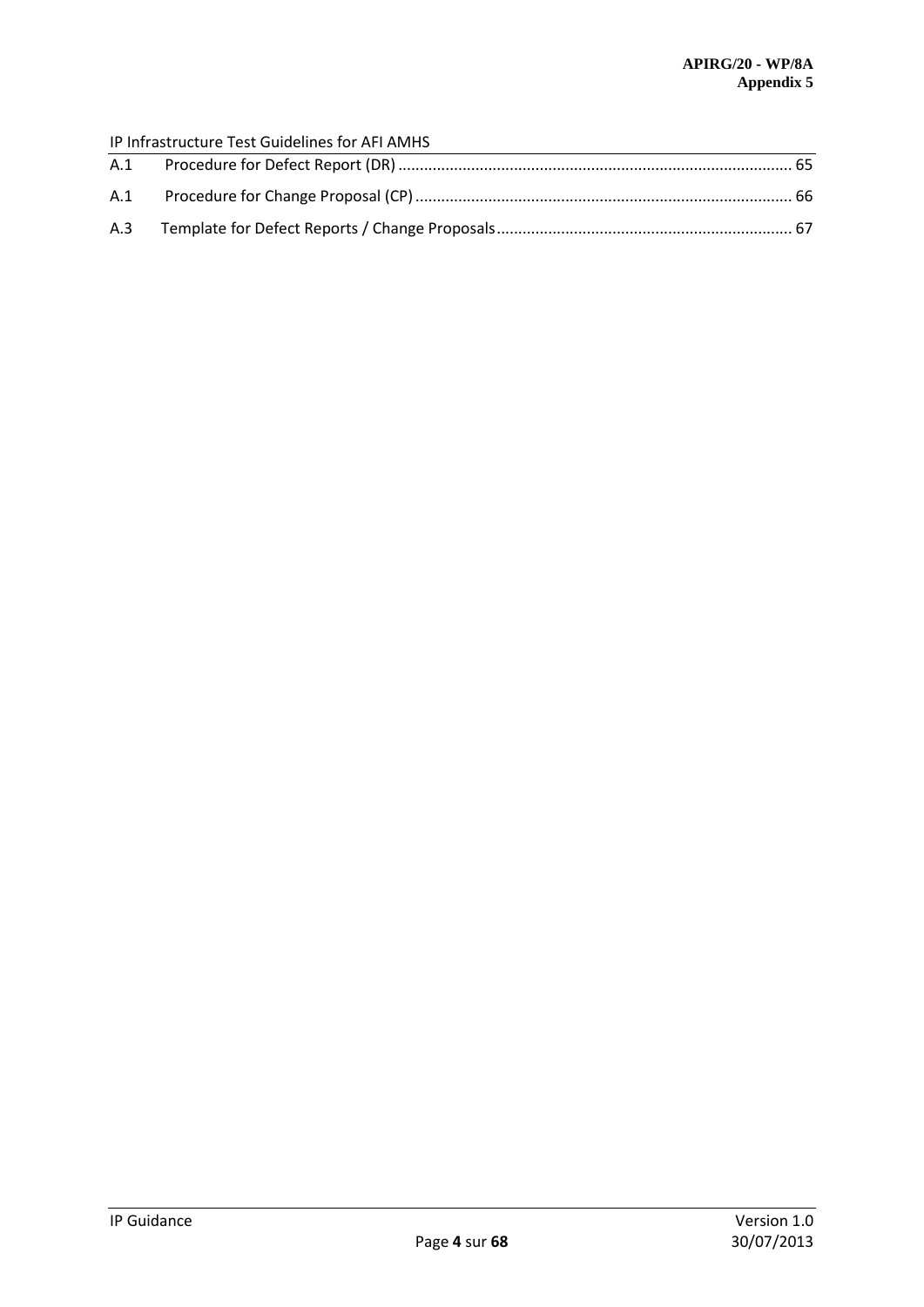# <span id="page-4-0"></span>**1 Introduction**

In the frame of AFI AMHS implementation, the AFI states after having noted that a number of states had already implemented AMHS on national basis, recommended on APIRG 18 meeting that AFI states conclude bilateral and/or multilateral agreements using the model developed by the task force, and conduct trials to ensure interoperability between systems. Thus through the conclusion 18/19, AFI States adopted and implemented an AMHS strategy and identified further work to be carried including an AFI AMHS manual and a regional AMHS implementation plan.

Furthermore, AFI/AMHS/TF/2 hold in Dakar from 30 to 31 May 2013 recommend that an IP infrastructure Tests for AFI region based on EUROCONTROL documentation and AFI context being drafted for global coordination.

# <span id="page-4-1"></span>**1.1 Purpose of the document**

- **1.1.1** The purpose of the document is to define a set of IP Infrastructure Tests from the viewpoint of the application in order to ensure the IP connectivity between application systems, e.g. AMHS, prepared for going into operation. The document defines the objectives and prerequisites as well as **the set of IP tests themselves.**
- 1.1.2 The IP Infrastructure Tests are connectivity tests and if available, tests of the IP redundancy. They should form a final part of the overall IP Infrastructure Acceptance Tests performed by ANSP's network teams.
- 1.1.3 Successful completion of these tests is a prerequisite for application tests (e.g. AMHS Interoperability Tests, AMHS Pre-operational Tests).

# <span id="page-4-2"></span>**1.2 Objectives of the IP Infrastructures Tests**

- <span id="page-4-4"></span><span id="page-4-3"></span>1.2.1 The objectives of the IP Infrastructure Tests are:
	- 1. To test the IP connectivity between future application systems, e.g. AMHS, in a test and/or operational environment;
	- 2. To test the recovery of non-redundant connections; or
	- 3. To test the recovery of redundant connections; and
	- 4. To measure the time the recovery takes.
- <span id="page-4-6"></span><span id="page-4-5"></span>1.2.2 The prerequisites of the IP Infrastructure Tests are:
	- Successful completion of the WAN tests;
	- Successful test of the setup and IP routing mechanism of the local equipment on both sites (cf.2.2) (Local IP Network Infrastructure)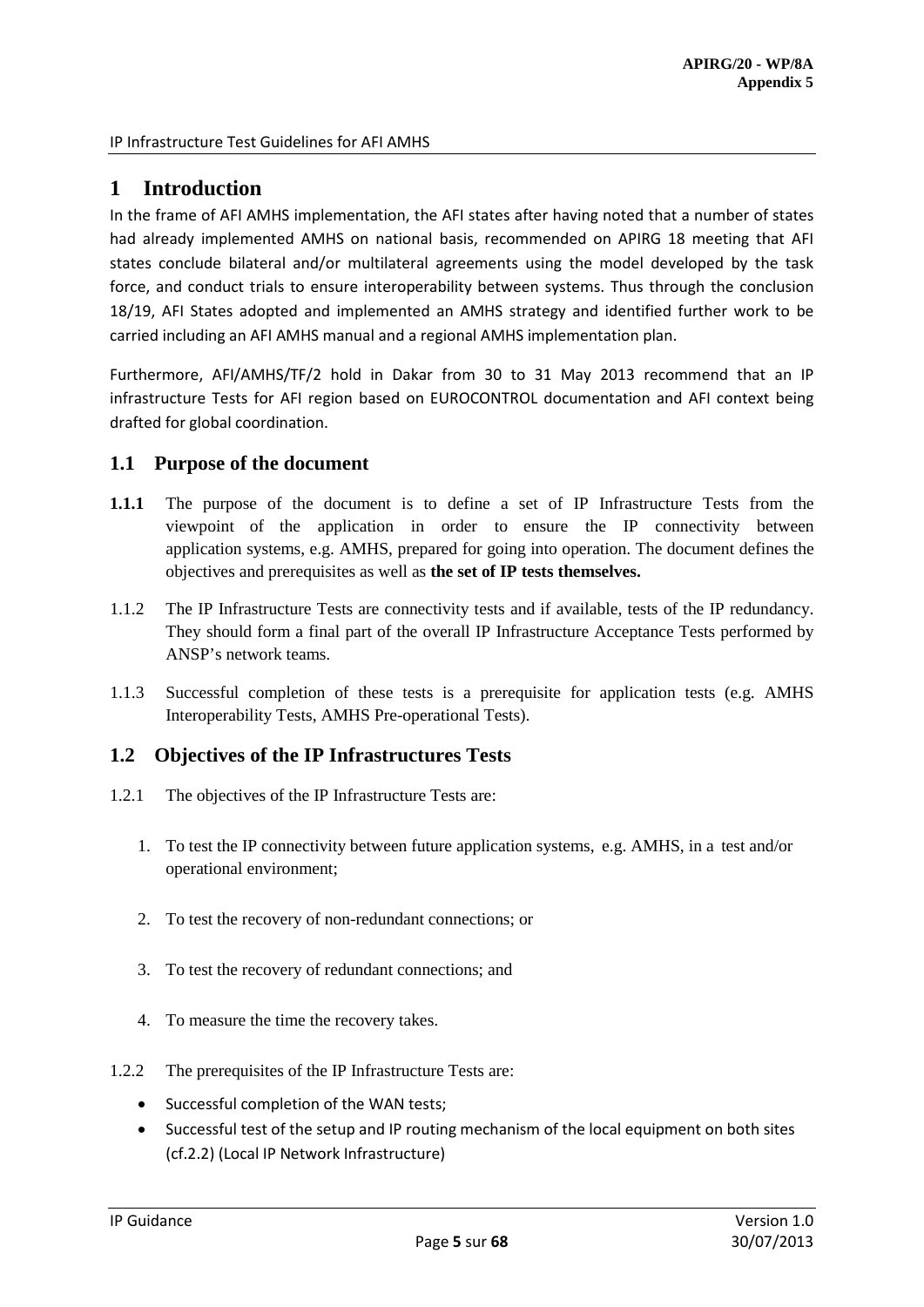# <span id="page-5-0"></span>**1.3 Document Structure**

- 1.3.1 *Chapter 1* presents the purpose, objectives and test overview.
- 1.3.2 *Chapter 2* contains a generic description of the environment to be tested including the test equipment which should be used for the IP Infrastructure Testing.
- 1.3.3 *Chapter 3* describes the IP infrastructure configuration, the Network parameter set-up and the IP routing requirements and settings.
- 1.3.4 *Chapter 4* contains the scenario description of the IP Infrastructure Tests procedures. Attachment A provides the Change Control Mechanism for this document.

# <span id="page-5-1"></span>**1.4 Test Overview**

- 1.4.1 Following IP Infrastructure Tests have to be performed:
	- IP Reachability Tests
	- Outage and recovery tests

1.4.2 The tests are described in test scenarios – IPTxxx, where xxx is the scenario number. The following table contains an overview of the test scenarios:

| Test-case id       | <b>Test Function</b>       |
|--------------------|----------------------------|
| IPT1 xx            | IP Reachability Tests      |
| IPT <sub>2xx</sub> | Recovery after Outage      |
| IPT3xx             | <b>Redundancy Recovery</b> |

#### *Table 1 : Test Scenario overview*

### <span id="page-5-2"></span>**1.5 Summary of the IP Infrastructure Tests**

- 1.5.1 After successful completion of the IP Infrastructure Tests the respective **test report** should contain:
	- a section describing the concrete IP infrastructure which was subject of the test, including all necessary information for later maintenance and troubleshooting (cf. Chapter 2);
	- overview of the tests which are the result of tailoring of the generic tests in adaptation of the above described IP infrastructure;
	- the name of the tester(s):
	- the date when the tests were performed;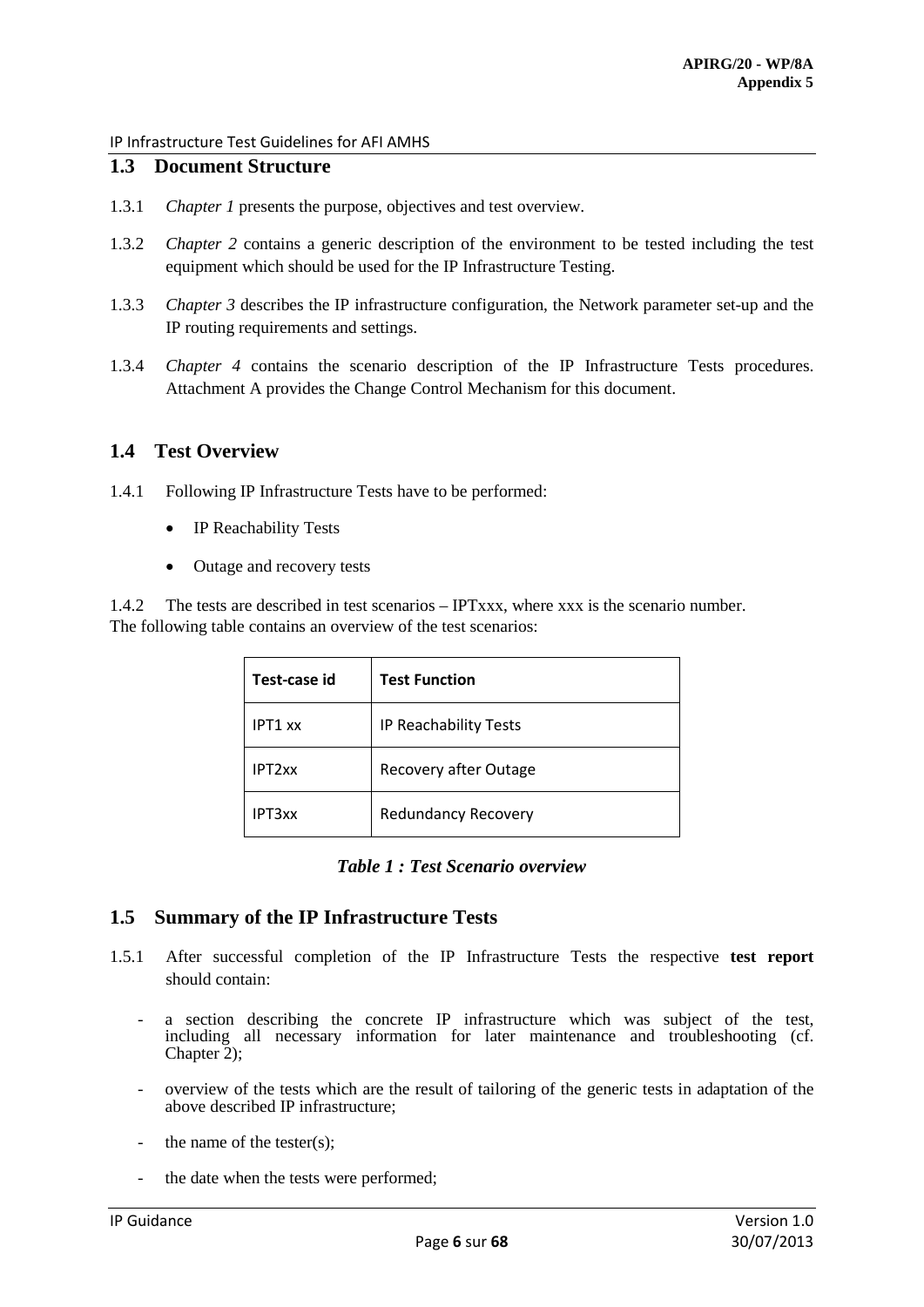- the result of each test case;
- the values measured where appropriate;
- the overall test result: "Successful (without remarks)",

"Successful with remarks".

*Note.- If the test was not successful which means not ready for the usage of the application all results should also be documented.*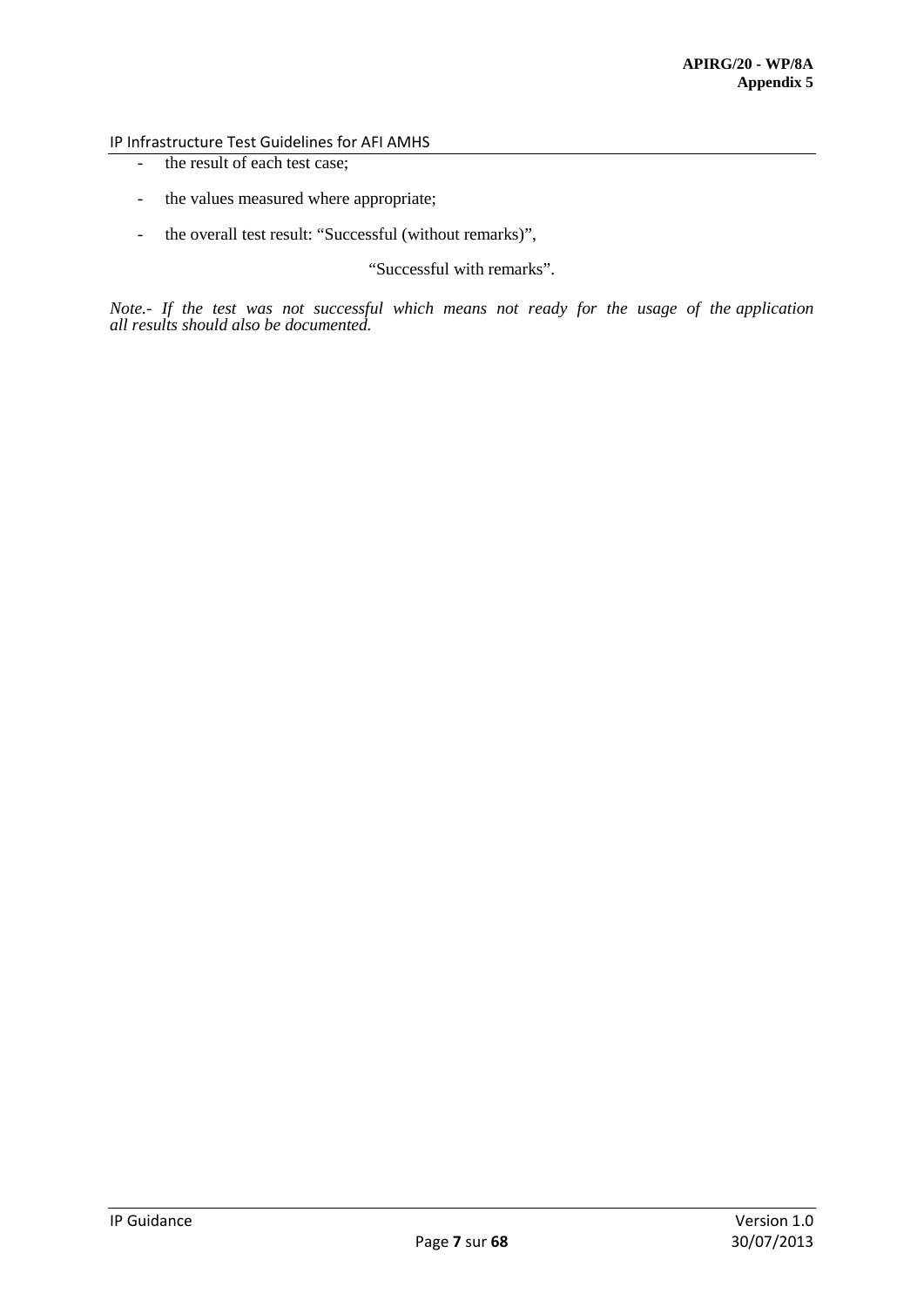# <span id="page-7-0"></span>**2 IP Infrastructure Test – Generic Environment description**

# <span id="page-7-1"></span>**2.1 Generic IP Infrastructure description (Network architecture scheme)**

- 2.1.1 The IP infrastructure under test consists of three different network segments:
	- Local IP Network of ANSP A (Site A) National IP segment Site A
	- Wide Area Network (WAN) provided by ANSPs or a Service Provider.
	- Local IP Network of ANSP B (Site B) National IP segment Site B

#### 2.1.2 A generic block diagram is provided in Figure 1.



### *Figure 1 : Generic IP Infrastructure*

- 2.1.3 Figure 2 below shows an example of the potential network architecture. Many different variants can exist depending on the network solution adopted by every ANSP.
- 2.1.4 The "significant points" in the depicted example are:
	- 1. In the National IP segment (Local IP Network Site):
		- End system network device (the network device where the application end system is connected).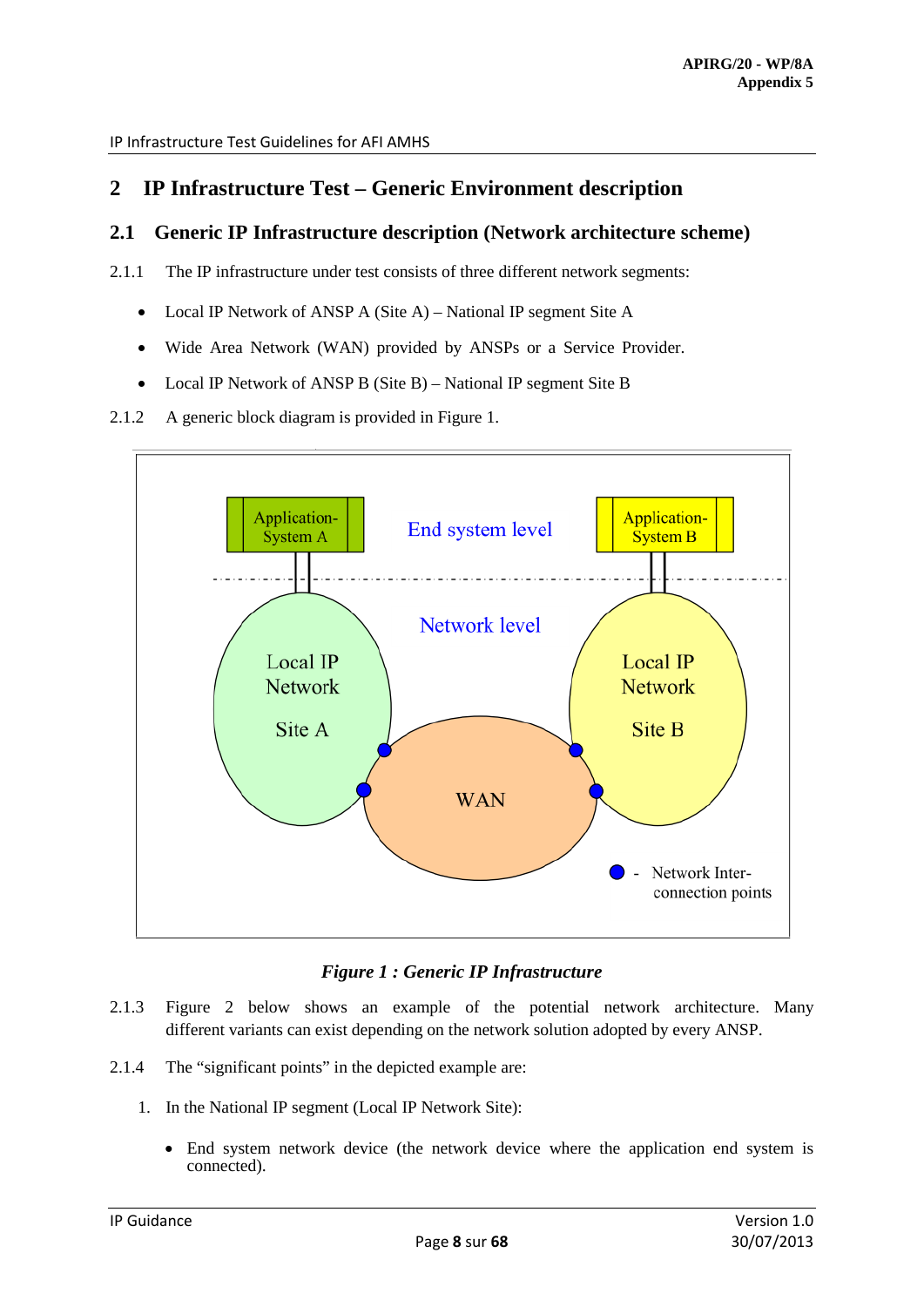- Any security device that could be involved in this connection, at national level.
- The entry/exit point in the National IP segment, i.e. ANSPs border router(s).

*Note.– Other intermediate network devices could be involved, at national level, in order to provide the required connectivity. These other intermediate points are not considered as significant points in the global view of the end to end connection.* 

*Each ANSP will evaluate if, for internal maintenance, any other intermediate network device should be considered.* 

*The application systems (End systems) could be connected simple or redundant.* 

### <span id="page-8-0"></span>**2.2 Generic local IP infrastructure description (Local IP Network Site)**

- 2.2.1 For the IP infrastructure tests the following generic components (see Figure 2) are important:
	- LAN (equipment/components) to interconnect the application system in a redundant manner to the Local Router(s)
	- Local Router(s)
	- $\bullet$  Firewall(s)
	- Border Router(s)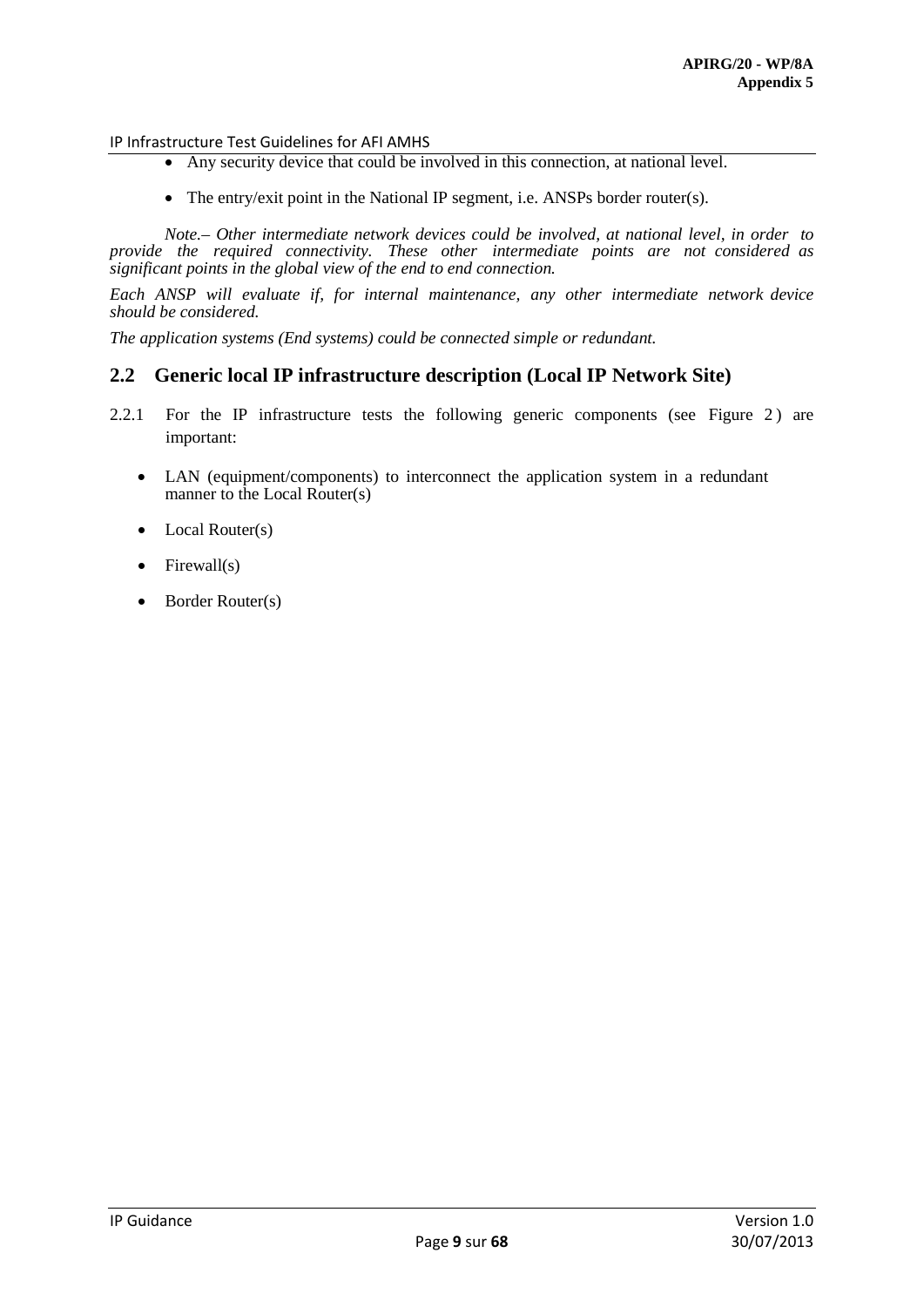2.2.2 The responsibility for this infrastructure part is carried by an ANSP. Normally a redundant IP connectivity should be provided.



*Figure 2 : Generic local IP Infrastructure*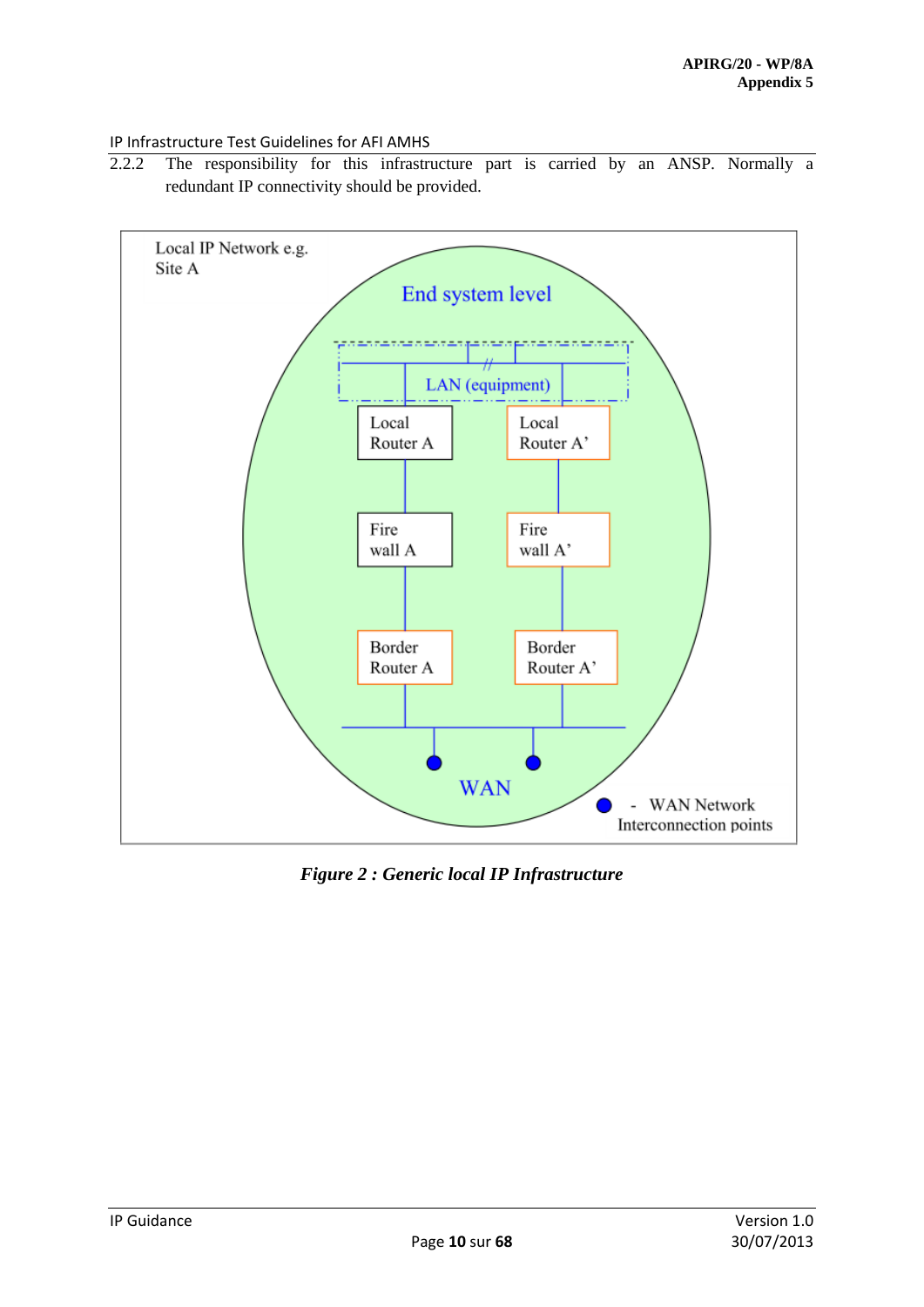# <span id="page-10-0"></span>**2.3 Generic WAN IP infrastructure description**

- 2.3.1 For the testing approach the WAN is seen as a black-box providing uninterrupted IP connectivity. Usually the local Network will be connected by two independent physical links (interconnection points) to the WAN (see Figure 4).
- 2.3.2 The responsibility for this WAN infrastructure is carried by a Telecommunications Service Provider or, in some other cases, by ANSPs' interconnected Networks or by a mixture of both. In all cases the WAN will be seen as one unit (cloud) from the view point of the IP Infrastructure Test.



*Figure 3 : Generic WAN IP Infrastructure*

# <span id="page-10-1"></span>**2.4 Levels of influence to be tested**

- 2.4.1 To illustrate the outage (failure) and recovery (switch over) scenarios generic configurations were taken as baseline. Figure 5 shows a generic non-redundant IP Infrastructure, Figure 6 a generic redundant IP Infrastructure and Figure 7 a generic fully redundant IP Infrastructure.
- 2.4.2 In these configurations 14 potential failing areas were identified. These areas are caused by:
	- Outages of LAN components
	- Outages of components (routers, fire walls)
	- Outage of the connections between the different components

*Note.– The outage of the WAN will not be tested; only the loss of connectivity to the WAN. The tests of the WAN itself (features like routing mechanisms, Class of Service, access lists, failure handling, etc.) should be done in special dedicated tests.*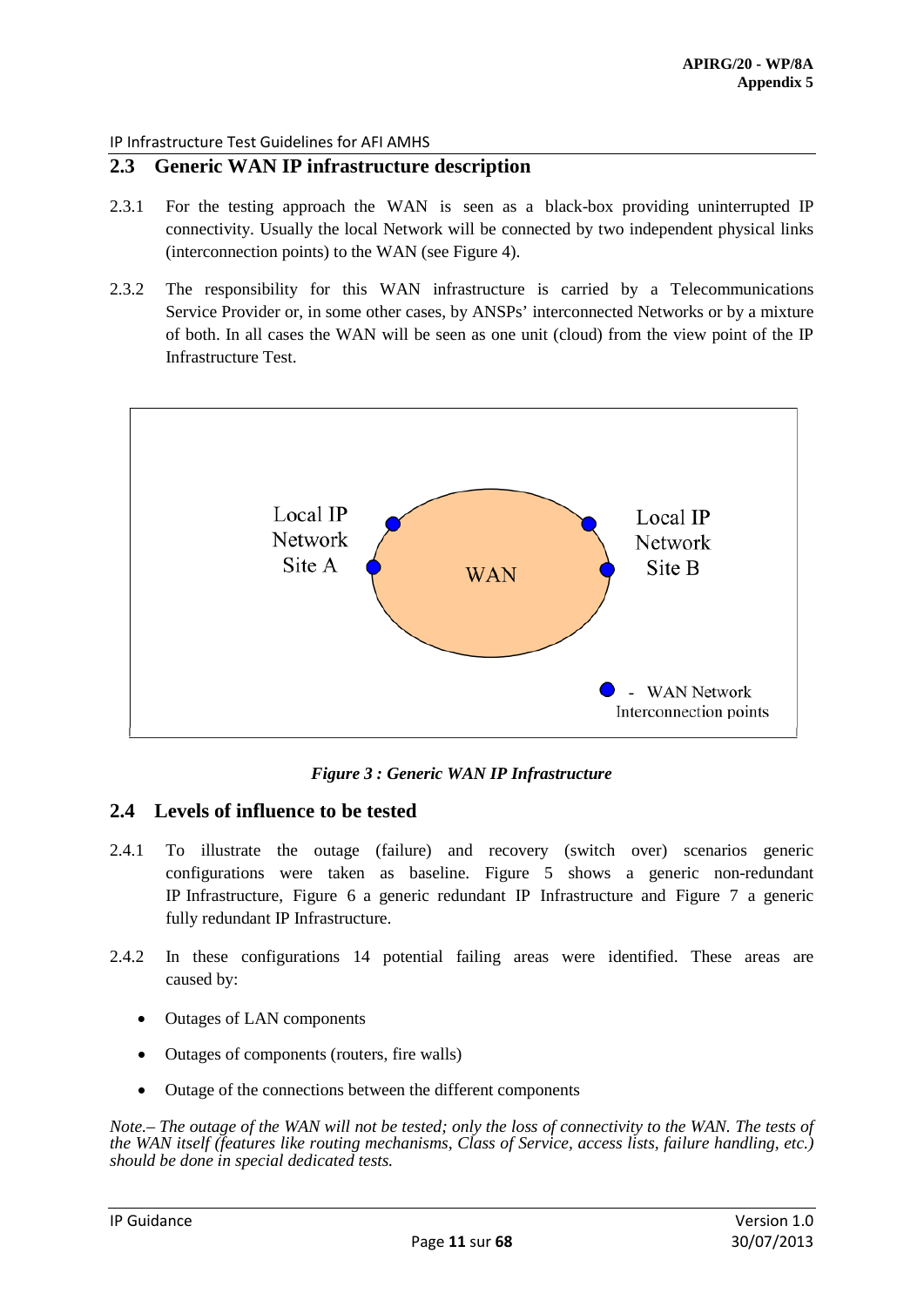- 2.4.3 All tests have to be performed at both sites.
- 2.4.4 For all 14 potential failing areas the different test cases are described and test procedures derived. The Test Procedures reflect simulations of physical outages by different means (e.g. disconnection of a cable, switch off of the power supply) and logical outages by 'Disable Port' commands and others.
- 2.4.5 During the preparation of the tests of a real IP infrastructure the respective generic configuration and the respective test procedures have to be selected and adapted (tailored).





*Note.– During preparation and performing of outage tests it should be considered that (part of) the infrastructure under test could be already used by AMHS or other applications in operational use.*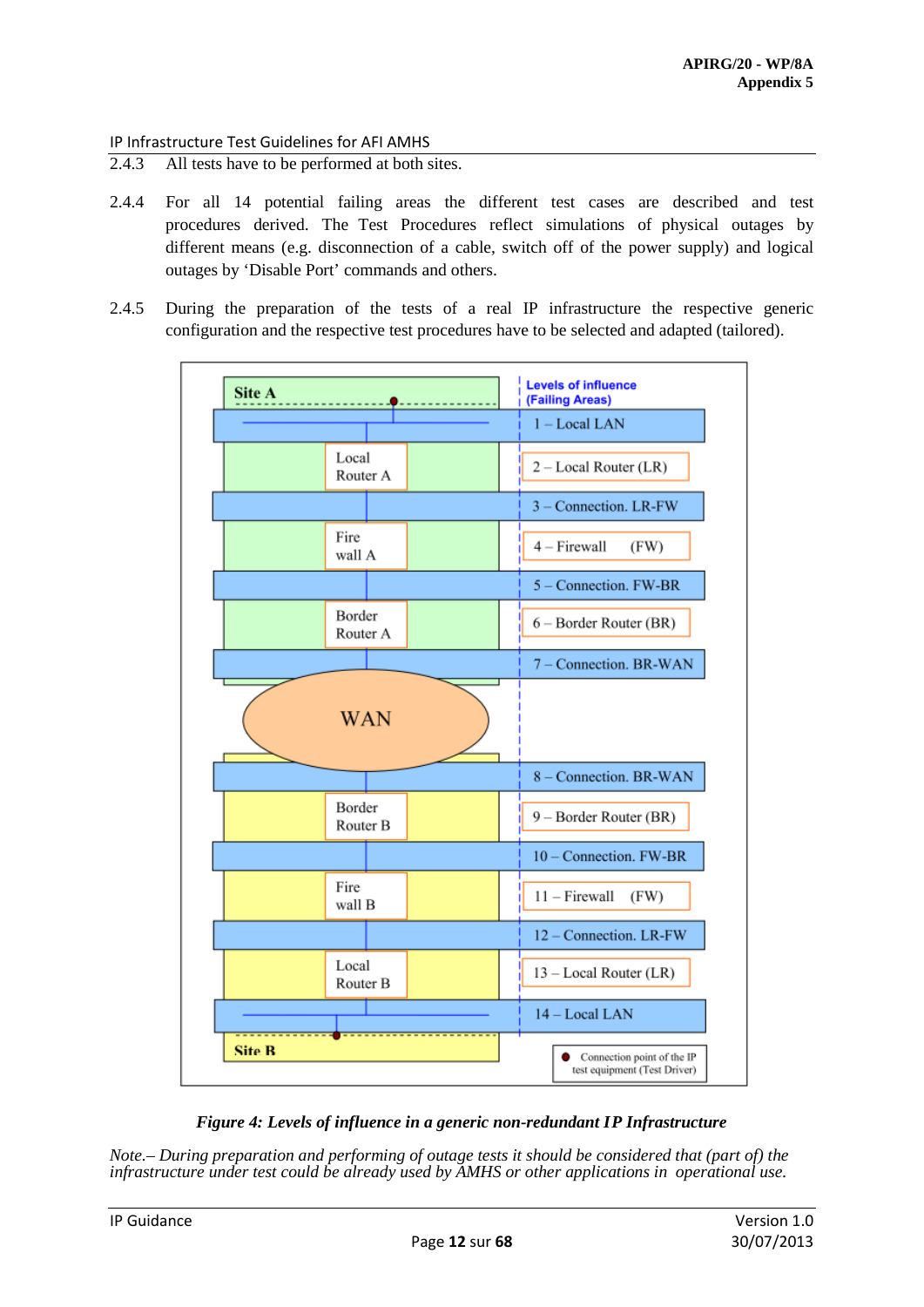

*Figure 5: Levels of influence in a generic redundant IP Infrastructure*

*Note. – During preparation and performing of outage tests it should be considered that (part of) the infrastructure under test could be already used by AMHS or other applications in operational use.*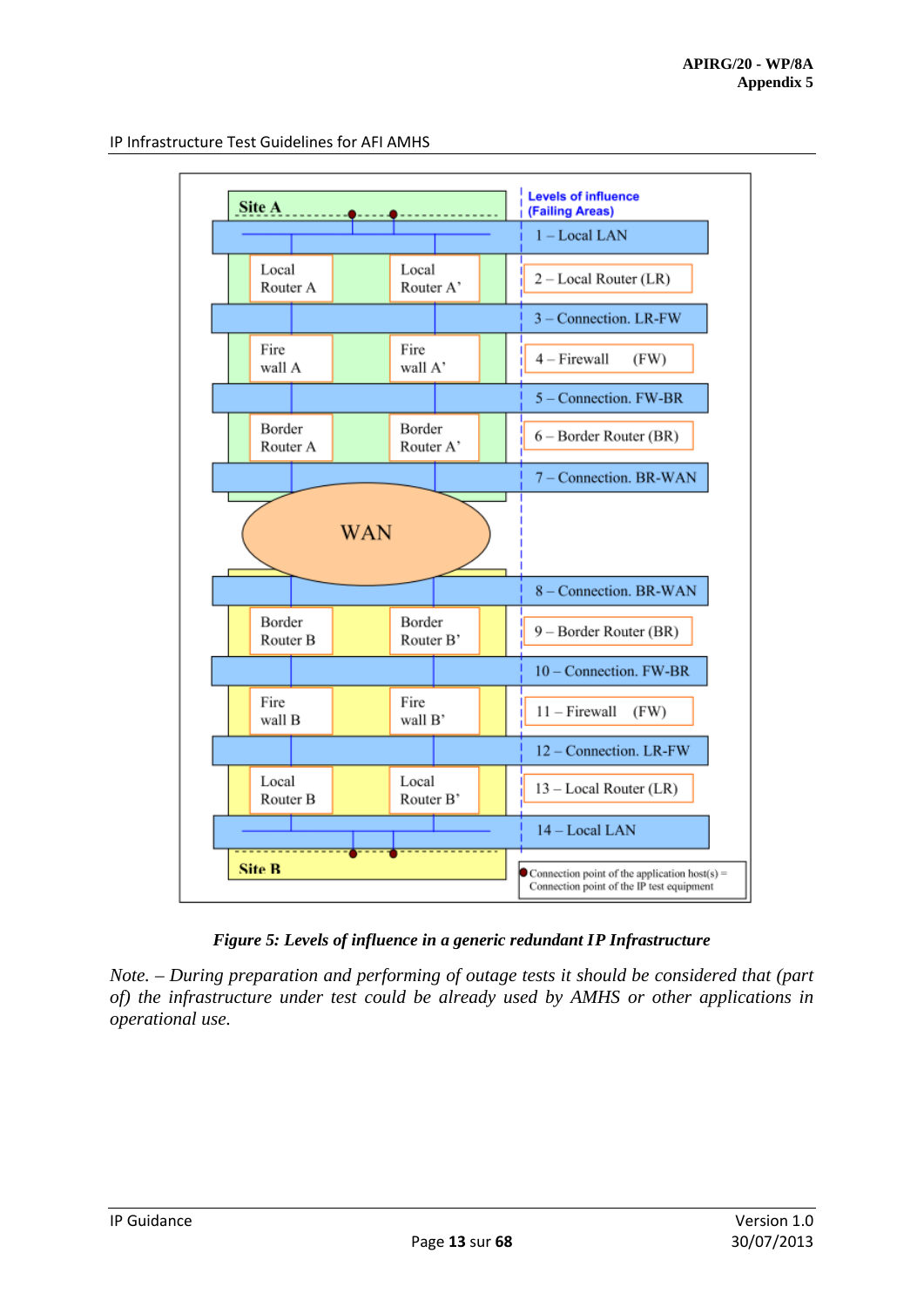

*Figure 6 : Levels of influence in a generic (fully redundant (f.r) IP Infrastructure*

*Note.– Fully redundant means that contrary to the 'pure' redundant configuration the*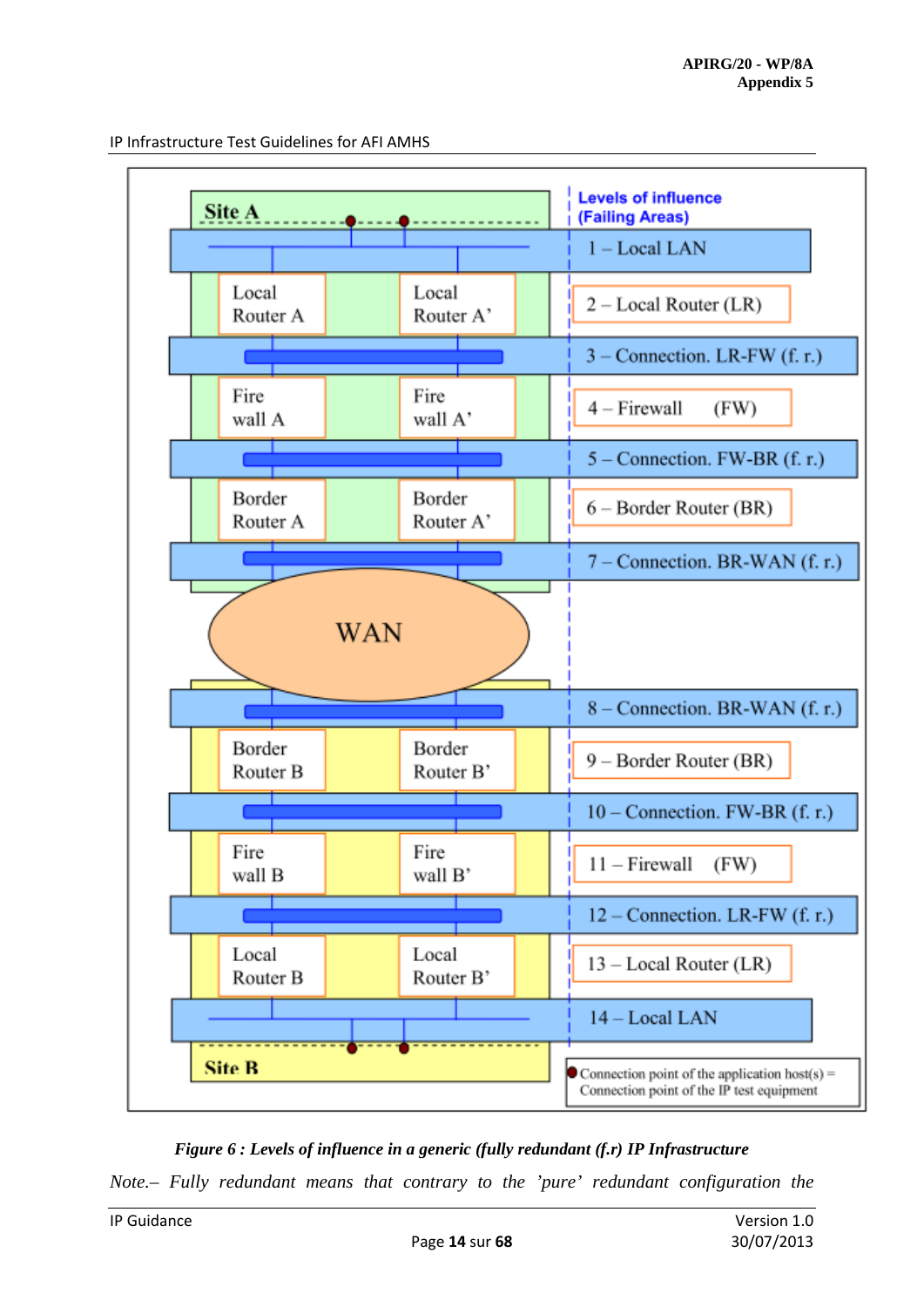*connections between the (redundant) infrastructure components in the different failing areas are fully meshed. Therefore the site where the disconnection is initiated is important, due to the different recovery mechanisms which have to come into force.*

# <span id="page-14-0"></span>**2.5 IP Test equipment ("Test Drivers")**

### **2.5.1 Connection points of the test drivers**

- 2.5.1.1 In figure 4 respectively Figure 5and Figure 6 the connection points of the application hosts are shown. During the IP Infrastructure Test the IP test equipment (test drivers) has to be used at least one of the same connection points on both sites (see Figure 8).
- 2.5.1.2 The test drivers (IP test equipment) has to be able to measure, to record the results and log the traffic (e.g. via Wireshark traces). Therefore specific programs (tools) for these IP tests should be installed. The IP test equipment should be hardware independent from the application host.
- 2.5.1.3 The test drivers should be "time synchronised" by adequate means.



*Figure 7 : Connection of the test drivers to the IP Infrastructure*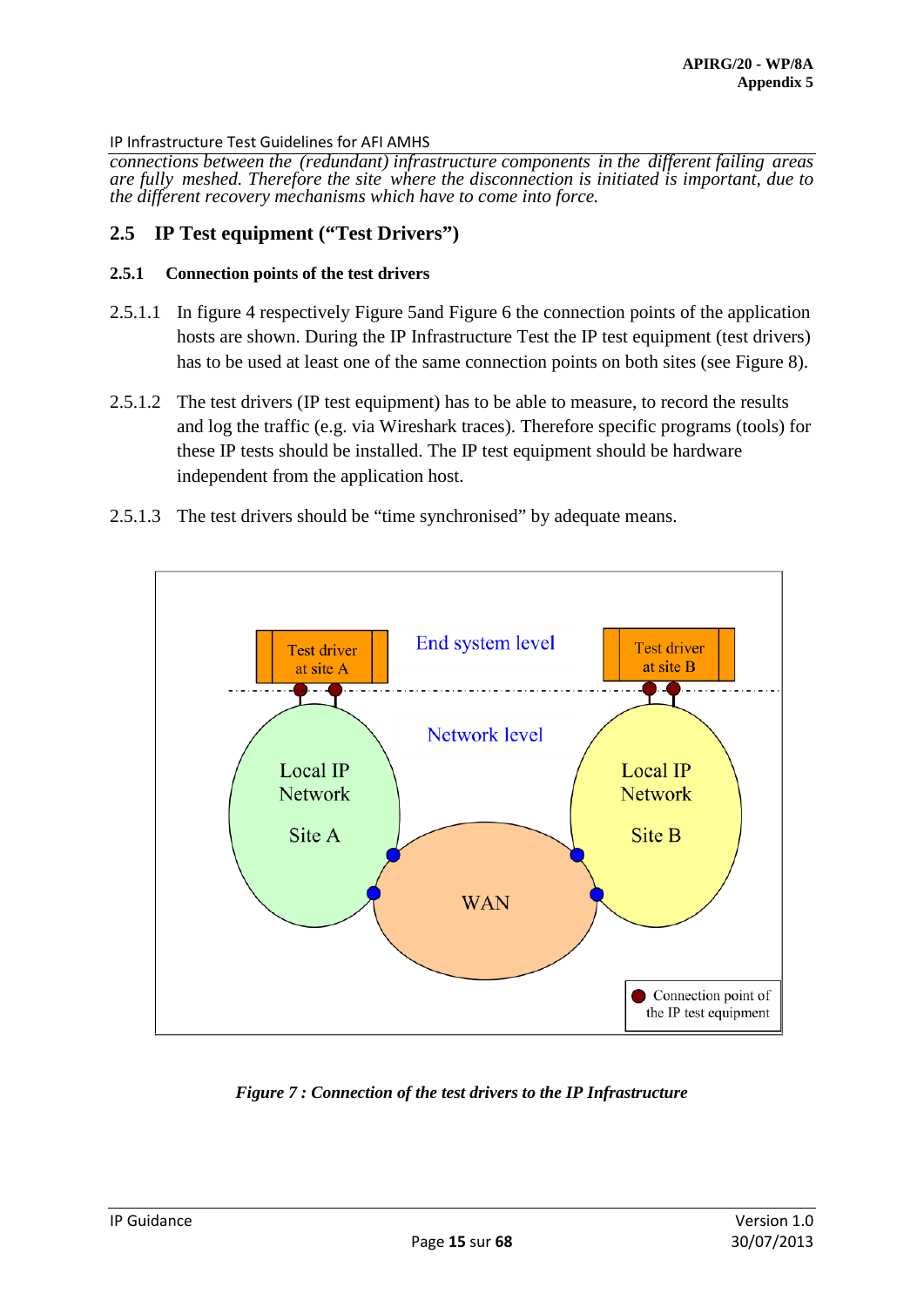2.5.1.4 The Performance check of the requested overall performance (including especially the WAN connectivity) should be measured on base of the future application hardware with specific Tools (e.g. IPPerf, NetIO ...).

#### **2.5.2 Short description of the tools mentioned above**

*Note. – Others adequate tools could be used.*

### **2.5.2.1 Wireshark**

2.5.2.1.1 **Wireshark** is a free and open-source packet analyzer. It is used for network troubleshooting, analysis, software and communications protocol development, and education. Originally named Ethereal, in May 2006 the project was renamed Wireshark due to trademark issues.

2.5.2.1.2 **Wireshark** is cross-platform, using the GTK+ widget toolkit to implement its user interface, and using pcap to capture packets; it runs on various Unix-like operating systems including Linux, Mac OS X, BSD, and Solaris, and on Microsoft Windows. There is also a terminal-based (non-GUI) version for Linux called TShark. Wireshark, and the other programs distributed with it such as TShark, are free software, released under the terms of the GNU General Public License.

#### 2.5.2.1.3 **Wireshark** has a rich feature set which includes the following:

- Deep inspection of hundreds of protocols, with more being added all the time
- Live capture and offline analysis
- Powerful display filters
- Captured network data can be browsed via a GUI, of via the  $TTY$ -mode TShark utility
- **2.5.2.2** *IPPerf*

2.5.2.2.1 **IDerf** is a commonly used network testing to that can create  $TCP$  and UDP data streams and measure the throughput of a network that is carrying them. Iperf is a modern tool for network performance measurement written in  $C_{++}$ .

2.5.2.2.2 **Iperf** allows the user to set various parameters that can be used for testing a network, or alternately for optimizing or tuning a network. Iperf has a client and server functionality, and can measure the throughput between the two ends, either unidirectonally or bi-directionally. It is open source software and runs on various platforms including Linux, Unix and Windows. It is supported by the National Laboratory for Applied Network Research.

# *2.5.2.3 NetIO*

2.5.2.3.1 **NetIO** was designed for the measurement of TCP/IP throughput.

2.5.2.3.2 **NetIO** uses for this measurement 6 different packet sizes for an interval of 10 seconds each. The program is working in all operating system environments. The program is launched by 'netio  $-s$ ' as server (here 192.168.1.1). The data packets are sent to the client under test by 'netio 192.168.1.1'.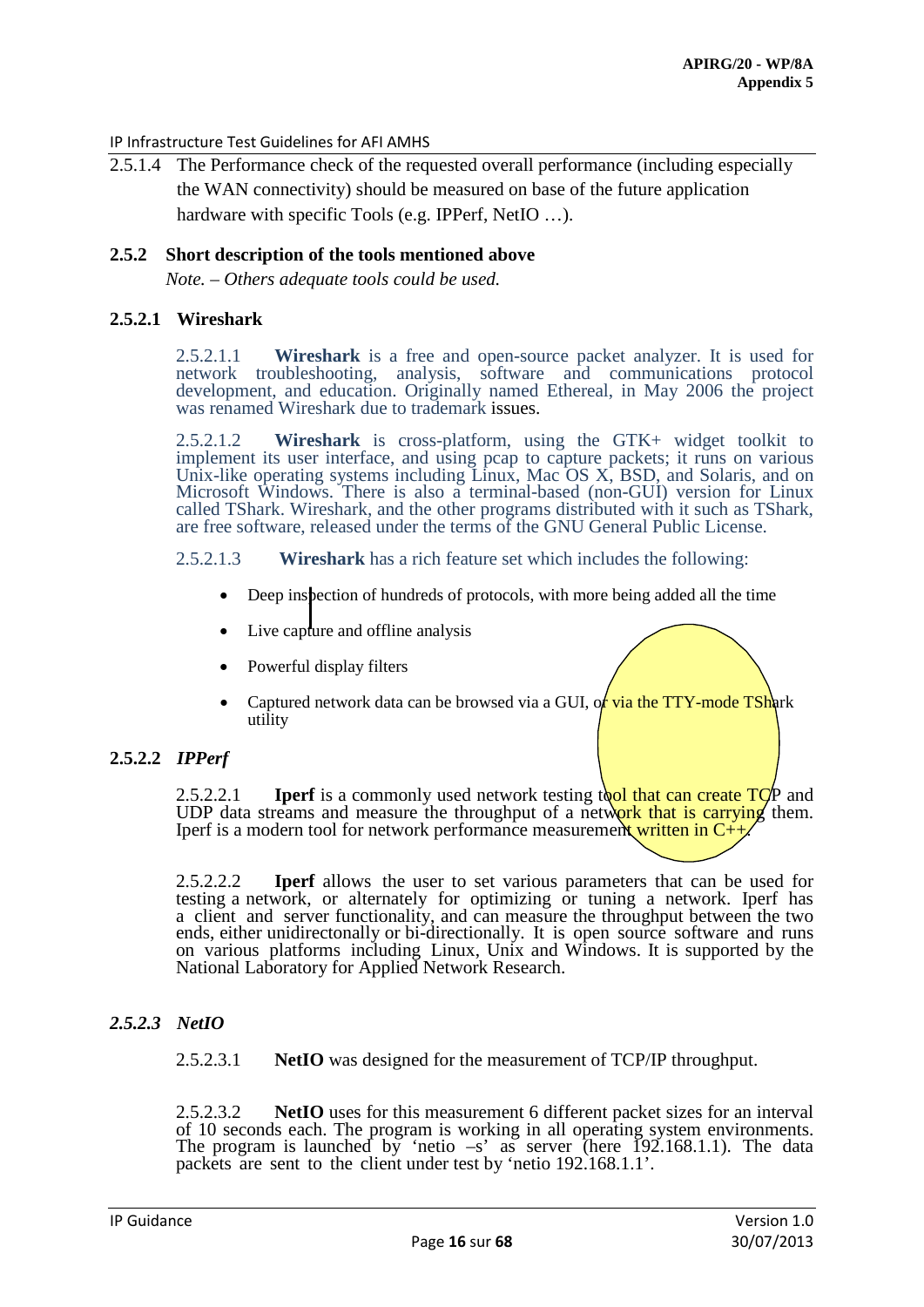# <span id="page-16-0"></span>**3 IP Infrastructure Configuration and Network Parameters**

- <span id="page-16-1"></span>**3.1 Description of the IP infrastructure used in the operational or reference (test) environment**
- 3.1.1 Baseline should be the "target configuration" required for the applications. This configuration has to be used for operations.
- 3.1.2 In case that the future operational infrastructure cannot be used for this kind of testing an equivalent reference test configuration should be established and described.
- 3.1.3 Figure 8 and Figure 9 show examples how a redundant IP connectivity can be designed. The real configuration and details have to be agreed between the test partners.



*Figure 8 : Example of a redundant IP connection (Operational)*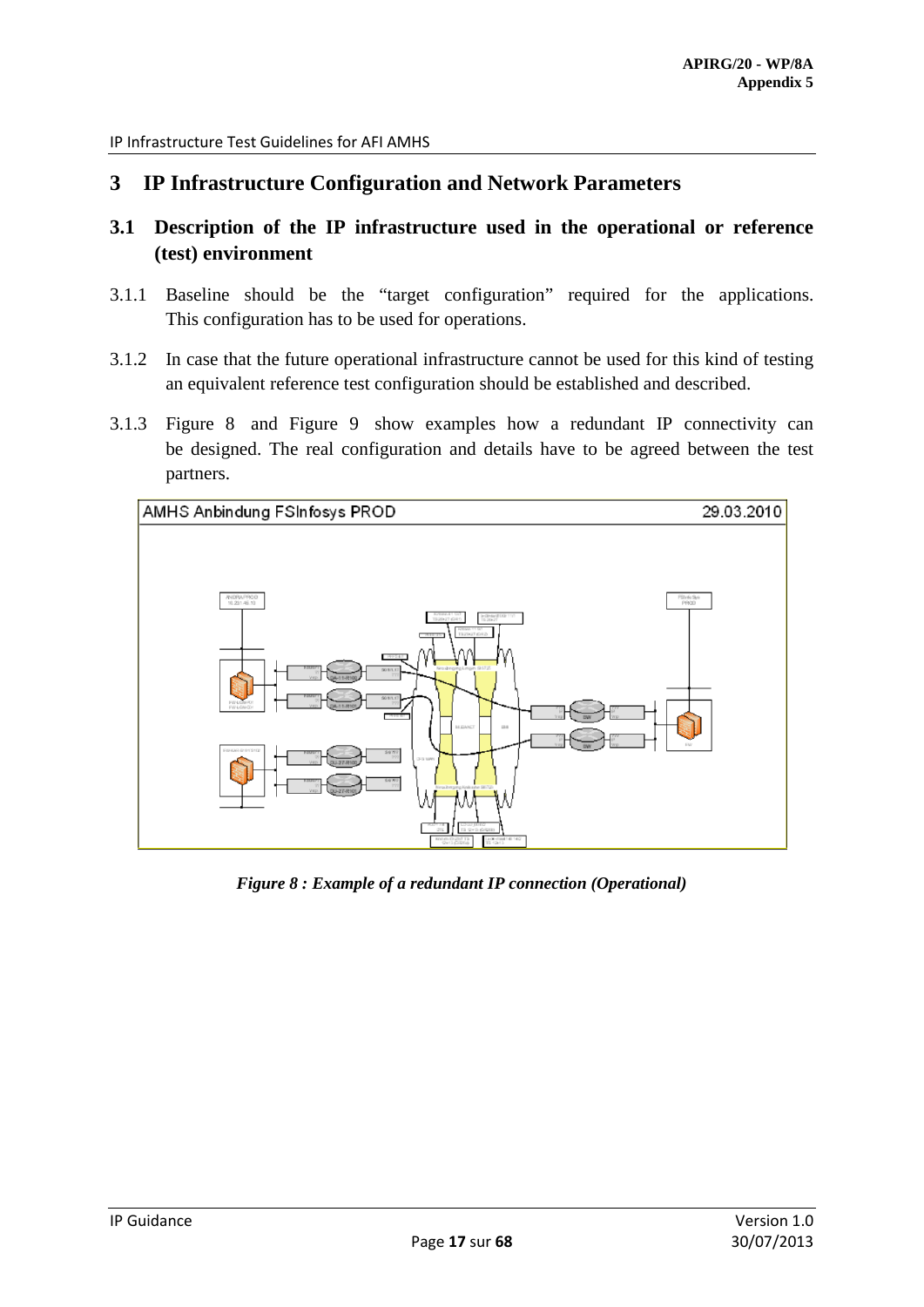

*Figure 9 : Example of a redundant IP connection (Test)*

*Note. – For the test report these figures have to be replaced by the real configured and used infrastructure.*

# <span id="page-17-0"></span>**3.2 Local IP addresses**

# **3.2.1 Local IPv4 addresses of Test partner A (known at own site, but not published)**

3.2.1.1 Due to the local nature of the Local IPv4 Addresses this part could be handled internally. There is no obligation to publish this part. Only those IPv4 Addresses relevant for the WAN Service provider or the other test partner have to be published.

| <b>User Name</b> | IP address (IPv4 only) | <b>Remarks</b> |
|------------------|------------------------|----------------|
|                  |                        |                |
|                  |                        |                |

#### *Table 2 : local IP addresses (test partner A)*

Example

| <b>User Name</b>   | IP address (IPv4 only) | <b>Remarks</b>          |
|--------------------|------------------------|-------------------------|
| Application host 1 | 195.66.124.2           | <b>AMHS System GOOY</b> |
| Application host 2 | 195.66.125.3           | <b>AMHS System GOOY</b> |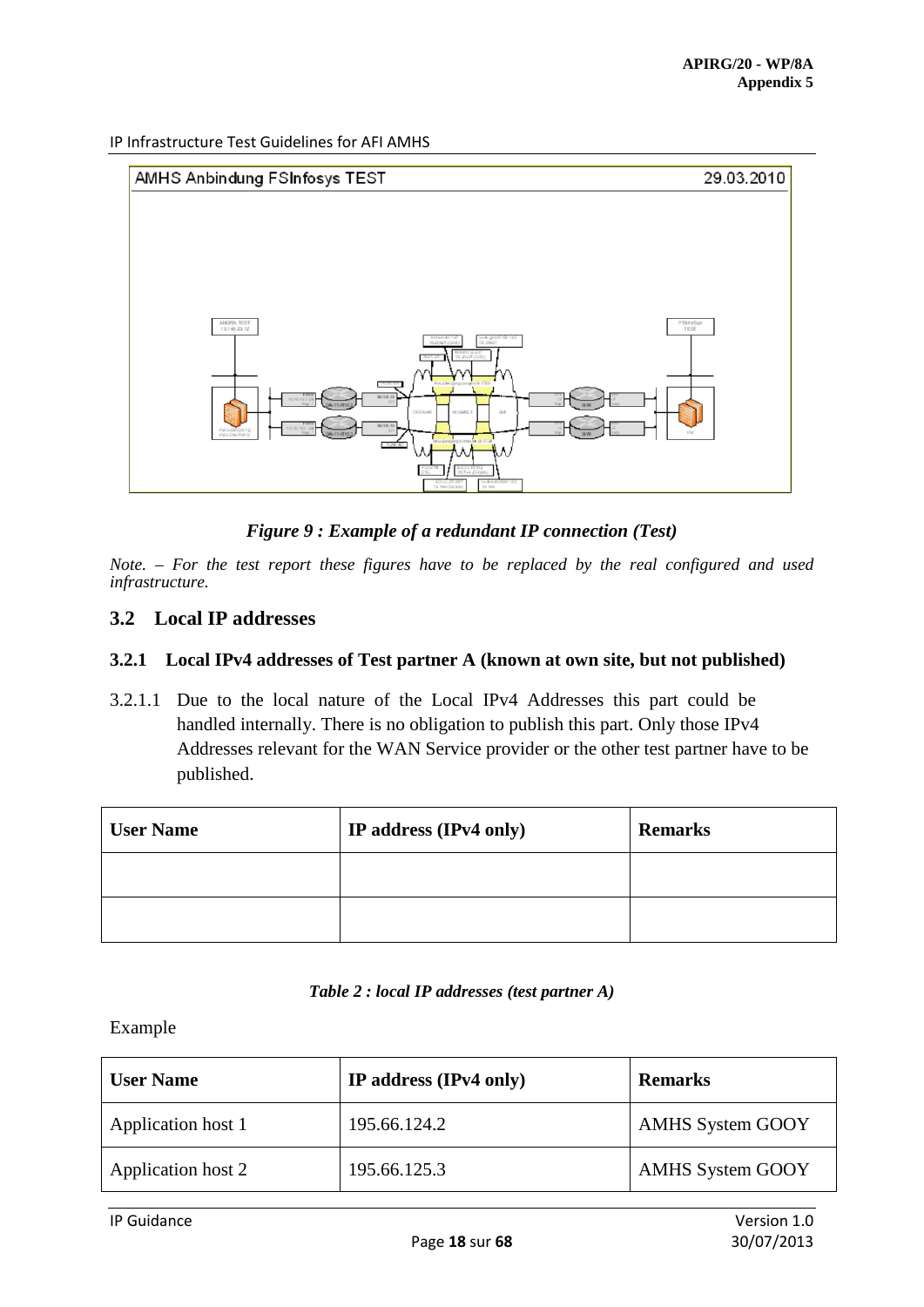# **3.2.2 Local IPv4 addresses of Test partner B (known at own site, but not published)**

| <b>User Name</b> | IP address (IPv4 only) | <b>Remarks</b> |
|------------------|------------------------|----------------|
|                  |                        |                |
|                  |                        |                |

### *Table 3 : local IP addresses (test partner B)*

Example

| <b>User Name</b>   | IP address (IPv4 only) | <b>Remarks</b>          |
|--------------------|------------------------|-------------------------|
| Application host 1 | 168.22.121.3           | <b>AMHS System ABCD</b> |
| Application host 2 | 168.22.121.5           | <b>AMHS System ABCD</b> |

# <span id="page-18-0"></span>**3.3 International IP Addresses (local, LAN, WAN)**

# **3.3.1 International IP addresses of Test partner A**

| <b>User Name</b> | IP address (IPv6 or IPv4) | <b>Remarks</b>   |
|------------------|---------------------------|------------------|
|                  |                           | Application host |
|                  |                           |                  |
|                  |                           | Local router     |
|                  |                           |                  |
|                  |                           | Border router    |
|                  |                           |                  |

### *Table 4 : International IP addresses (Test partner A)*

Example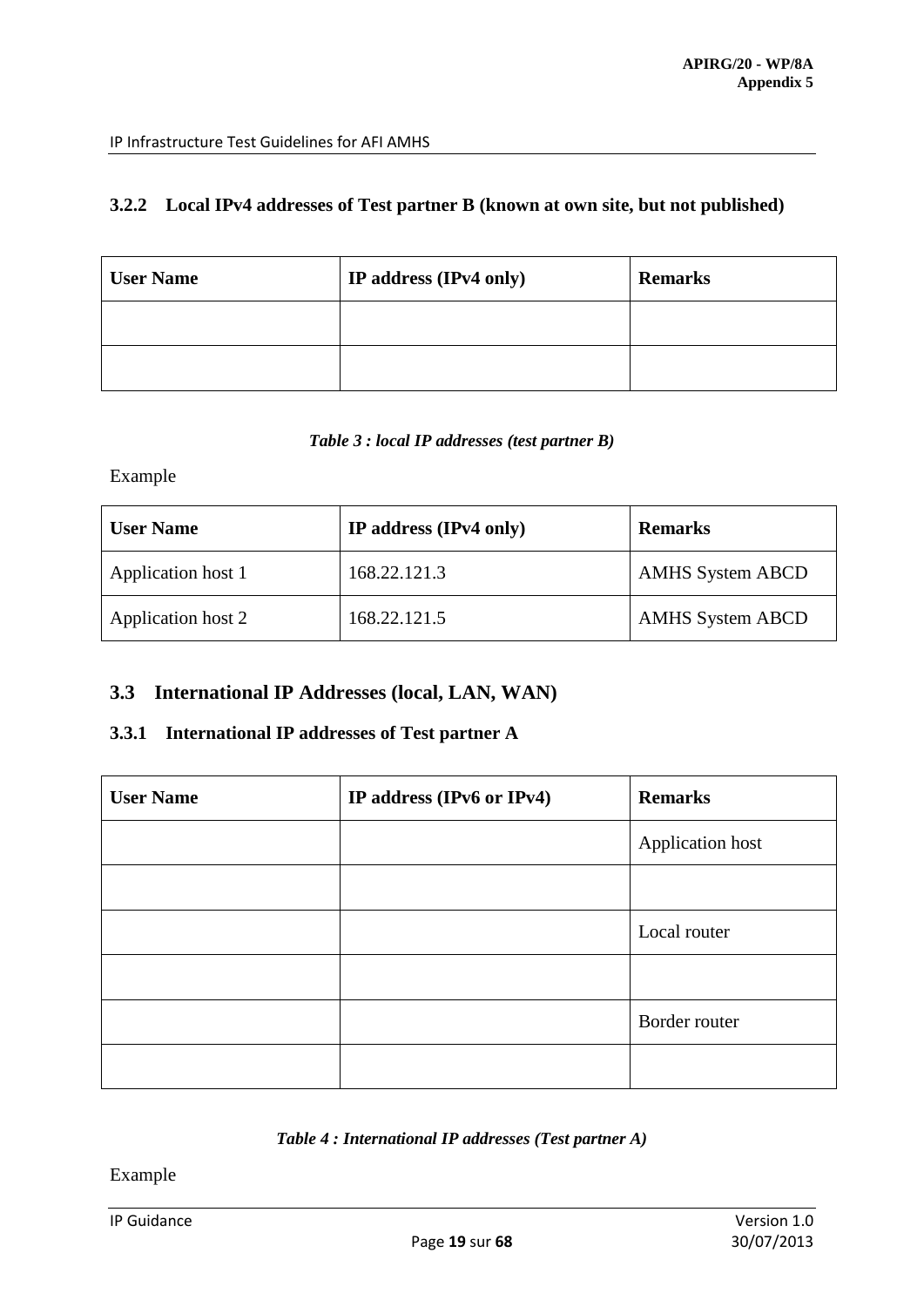| <b>User Name</b> | IP address $(IPv6)$ | <b>Remarks</b>   |
|------------------|---------------------|------------------|
| host 1           | 2001:4b50:400:      | Application host |
| host $2$         | 2001:4b50:400:      | Application host |
| router_lflf_1    | 2001:4b50:400:      | Local router     |
| router_lflf_2    | 2001:4b50:400:      | Local router     |
| router fr 1      | 2001:4b50:400:      | Border router    |
| router fr 2      | 2001:4b50:400:      | Border router    |

# **3.3.2 International IP addresses of Test partner B**

| <b>User Name</b> | IP address (IPv6 or IPv4) | <b>Remarks</b>   |
|------------------|---------------------------|------------------|
|                  |                           | Application host |
|                  |                           |                  |
|                  |                           | Local router     |
|                  |                           |                  |
|                  |                           | Border router    |
|                  |                           |                  |

*Table 5 : International IP addresses (Test partner B)*

Example

| <b>User Name</b> | IP address $(IPv6)$ | <b>Remarks</b>          |
|------------------|---------------------|-------------------------|
| host 1           | 2001:4b50:481:      | <b>Application host</b> |
| host $2$         | 2001:4b50:481: :    | Application host        |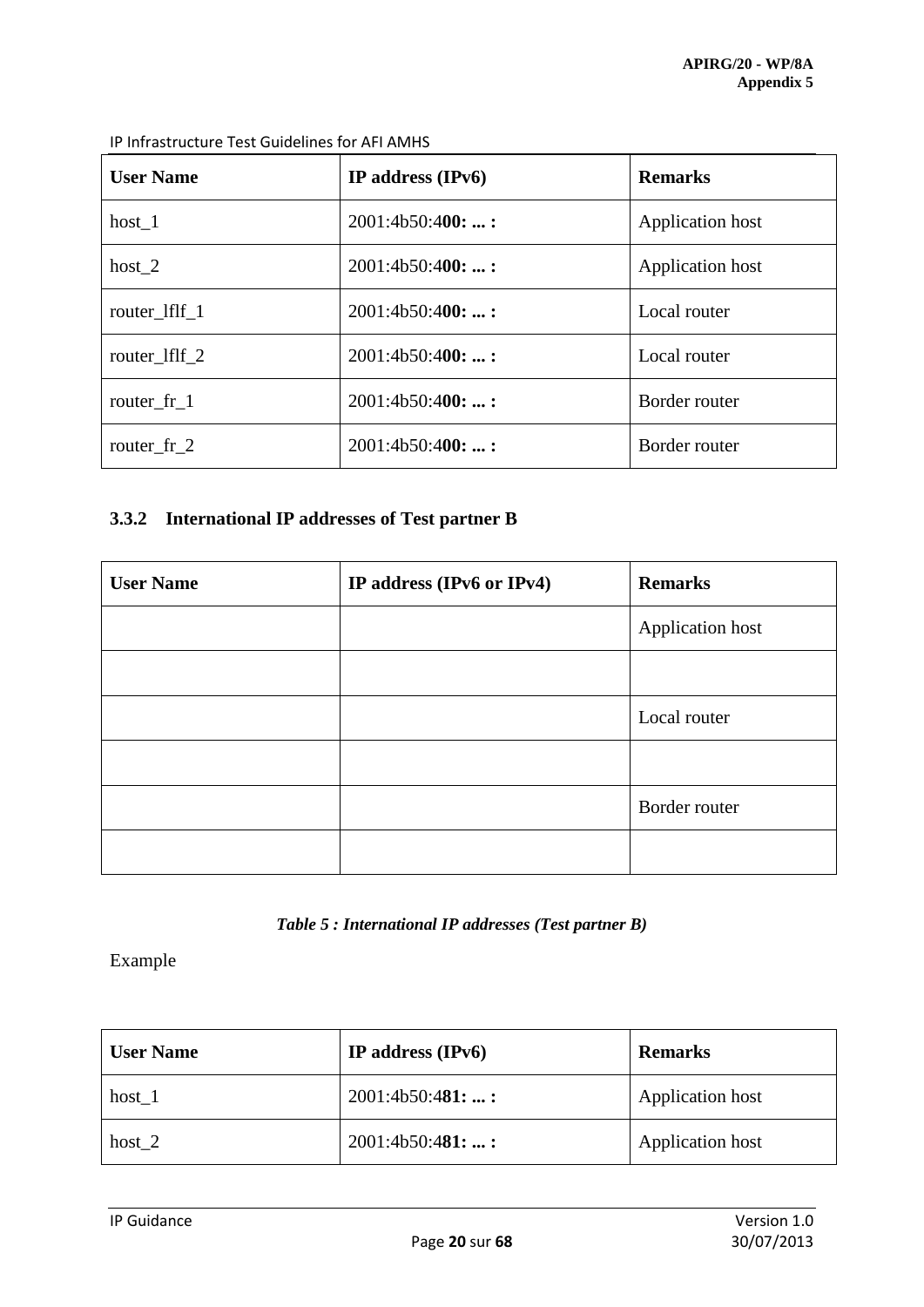| router_edll_1  | 2001:4b50:481: | Local router  |
|----------------|----------------|---------------|
| router_edll_2  | 2001:4b50:481: | Local router  |
| router_ge_ $1$ | 2001:4b50:481: | Border router |
| router_ge_2    | 2001:4b50:481: | Border router |

IP Infrastructure Test Guidelines for AFI AMHS

# <span id="page-20-0"></span>**3.4 IP routing requirements and settings**

# **3.4.1 WAN level**

(VRRP Addresses, Routing information, Bandwidth etc.)

# **3.4.2 Local Level**

(VRRP Addresses, Routing information, Bandwidth etc.)

# **3.4.3 End System Setup**

(VRRP Addresses, Routing information, Bandwidth etc.)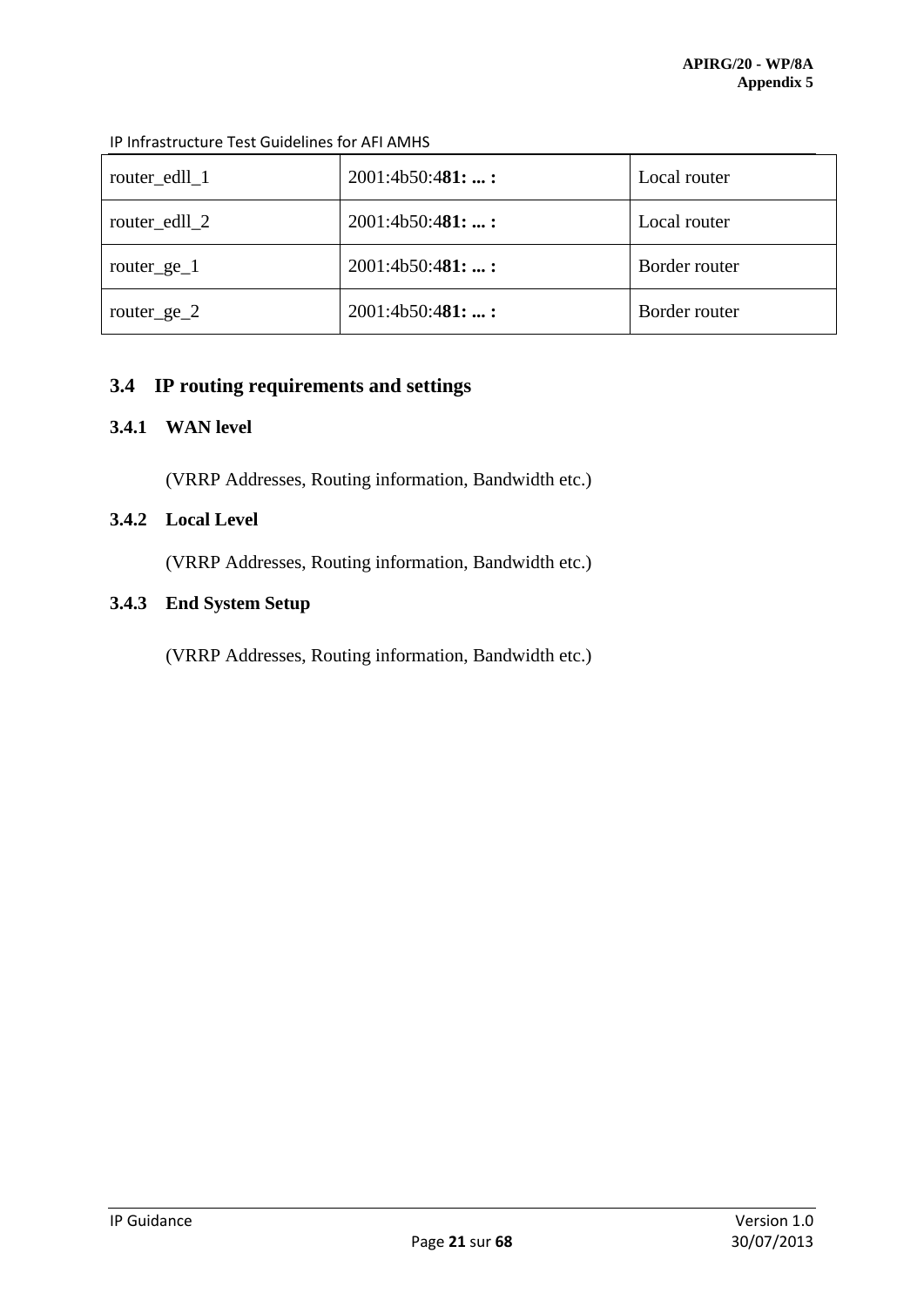<span id="page-21-0"></span>**3.5 Configuration details, defined for the different logical connections in the different elements of the infrastructure (routers, switches…)**

# **3.5.1 Standard templates**

- To be added –

# **3.5.2 Standard parameters and adjustments**

- To be added -

# **3.5.3 Standard and adjustments for specific cases if required**

- To be added –

# **3.5.4 Requirements to be fulfilled by the application host (parameters, settings …)**

- To be added -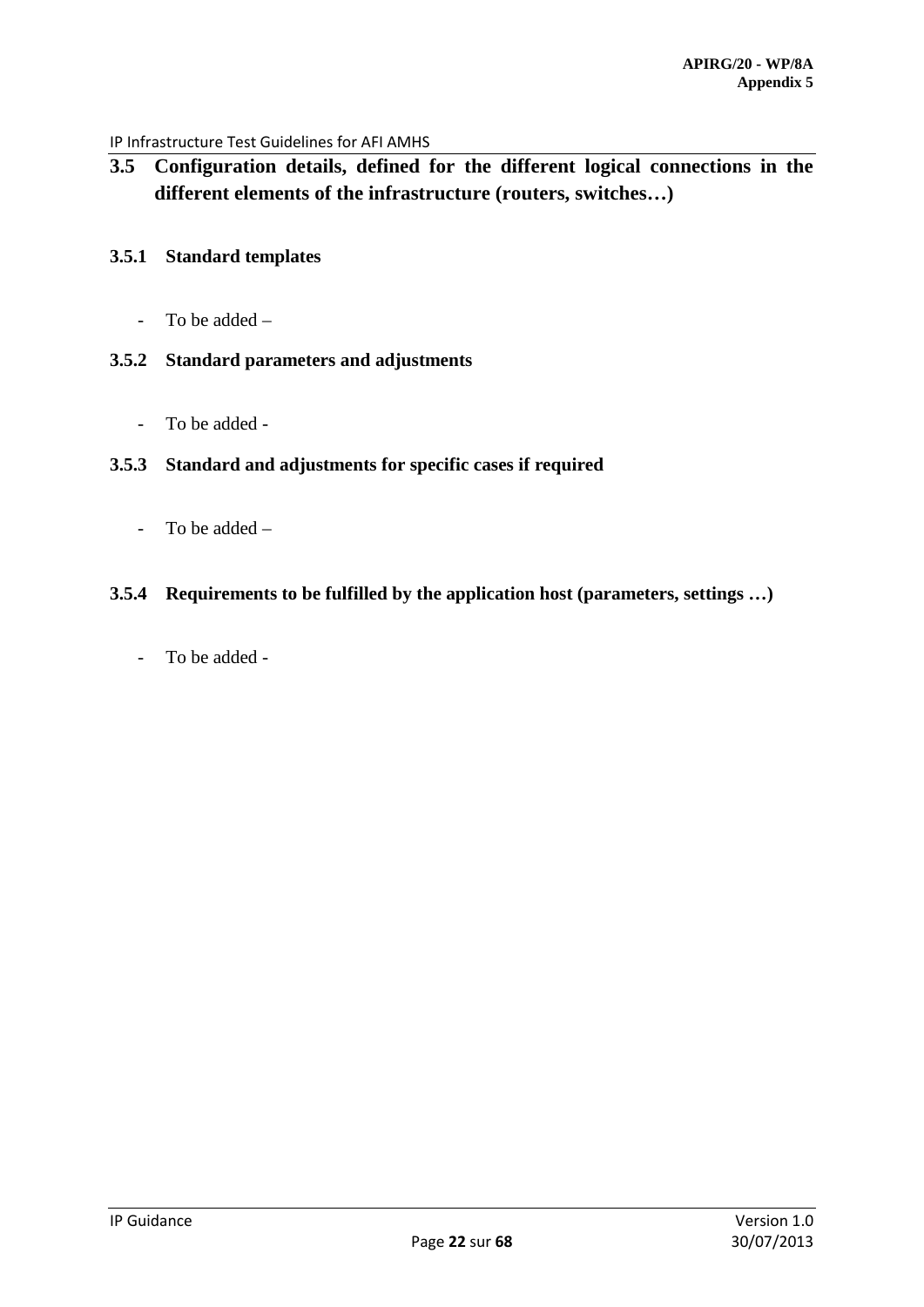# <span id="page-22-0"></span>**4 IP Test Procedures**

# <span id="page-22-1"></span>**4.1 IP reachability tests**

The IP reachability to the remote Test Driver is verified using the ICMP ping message (which has to be allowed during these tests). In addition the values measures with the ping command, using 64 bytes, 1024 bytes and 2048 bytes, are logged.

Abnormalities observed during the test or observed in the trace(s) should be reported.

*Note.– It is assumed that "Path MTU Discovery" is disabled (Attention: some Firewalls do not forward all ICMP responses) and thereby the "don't fragment bit" is disabled.* 

It is recommended to check the agreed (direct) routing before the execution of the IP reachability tests especially if several locations could be reached via the same WAN infrastructure in order to avoid unexpected round trip delay results caused by usage of temporary alternate routing paths (usage of the diagnostic tool 'Traceroute').

| <b>IPT101</b>                  | Ping from Test Driver A to Test Driver with B 64 bytes                                                                                                                                                                                                                                                                                                                                                                                                                 |               |                     |
|--------------------------------|------------------------------------------------------------------------------------------------------------------------------------------------------------------------------------------------------------------------------------------------------------------------------------------------------------------------------------------------------------------------------------------------------------------------------------------------------------------------|---------------|---------------------|
| <b>Test criteria</b>           | This test is successful, if the Test Driver A receives responses on ping<br>messages with 64 bytes.                                                                                                                                                                                                                                                                                                                                                                    |               |                     |
| <b>Scenario</b><br>description | Initiate a series of 10 ping messages from Test Driver A to Test Driver B<br>A with size 64 bytes.<br>Verify that responses to the ping messages are received (Test Driver A).<br>Log the results:<br>Round trip delay (min)<br>$\bullet$<br>Round trip delay (max)<br>$\bullet$<br>Average<br>UTC time test start / end<br>$\frac{1}{\sqrt{1-\frac{1}{2}}}\frac{1}{\sqrt{1-\frac{1}{2}}\left(1-\frac{1}{2}\right)}$<br>$\overline{1}$<br>Packet loss (no. of packets) |               |                     |
| <b>Test result:</b>            | <b>PASS</b>                                                                                                                                                                                                                                                                                                                                                                                                                                                            | <b>FAILED</b> | <b>INCONCLUSIVE</b> |
|                                |                                                                                                                                                                                                                                                                                                                                                                                                                                                                        |               |                     |

### **4.1.1 IPT101 – Ping from Test Driver A to Test Driver B with 64 bytes**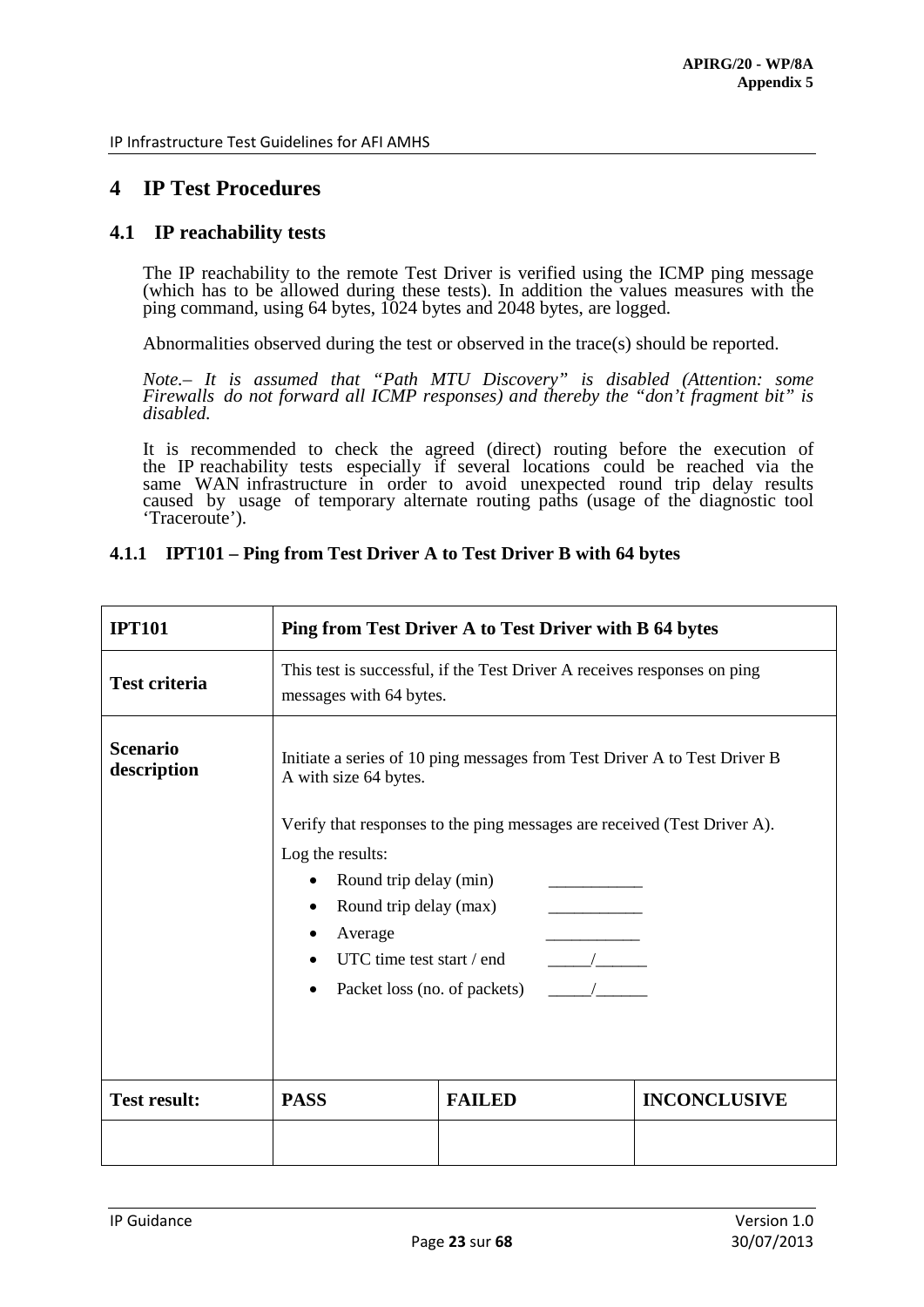# **4.1.2 IPT102 – Ping from Test Driver A to Test Driver B with 1024 bytes**

| <b>IPT102</b>                  | Ping from Test Driver A to Test Driver with B 1024 bytes                                                                                                                                                                       |               |                     |
|--------------------------------|--------------------------------------------------------------------------------------------------------------------------------------------------------------------------------------------------------------------------------|---------------|---------------------|
| <b>Test criteria</b>           | This test is successful, if the Test Driver A receives responses on ping<br>messages with 1024 bytes.                                                                                                                          |               |                     |
| <b>Scenario</b><br>description | Initiate a series of 10 ping messages from Test Driver A to Test Driver B<br>A with size 1024 bytes.<br>Verify that responses to the ping messages are received (Test Driver A).<br>Log the results:<br>Round trip delay (min) |               |                     |
|                                | Round trip delay (max)<br>Average<br>UTC time test start / end<br>$\frac{1}{\sqrt{1-\frac{1}{2}}}\frac{1}{\sqrt{1-\frac{1}{2}}\left(1-\frac{1}{2}\right)}$<br>$\overline{1}$<br>Packet loss (no. of packets)                   |               |                     |
| <b>Test result:</b>            | <b>PASS</b>                                                                                                                                                                                                                    | <b>FAILED</b> | <b>INCONCLUSIVE</b> |
|                                |                                                                                                                                                                                                                                |               |                     |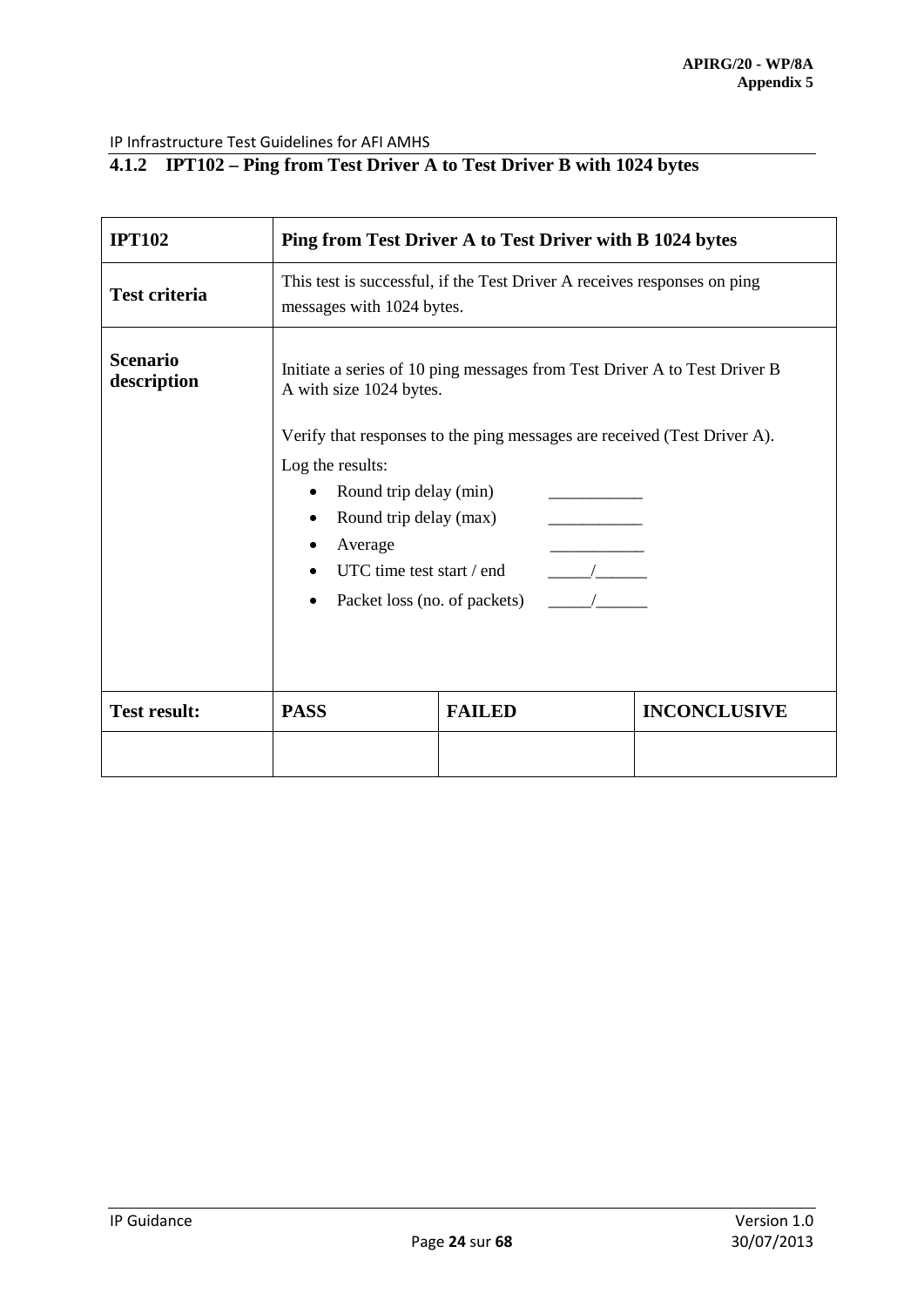# **4.1.3 IPT103 – Ping from Test Driver A to Test Driver B with 2048 bytes**

| <b>IPT103</b>                  | Ping from Test Driver A to Test Driver with B 2048 bytes                                                                                              |               |                     |
|--------------------------------|-------------------------------------------------------------------------------------------------------------------------------------------------------|---------------|---------------------|
| <b>Test criteria</b>           | This test is successful, if the Test Driver A receives responses on ping<br>messages with 2048 bytes.                                                 |               |                     |
| <b>Scenario</b><br>description | Initiate a series of 10 ping messages from Test Driver A to Test Driver B<br>A with size 2048 bytes.                                                  |               |                     |
|                                | Verify that responses to the ping messages are received (Test Driver A).                                                                              |               |                     |
|                                | Log the results:                                                                                                                                      |               |                     |
|                                | Round trip delay (min)<br>٠                                                                                                                           |               |                     |
|                                | Round trip delay (max)                                                                                                                                |               |                     |
|                                | Average                                                                                                                                               |               |                     |
|                                | UTC time test start / end<br>$\frac{1}{2}$                                                                                                            |               |                     |
|                                | Note the MTU size of A                                                                                                                                |               |                     |
|                                | Packet loss (no. of packets)                                                                                                                          |               |                     |
|                                | Note. – If the tests fail, the MTU size supported by the network might be the<br>cause. Using pings with smaller size the MTU size can be determined. |               |                     |
| <b>Test result:</b>            | <b>PASS</b>                                                                                                                                           | <b>FAILED</b> | <b>INCONCLUSIVE</b> |
|                                |                                                                                                                                                       |               |                     |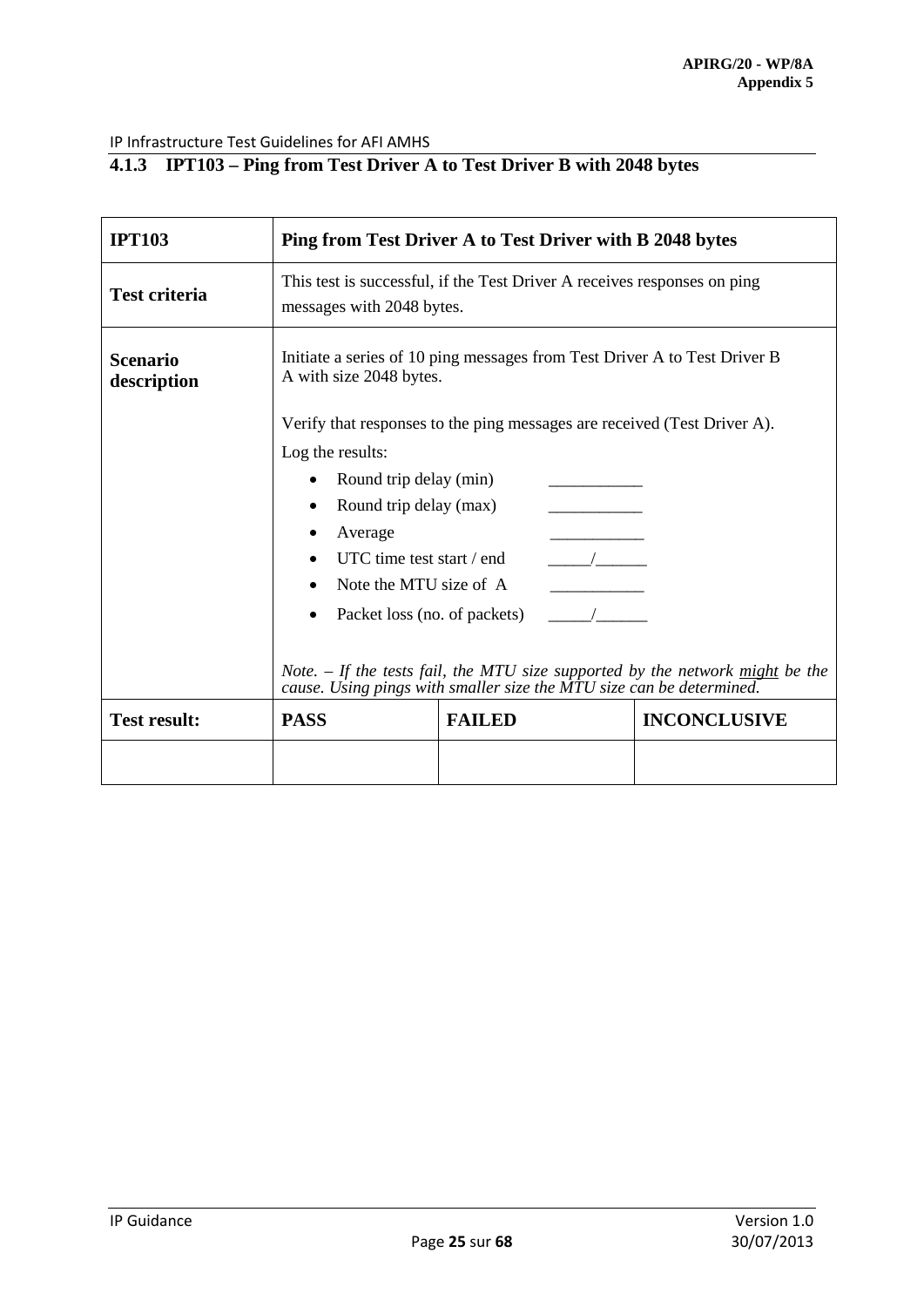# **4.1.4 IPT104 – Ping from Test Driver B to Test Driver A with 64 bytes**

| <b>IPT104</b>                  | Ping from Test Driver A to Test Driver with B 64 bytes                                                                                                                                                                                                                     |               |                     |
|--------------------------------|----------------------------------------------------------------------------------------------------------------------------------------------------------------------------------------------------------------------------------------------------------------------------|---------------|---------------------|
| <b>Test criteria</b>           | This test is successful, if the Test Driver B receives responses on ping<br>messages with 64 bytes.                                                                                                                                                                        |               |                     |
| <b>Scenario</b><br>description | Initiate a series of 10 ping messages from Test Driver B to Test Driver A<br>A with size 64 bytes.                                                                                                                                                                         |               |                     |
|                                | Verify that responses to the ping messages are received (Test Driver B).<br>Log the results:<br>Round trip delay (min)<br>$\bullet$<br>Round trip delay (max)<br>$\bullet$<br>Average<br>UTC time test start / end<br>$\frac{\sqrt{2}}{2}$<br>Packet loss (no. of packets) |               |                     |
| <b>Test result:</b>            | <b>PASS</b>                                                                                                                                                                                                                                                                | <b>FAILED</b> | <b>INCONCLUSIVE</b> |
|                                |                                                                                                                                                                                                                                                                            |               |                     |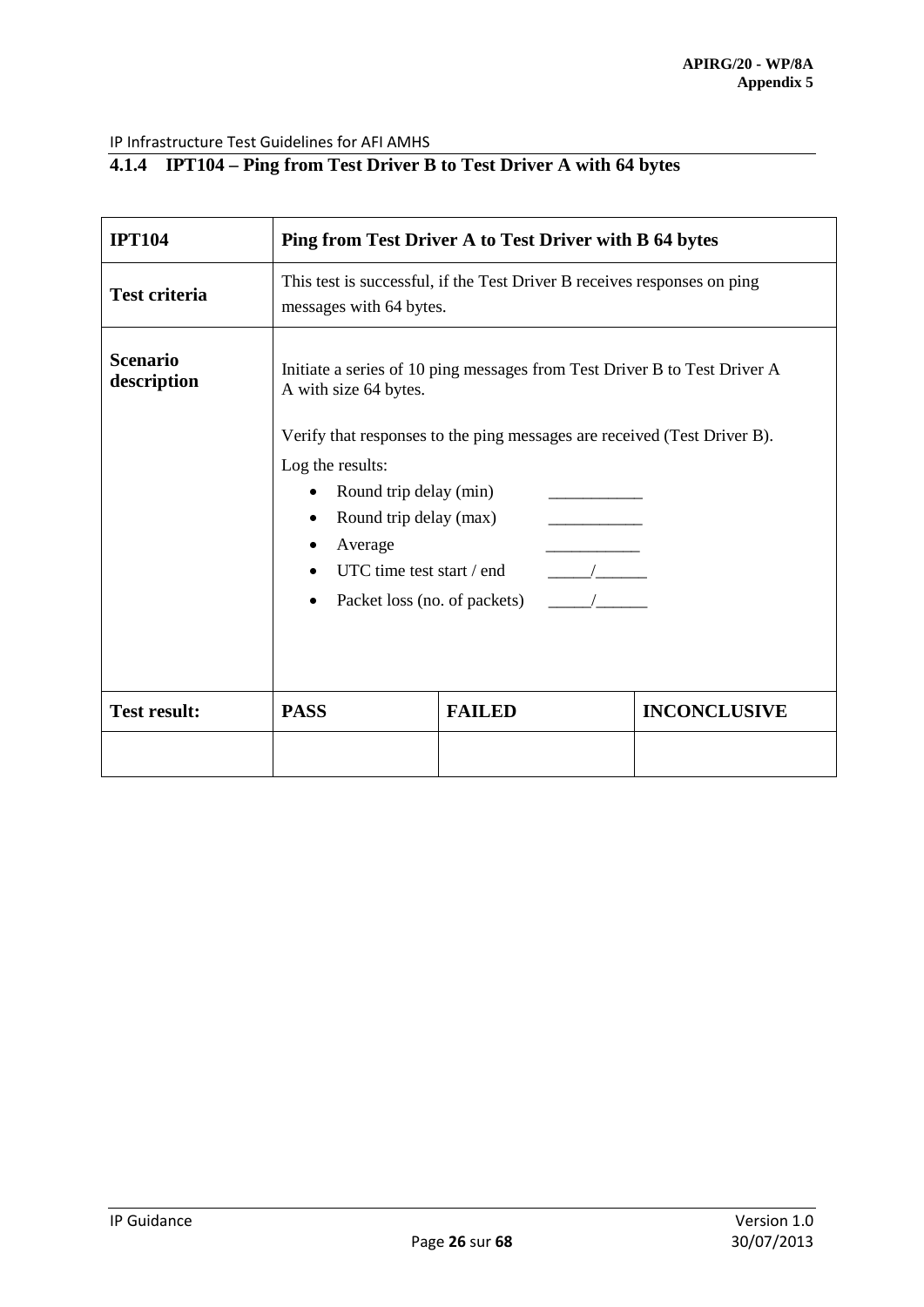# **4.1.5 IPT105 – Ping from Test Driver B to Test Driver A with 1024 bytes**

| <b>IPT105</b>                  | Ping from Test Driver B to Test Driver with A 1024 bytes                                                                                                                                                             |               |                     |
|--------------------------------|----------------------------------------------------------------------------------------------------------------------------------------------------------------------------------------------------------------------|---------------|---------------------|
| <b>Test criteria</b>           | This test is successful, if the Test Driver A receives responses on ping<br>messages with 1024 bytes.                                                                                                                |               |                     |
| <b>Scenario</b><br>description | Initiate a series of 10 ping messages from Test Driver B to Test Driver A<br>A with size 1024 bytes.<br>Verify that responses to the ping messages are received (Test Driver B).<br>Log the results:                 |               |                     |
|                                | Round trip delay (min)<br>Round trip delay (max)<br>Average<br>UTC time test start / end<br>$\frac{1}{\sqrt{1-\frac{1}{2}}}\frac{1}{\sqrt{1-\frac{1}{2}}\left(1-\frac{1}{2}\right)}$<br>Packet loss (no. of packets) |               |                     |
| <b>Test result:</b>            | <b>PASS</b>                                                                                                                                                                                                          | <b>FAILED</b> | <b>INCONCLUSIVE</b> |
|                                |                                                                                                                                                                                                                      |               |                     |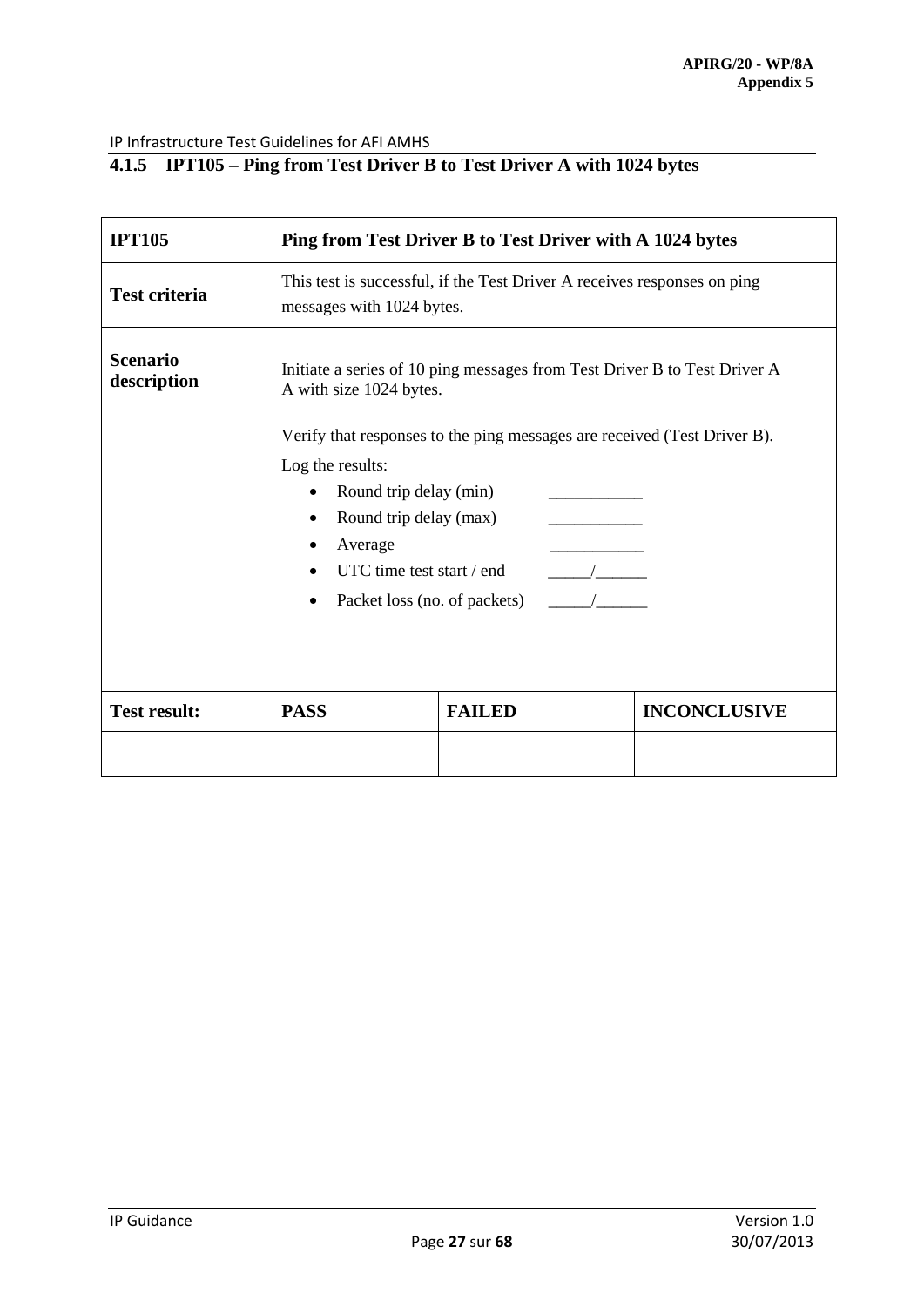# **4.1.6 IPT106 – Ping from Test Driver B to Test Driver A with 2048 bytes**

| <b>IPT106</b>                  | Ping from Test Driver A to Test Driver with B 2048 bytes                                                                                                                                                                                                                       |                                                                                                                                                       |                     |  |
|--------------------------------|--------------------------------------------------------------------------------------------------------------------------------------------------------------------------------------------------------------------------------------------------------------------------------|-------------------------------------------------------------------------------------------------------------------------------------------------------|---------------------|--|
| <b>Test criteria</b>           | This test is successful, if the Test Driver A receives responses on ping<br>messages with 2048 bytes.                                                                                                                                                                          |                                                                                                                                                       |                     |  |
| <b>Scenario</b><br>description | Initiate a series of 10 ping messages from Test Driver B to Test Driver A<br>A with size 2048 bytes.                                                                                                                                                                           |                                                                                                                                                       |                     |  |
|                                | Verify that responses to the ping messages are received (Test Driver B).<br>Log the results:<br>Round trip delay (min)<br>Round trip delay (max)<br>Average<br>UTC time test start / end<br>$\overline{\phantom{a}}$<br>Note the MTU size of B<br>Packet loss (no. of packets) |                                                                                                                                                       |                     |  |
|                                |                                                                                                                                                                                                                                                                                | Note. – If the tests fail, the MTU size supported by the network might be the<br>cause. Using pings with smaller size the MTU size can be determined. |                     |  |
| <b>Test result:</b>            | <b>PASS</b>                                                                                                                                                                                                                                                                    | <b>FAILED</b>                                                                                                                                         | <b>INCONCLUSIVE</b> |  |
|                                |                                                                                                                                                                                                                                                                                |                                                                                                                                                       |                     |  |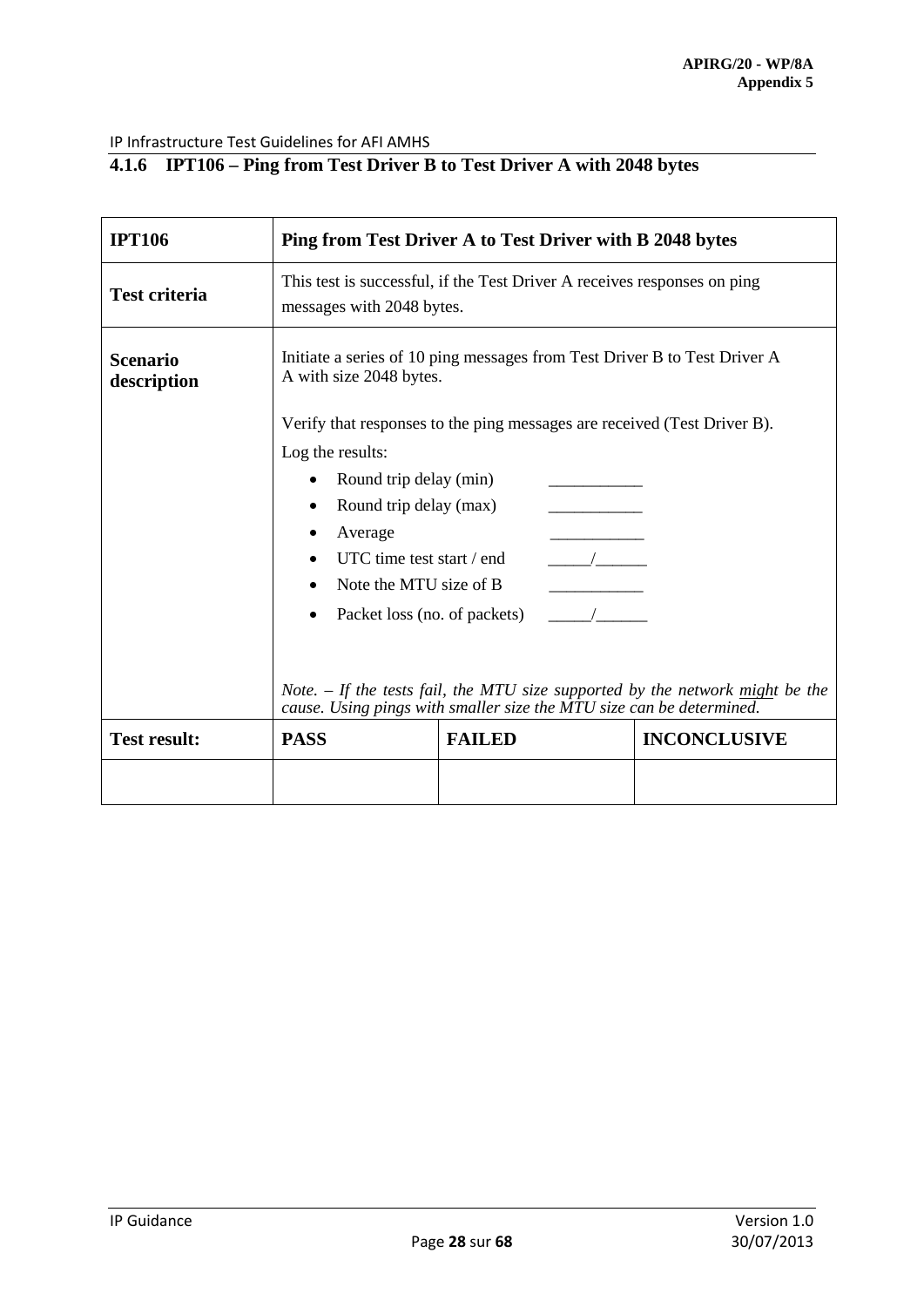# <span id="page-28-0"></span>**4.2 Recovery after Outage (if no redundancy available)**

# **4.2.1 IPT201 – Outage of LAN connection to local router of Test Driver A**

| <b>IPT201</b>                  | Outage of LAN connection to local router of Test Driver A                                                                                                                                                                                                                                                                |               |                     |
|--------------------------------|--------------------------------------------------------------------------------------------------------------------------------------------------------------------------------------------------------------------------------------------------------------------------------------------------------------------------|---------------|---------------------|
| <b>Test criteria</b>           | This test is successful, if the end-to-end IP connectivity is automatically<br>recovered after a temporary outage of the LAN connection(s) to the local<br>router.                                                                                                                                                       |               |                     |
| <b>Scenario</b><br>description | Initiate permanent ping messages from Test Driver A to Test Driver B and<br>from Test Driver B to Test Driver A.<br>Observe that responses to the ping messages are received.<br>Interrupt the LAN connection(s) to the local router of Test Driver A for a<br>period of 3 minutes (e.g. disconnect and connect cables). |               |                     |
|                                | Verify that responses to the ping messages are received again after the<br>interruption.                                                                                                                                                                                                                                 |               |                     |
|                                | Measure the recovery time between re-establishment of the connection up to<br>resumption of the ping responses.                                                                                                                                                                                                          |               |                     |
|                                | Log the results:<br>Recovery time at Test Driver A:<br>Recovery time at Test Driver B:                                                                                                                                                                                                                                   |               |                     |
| <b>Test result:</b>            | <b>PASS</b>                                                                                                                                                                                                                                                                                                              | <b>FAILED</b> | <b>INCONCLUSIVE</b> |
|                                |                                                                                                                                                                                                                                                                                                                          |               |                     |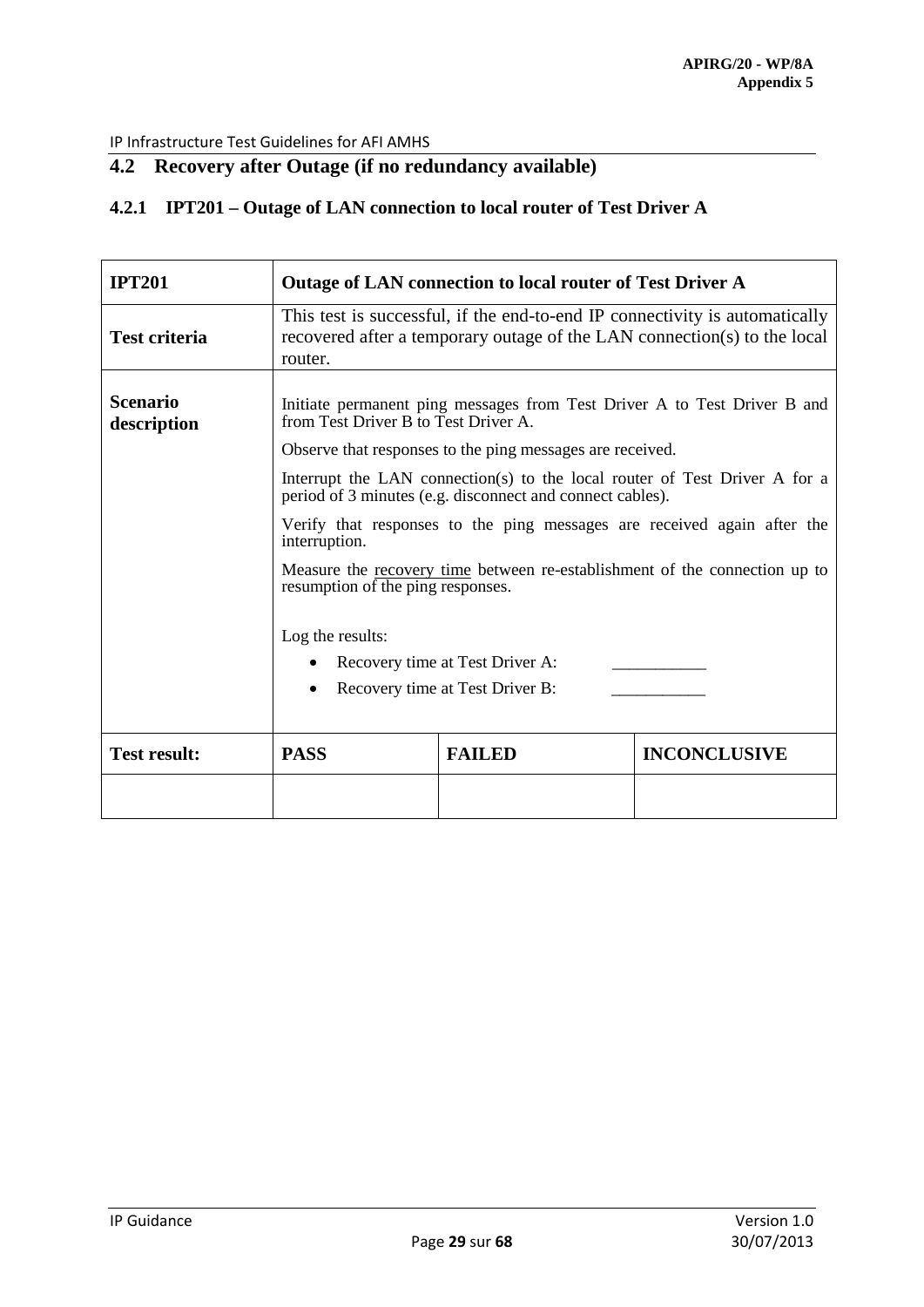# **4.2.2 IPT202 – Outage of LAN connection to local router of Test Driver B**

| <b>IPT202</b>                  | <b>Outage of LAN connection to local router of Test Driver B</b>                                                                                                              |               |                     |
|--------------------------------|-------------------------------------------------------------------------------------------------------------------------------------------------------------------------------|---------------|---------------------|
| <b>Test criteria</b>           | This test is successful, if the end-to-end IP connectivity is automatically<br>recovered after a temporary outage of the LAN connection(s) to the local<br>router.            |               |                     |
| <b>Scenario</b><br>description | Initiate permanent ping messages from Test Driver A to Test Driver B and<br>from Test Driver B to Test Driver A.<br>Observe that responses to the ping messages are received. |               |                     |
|                                |                                                                                                                                                                               |               |                     |
|                                | Interrupt the LAN connection(s) to the local router of Test Driver B for a<br>period of 3 minutes (e.g. disconnect and connect cables).                                       |               |                     |
|                                | Verify that responses to the ping messages are received again after the<br>interruption.                                                                                      |               |                     |
|                                | Measure the recovery time between re-establishment of the connection up to<br>resumption of the ping responses.                                                               |               |                     |
|                                | Log the results:<br>Recovery time at Test Driver A:<br>Recovery time at Test Driver B:                                                                                        |               |                     |
| <b>Test result:</b>            | <b>PASS</b>                                                                                                                                                                   | <b>FAILED</b> | <b>INCONCLUSIVE</b> |
|                                |                                                                                                                                                                               |               |                     |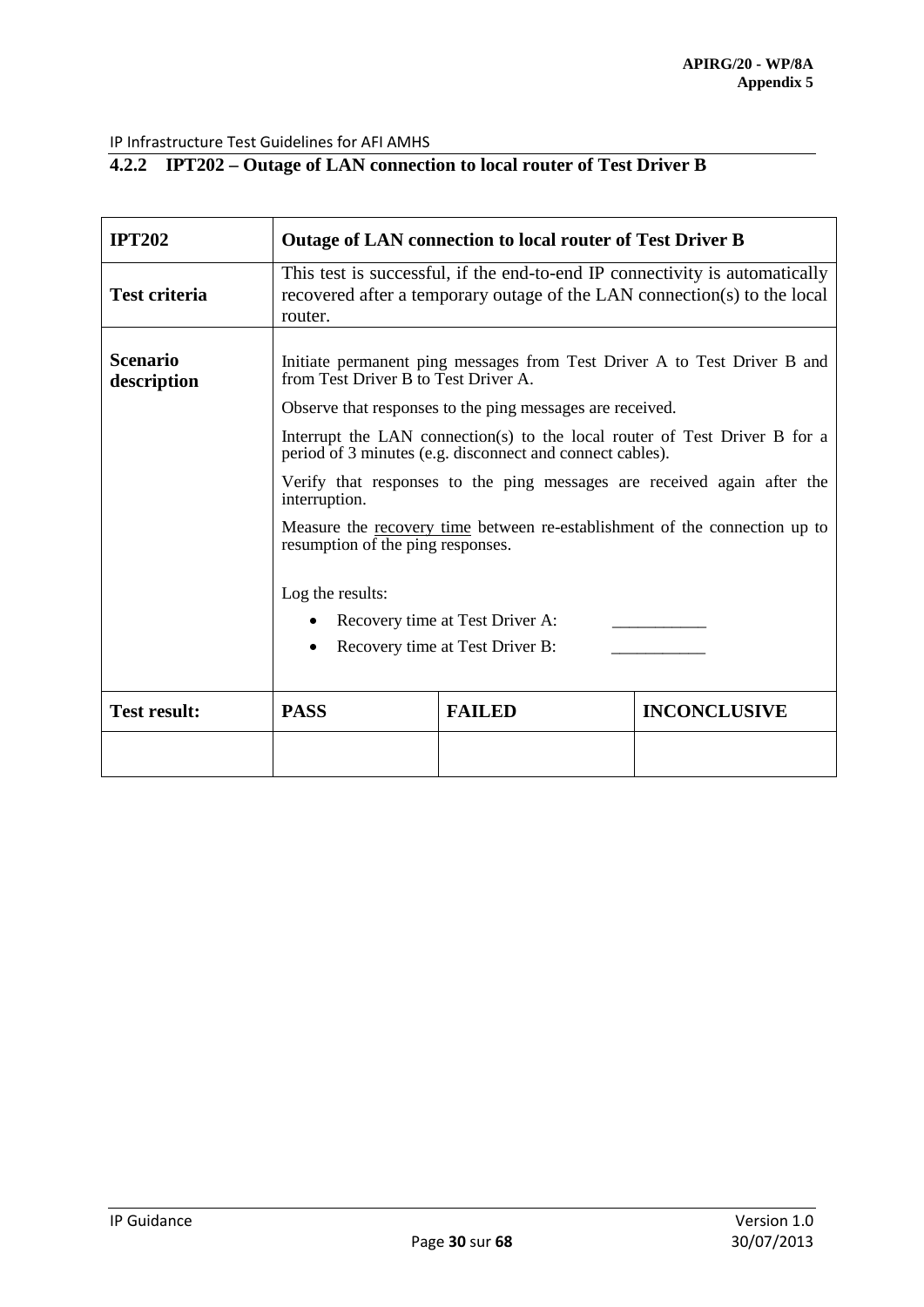# **4.2.3 IPT211 – Outage of the local router of Test Driver A**

| <b>IPT211</b>                  | Outage of the local router of Test Driver A                                                                                                                                                                                                                                                                                                                                                                                                                                                                                              |               |                     |
|--------------------------------|------------------------------------------------------------------------------------------------------------------------------------------------------------------------------------------------------------------------------------------------------------------------------------------------------------------------------------------------------------------------------------------------------------------------------------------------------------------------------------------------------------------------------------------|---------------|---------------------|
| <b>Test criteria</b>           | This test is successful, if the end-to-end IP connectivity is automatically<br>recovered after a temporary outage of the local router.                                                                                                                                                                                                                                                                                                                                                                                                   |               |                     |
| <b>Scenario</b><br>description | Initiate permanent ping messages from Test Driver A to Test Driver B and<br>from Test Driver B to Test Driver A.<br>Switch off the local router of Test Driver A for a period of 3 minutes (e.g.<br>power on/power off).<br>Verify that responses to the ping messages are received again after the<br>interruption.<br>Measure the recovery time between "power on" up to resumption of the ping<br>responses (includes router boot process).<br>Log the results:<br>Recovery time at Test Driver A:<br>Recovery time at Test Driver B: |               |                     |
| <b>Test result:</b>            | <b>PASS</b>                                                                                                                                                                                                                                                                                                                                                                                                                                                                                                                              | <b>FAILED</b> | <b>INCONCLUSIVE</b> |
|                                |                                                                                                                                                                                                                                                                                                                                                                                                                                                                                                                                          |               |                     |

*Note. – This kind of test has to be performed when the IP infrastructure is established initially. The test should be repeated if a new logical end-to-end connection is configured or added. The disturbance of operational traffic due to testing should be prevented.*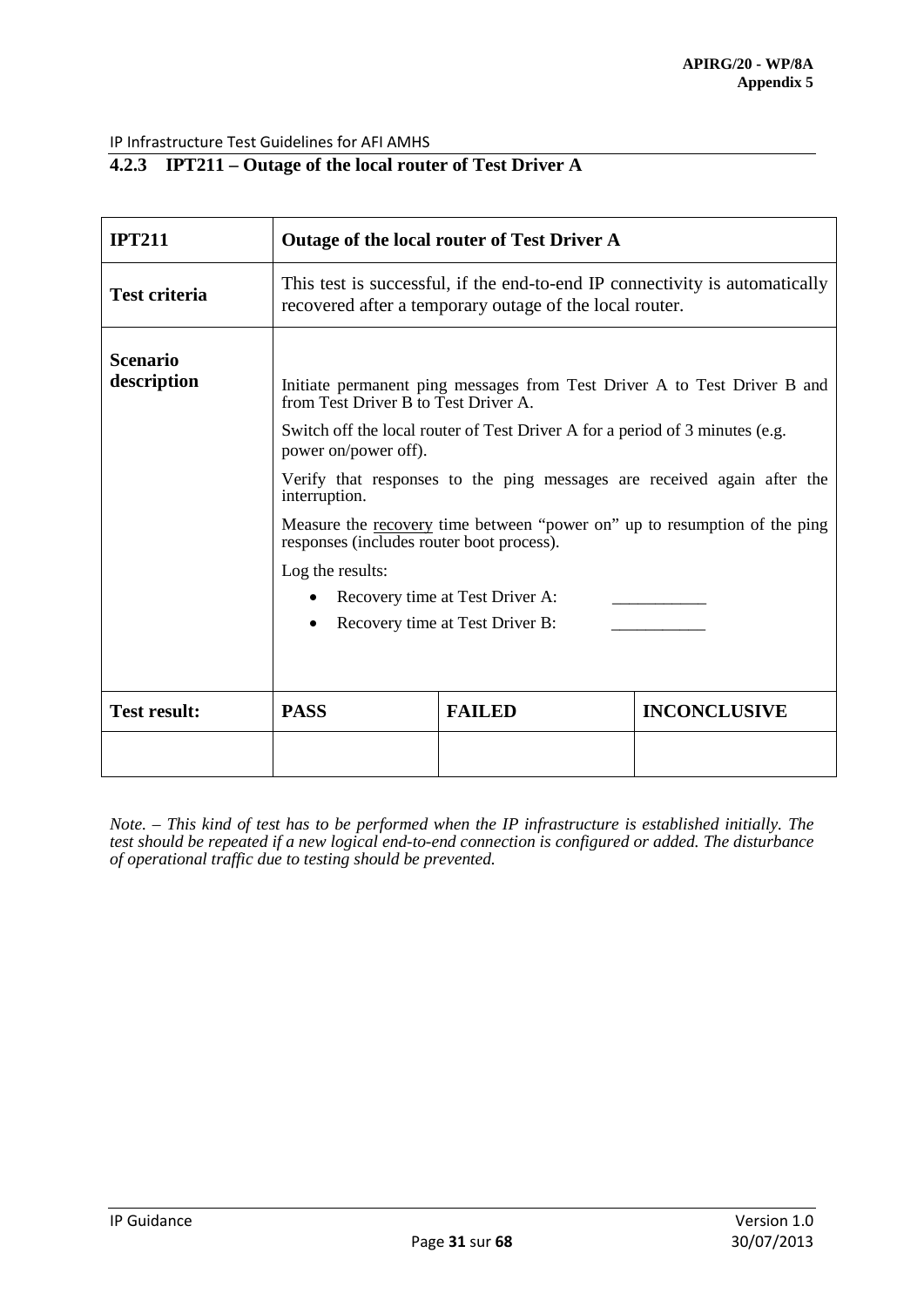# **4.2.4 IPT212 – Outage of the local router of Test Driver B**

| <b>IPT212</b>                  | <b>Outage of the local router of Test Driver B</b>                                                                                                                                                                                                                                                                                                                                                                                                                                                                                              |               |                     |
|--------------------------------|-------------------------------------------------------------------------------------------------------------------------------------------------------------------------------------------------------------------------------------------------------------------------------------------------------------------------------------------------------------------------------------------------------------------------------------------------------------------------------------------------------------------------------------------------|---------------|---------------------|
| <b>Test criteria</b>           | This test is successful, if the end-to-end IP connectivity is automatically<br>recovered after a temporary outage of the local router.                                                                                                                                                                                                                                                                                                                                                                                                          |               |                     |
| <b>Scenario</b><br>description | Initiate permanent ping messages from Test Driver A to Test Driver B and<br>from Test Driver B to Test Driver A.<br>Switch off the local router of Test Driver B for a period of 3 minutes (e.g.<br>power on/power off).<br>Verify that responses to the ping messages are received again after the<br>interruption.<br>Measure the <u>recovery</u> time between "power on" up to resumption of the ping<br>responses (includes router boot process).<br>Log the results:<br>Recovery time at Test Driver A:<br>Recovery time at Test Driver B: |               |                     |
| <b>Test result:</b>            | <b>PASS</b>                                                                                                                                                                                                                                                                                                                                                                                                                                                                                                                                     | <b>FAILED</b> | <b>INCONCLUSIVE</b> |
|                                |                                                                                                                                                                                                                                                                                                                                                                                                                                                                                                                                                 |               |                     |

*Note. – This kind of test has to be performed when the IP infrastructure is established initially. The test should be repeated if a new logical end-to-end connection is configured or added. The disturbance of operational traffic due to testing should be prevented.*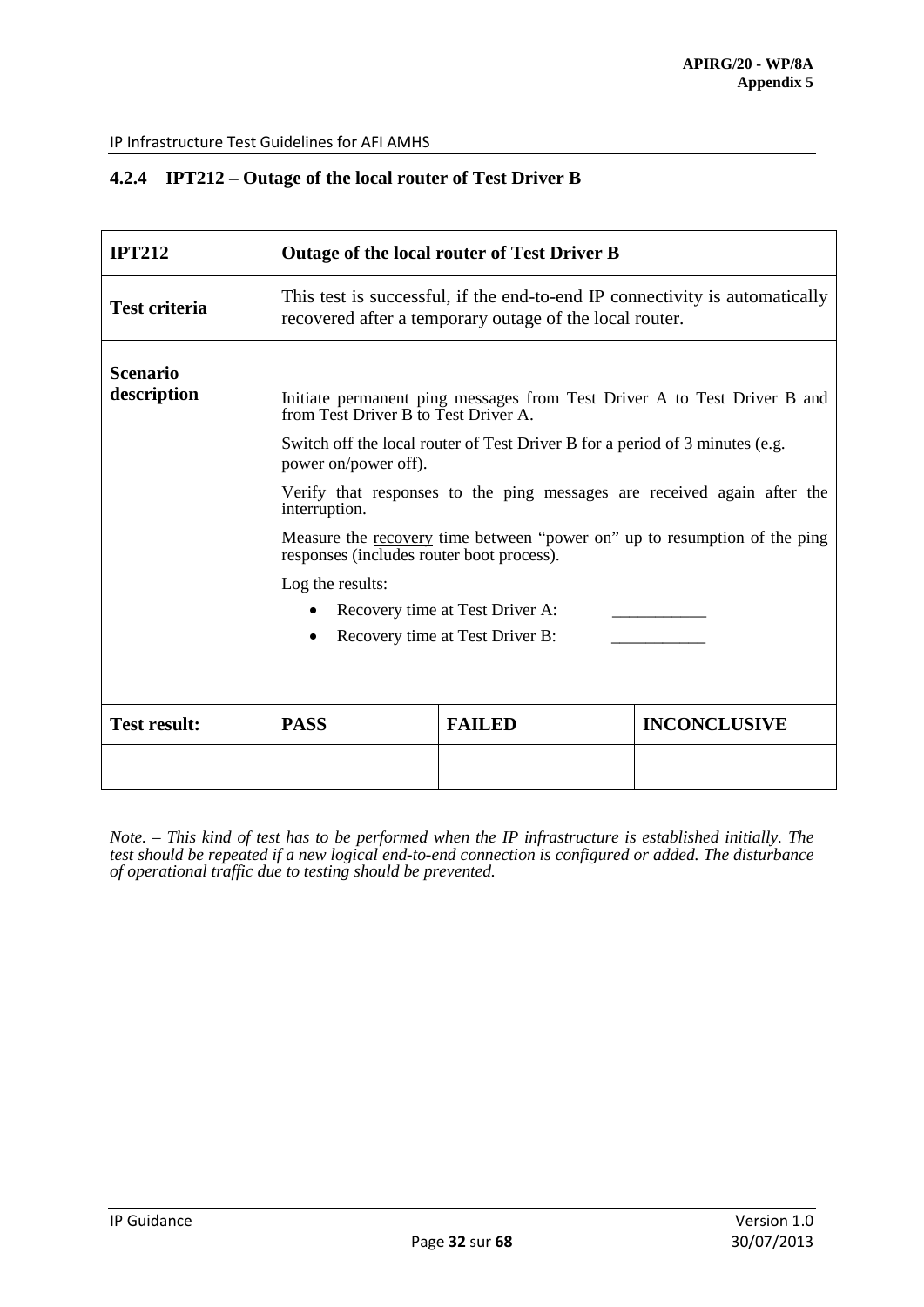# **4.2.5 IPT221 – Outage of the connection between local router and firewall at site A**

| <b>IPT221</b>                  | Outage of the connection between local router and firewall at site A                                                                                                                                                                                                                                                                                                                                                                                                                                                                               |               |                     |  |
|--------------------------------|----------------------------------------------------------------------------------------------------------------------------------------------------------------------------------------------------------------------------------------------------------------------------------------------------------------------------------------------------------------------------------------------------------------------------------------------------------------------------------------------------------------------------------------------------|---------------|---------------------|--|
| <b>Test criteria</b>           | This test is successful, if the end-to-end IP connectivity is automatically<br>recovered after a temporary outage of the connection between local router and<br>firewall.                                                                                                                                                                                                                                                                                                                                                                          |               |                     |  |
| <b>Scenario</b><br>description | Initiate permanent ping messages from Test Driver A to Test Driver B and<br>from Test Driver B to Test Driver A.<br>Observe that responses to the ping messages are received.<br>Interrupt the LAN connection between the local router and the firewall at site A<br>for a period of 3 minutes (e.g. disconnects and connects cable).<br>Measure the recovery time between re-establishment of the connection up to<br>resumption of the ping responses.<br>Log the results:<br>Recovery time at Test Driver A:<br>Recovery time at Test Driver B: |               |                     |  |
| <b>Test result:</b>            | <b>PASS</b>                                                                                                                                                                                                                                                                                                                                                                                                                                                                                                                                        | <b>FAILED</b> | <b>INCONCLUSIVE</b> |  |
|                                |                                                                                                                                                                                                                                                                                                                                                                                                                                                                                                                                                    |               |                     |  |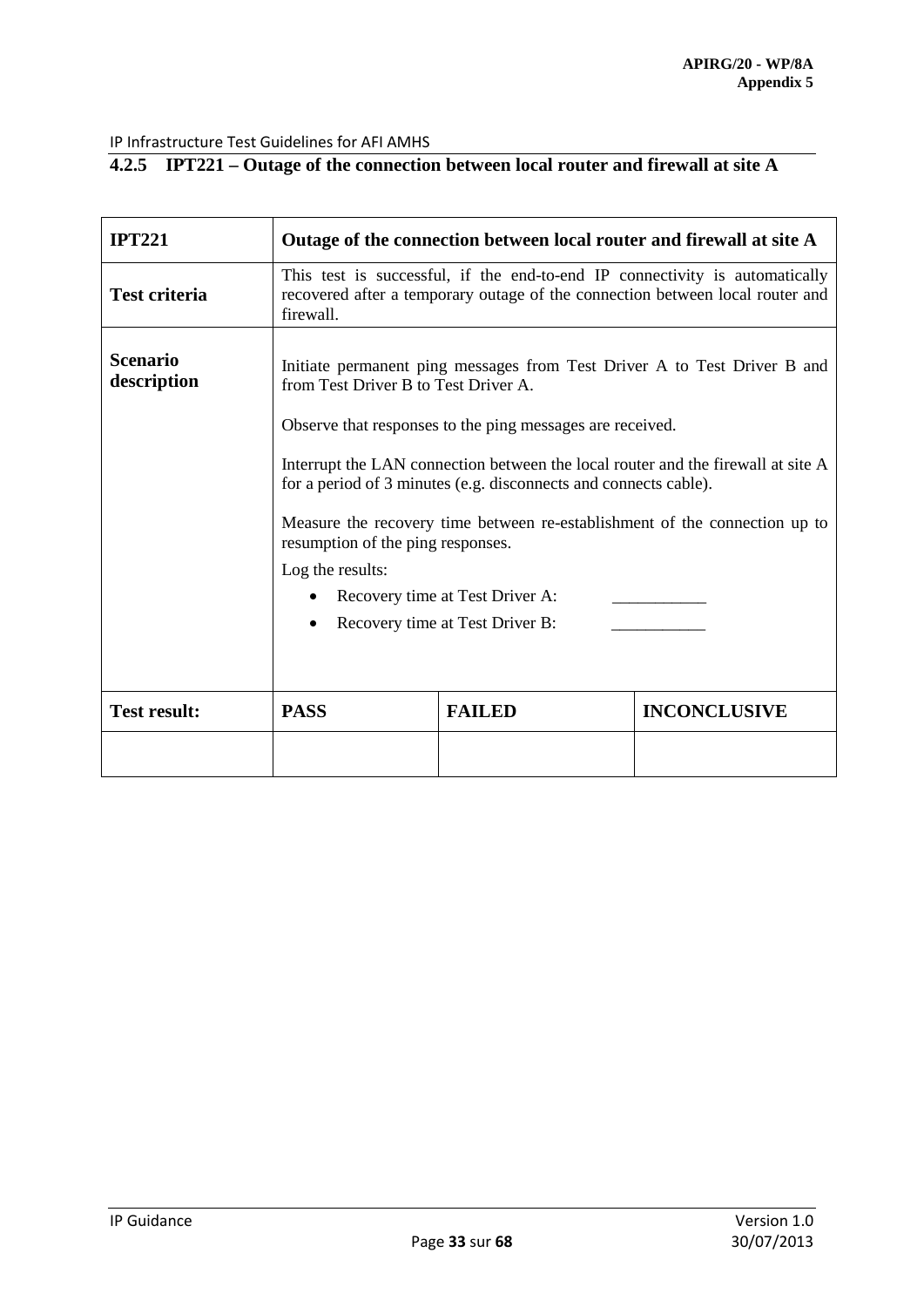# **4.2.6 IPT222– Outage of the connection between local router and firewall at site B**

| <b>IPT222</b>                  | Outage of the connection between local router and firewall at site B                                                                                                                                                                                                                                                                                                                                                                                                                                                                               |               |                     |  |
|--------------------------------|----------------------------------------------------------------------------------------------------------------------------------------------------------------------------------------------------------------------------------------------------------------------------------------------------------------------------------------------------------------------------------------------------------------------------------------------------------------------------------------------------------------------------------------------------|---------------|---------------------|--|
| <b>Test criteria</b>           | This test is successful, if the end-to-end IP connectivity is automatically<br>recovered after a temporary outage of the connection between local router and<br>firewall.                                                                                                                                                                                                                                                                                                                                                                          |               |                     |  |
| <b>Scenario</b><br>description | Initiate permanent ping messages from Test Driver A to Test Driver B and<br>from Test Driver B to Test Driver A.<br>Observe that responses to the ping messages are received.<br>Interrupt the LAN connection between the local router and the firewall at site B<br>for a period of 3 minutes (e.g. disconnects and connects cable).<br>Measure the recovery time between re-establishment of the connection up to<br>resumption of the ping responses.<br>Log the results:<br>Recovery time at Test Driver A:<br>Recovery time at Test Driver B: |               |                     |  |
| <b>Test result:</b>            | <b>PASS</b>                                                                                                                                                                                                                                                                                                                                                                                                                                                                                                                                        | <b>FAILED</b> | <b>INCONCLUSIVE</b> |  |
|                                |                                                                                                                                                                                                                                                                                                                                                                                                                                                                                                                                                    |               |                     |  |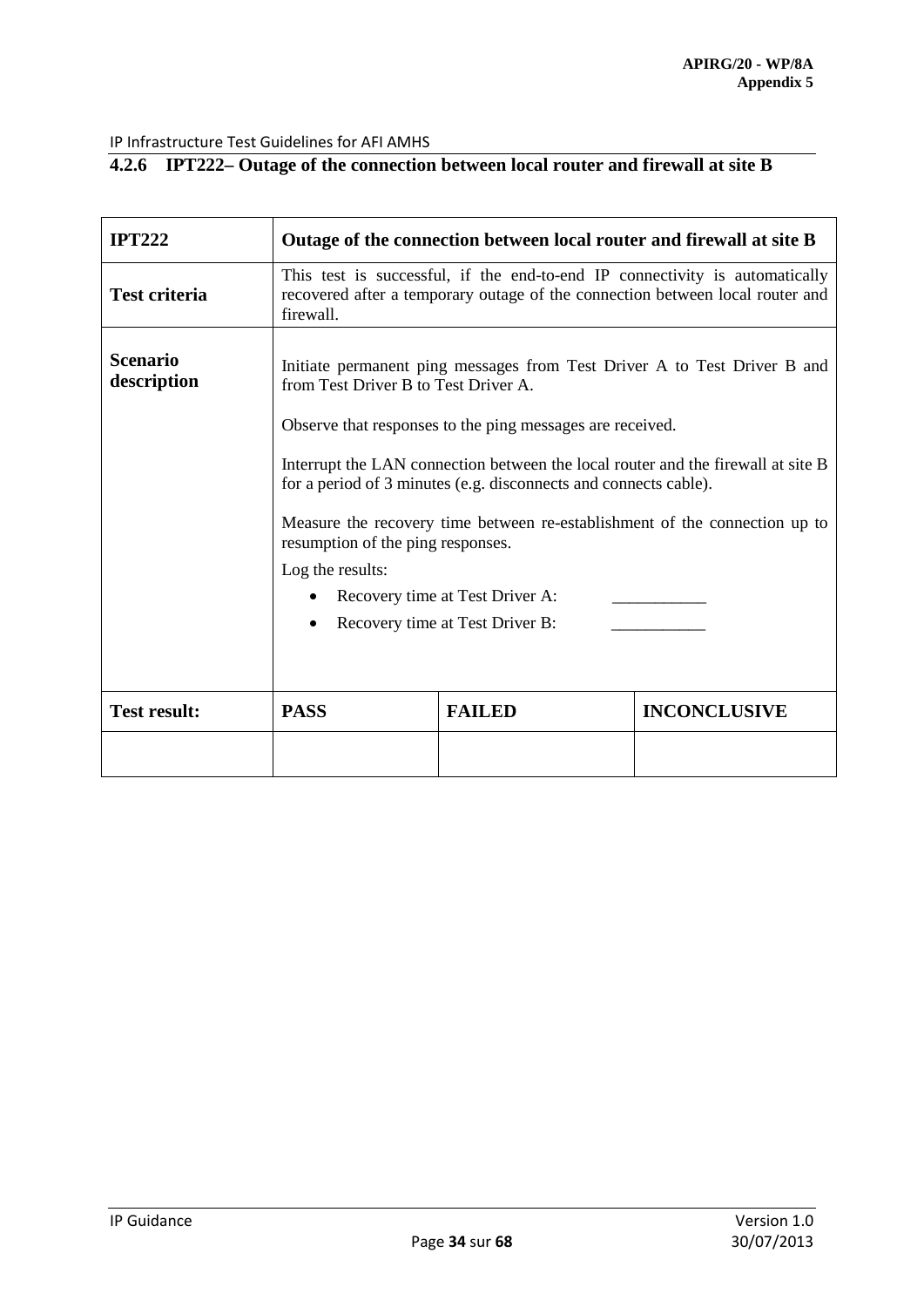# **4.2.7 IPT231 – Outage of the firewall at site A**

| <b>IPT231</b>                  | Outage of the firewall at site A                                                                                                   |                                                                                                                                                                                                                                                                                                                |                                                                          |  |
|--------------------------------|------------------------------------------------------------------------------------------------------------------------------------|----------------------------------------------------------------------------------------------------------------------------------------------------------------------------------------------------------------------------------------------------------------------------------------------------------------|--------------------------------------------------------------------------|--|
| <b>Test criteria</b>           | This test is successful, if the end-to-end IP connectivity is automatically<br>recovered after a temporary outage of the firewall. |                                                                                                                                                                                                                                                                                                                |                                                                          |  |
| <b>Scenario</b><br>description | from Test Driver B to Test Driver A.<br>off).<br>interruption.<br>responses (includes router boot process).<br>Log the results:    | Switch off the firewall at site A for a period of 3 minutes (e.g. Power on/Power<br>Verify that responses to the ping messages are received again after the<br>Measure the recovery time between "power on" up to resumption of the ping<br>Recovery time at Test Driver A:<br>Recovery time at Test Driver B: | Initiate permanent ping messages from Test Driver A to Test Driver B and |  |
| <b>Test result:</b>            | <b>PASS</b>                                                                                                                        | <b>FAILED</b>                                                                                                                                                                                                                                                                                                  | <b>INCONCLUSIVE</b>                                                      |  |
|                                |                                                                                                                                    |                                                                                                                                                                                                                                                                                                                |                                                                          |  |

*Note. – This kind of test has to be performed when the IP infrastructure is established initially. The test should be repeated if a new logical end-to-end connection is configured or added. The disturbance of operational traffic due to testing should be prevented.*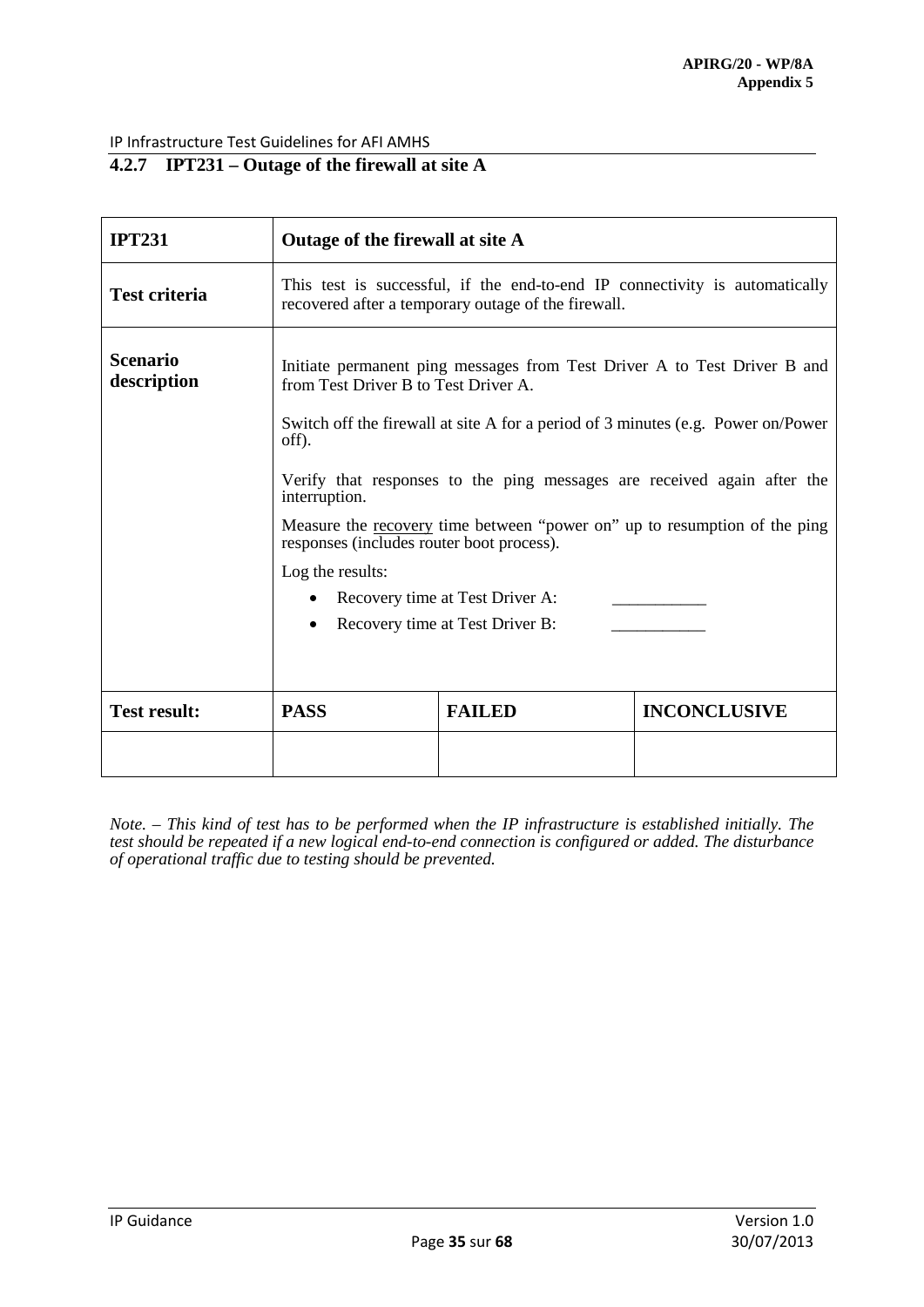# **4.2.8 IPT232 – Outage of the firewall at site B**

| <b>IPT2321</b>                 | Outage of the firewall at site B                                                                                                                                                                                                                                                                                                                                                                                                                        |               |                     |  |
|--------------------------------|---------------------------------------------------------------------------------------------------------------------------------------------------------------------------------------------------------------------------------------------------------------------------------------------------------------------------------------------------------------------------------------------------------------------------------------------------------|---------------|---------------------|--|
| <b>Test criteria</b>           | This test is successful, if the end-to-end IP connectivity is automatically<br>recovered after a temporary outage of the firewall.                                                                                                                                                                                                                                                                                                                      |               |                     |  |
| <b>Scenario</b><br>description | Initiate permanent ping messages from Test Driver A to Test Driver B and<br>from Test Driver B to Test Driver A.<br>Switch off the firewall at site B for a period of 3 minutes (e.g. Power on/Power<br>off).<br>Verify that responses to the ping messages are received again after the<br>interruption.<br>Measure the recovery time between "power on" up to resumption of the ping<br>responses (includes router boot process).<br>Log the results: |               |                     |  |
|                                | Recovery time at Test Driver A:<br>Recovery time at Test Driver B:                                                                                                                                                                                                                                                                                                                                                                                      |               |                     |  |
| <b>Test result:</b>            | <b>PASS</b>                                                                                                                                                                                                                                                                                                                                                                                                                                             | <b>FAILED</b> | <b>INCONCLUSIVE</b> |  |

*Note. – This kind of test has to be performed when the IP infrastructure is established initially. The test should be repeated if a new logical end-to-end connection is configured or added. The disturbance of operational traffic due to testing should be prevented.*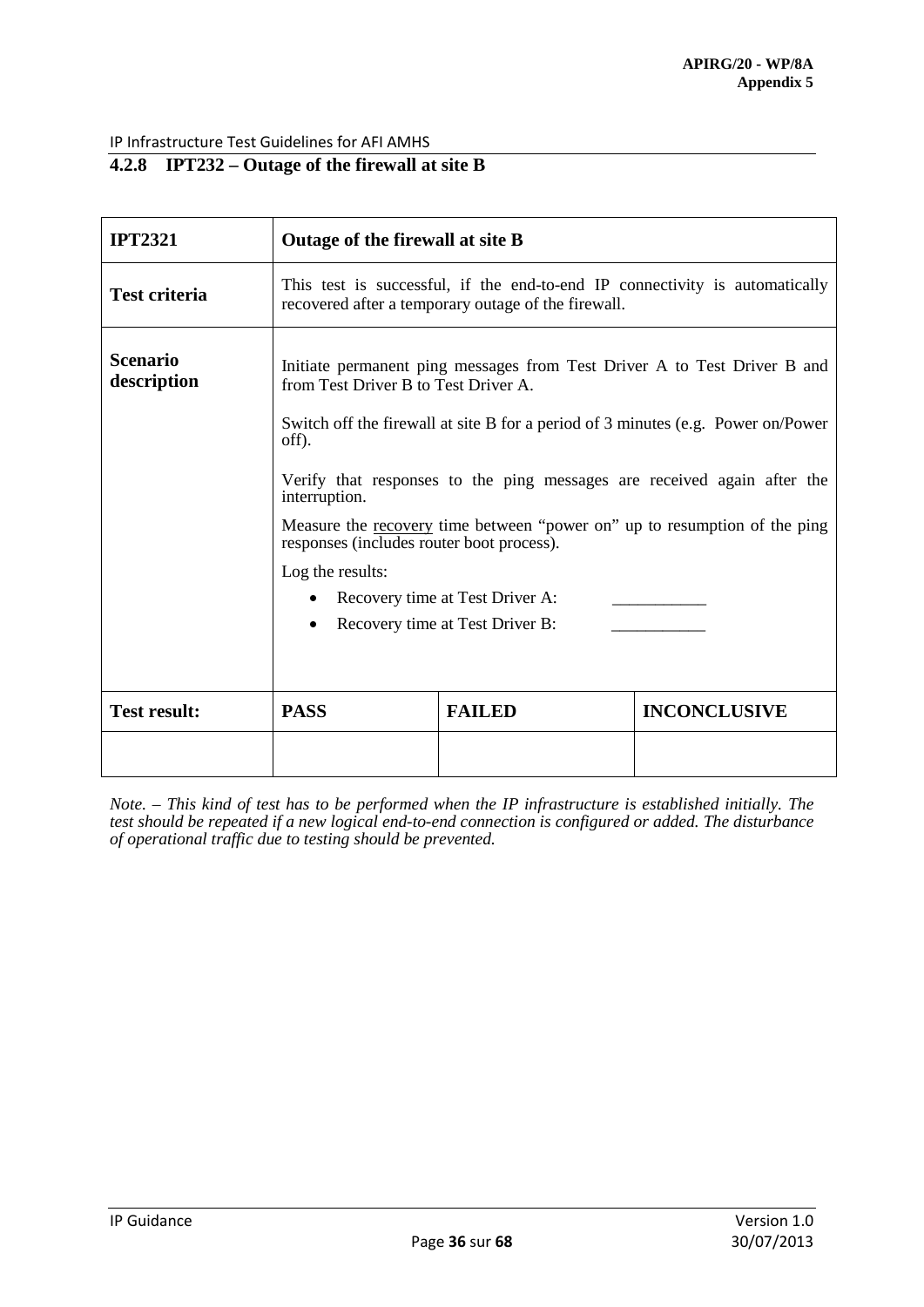# **4.2.9 IPT241 – Outage of the connection between border router and firewall at site A**

| <b>IPT241</b>                  | Outage of the connection between border router and firewall at site A                                                                                                      |               |                     |  |
|--------------------------------|----------------------------------------------------------------------------------------------------------------------------------------------------------------------------|---------------|---------------------|--|
| <b>Test criteria</b>           | This test is successful, if the end-to-end IP connectivity is automatically<br>recovered after a temporary outage of the connection between border router and<br>firewall. |               |                     |  |
| <b>Scenario</b><br>description | Initiate permanent ping messages from Test Driver A to Test Driver B and from<br>Test Driver B to Test Driver A.                                                           |               |                     |  |
|                                | Observe that responses to the ping messages are received.                                                                                                                  |               |                     |  |
|                                | Interrupt the LAN connection between the firewall and border router at site A for<br>a period of 3 minutes (e.g. disconnect and connect cable).                            |               |                     |  |
|                                | Verify that responses to the ping messages are received again after the<br>interruption.                                                                                   |               |                     |  |
|                                | Measure the recovery time between re-establishment of the connection up to<br>resumption of the ping responses.                                                            |               |                     |  |
|                                | Log the results:                                                                                                                                                           |               |                     |  |
|                                | Recovery time at Test Driver A:<br>$\bullet$                                                                                                                               |               |                     |  |
|                                | Recovery time at Test Driver B:                                                                                                                                            |               |                     |  |
| <b>Test result:</b>            | <b>PASS</b>                                                                                                                                                                | <b>FAILED</b> | <b>INCONCLUSIVE</b> |  |
|                                |                                                                                                                                                                            |               |                     |  |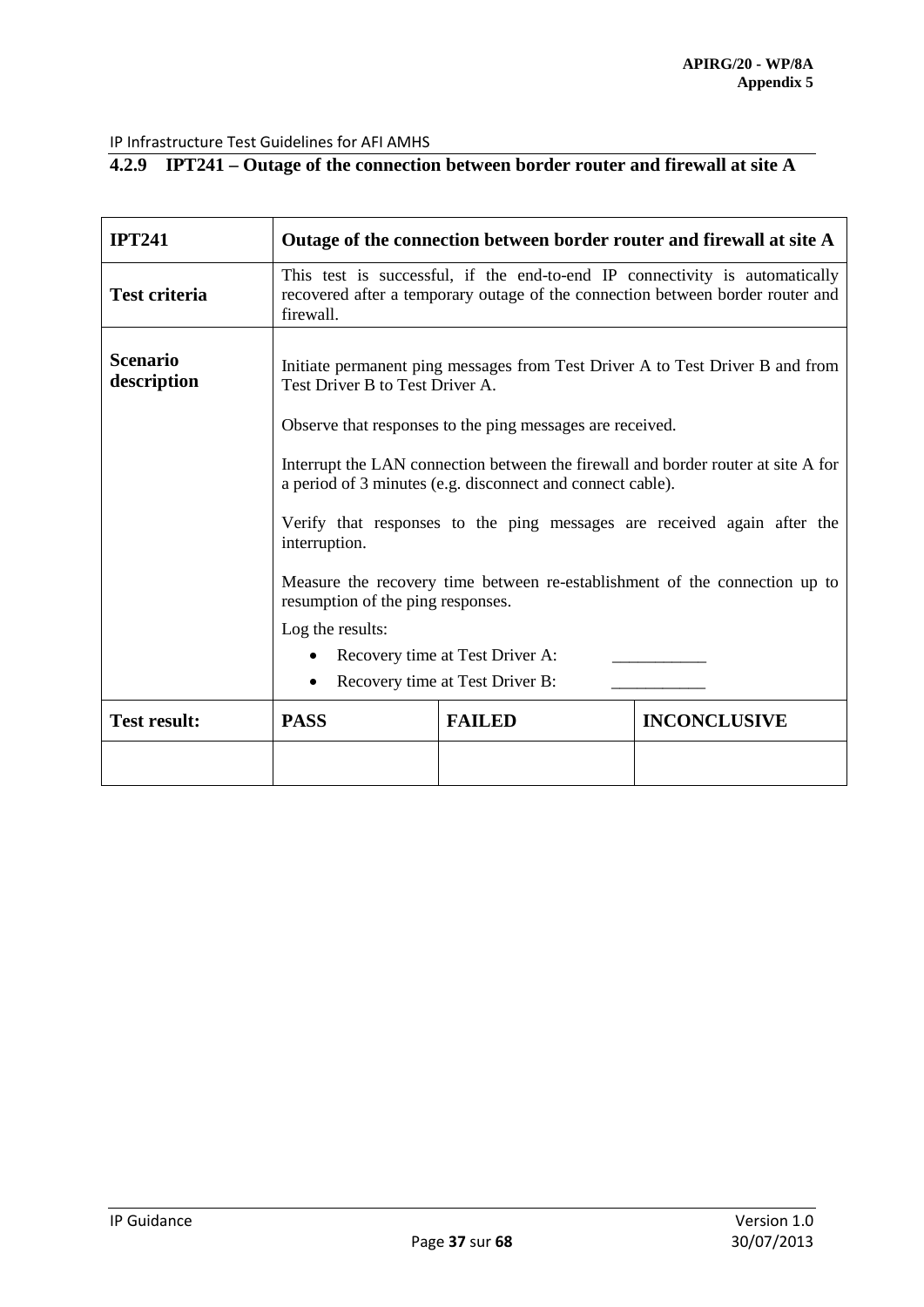# **4.2.10 IPT242 – Outage of the connection between border router and firewall at site B**

| <b>IPT242</b>                  | Outage of the connection between border router and firewall at site B                                                                                                      |               |                     |  |
|--------------------------------|----------------------------------------------------------------------------------------------------------------------------------------------------------------------------|---------------|---------------------|--|
| <b>Test criteria</b>           | This test is successful, if the end-to-end IP connectivity is automatically<br>recovered after a temporary outage of the connection between border router and<br>firewall. |               |                     |  |
| <b>Scenario</b><br>description | Initiate permanent ping messages from Test Driver A to Test Driver B and from<br>Test Driver B to Test Driver A.                                                           |               |                     |  |
|                                | Observe that responses to the ping messages are received.                                                                                                                  |               |                     |  |
|                                | Interrupt the LAN connection between the firewall and border router at site B for<br>a period of 3 minutes (e.g. disconnect and connect cable).                            |               |                     |  |
|                                | Verify that responses to the ping messages are received again after the<br>interruption.                                                                                   |               |                     |  |
|                                | Measure the recovery time between re-establishment of the connection up to<br>resumption of the ping responses.                                                            |               |                     |  |
|                                | Log the results:                                                                                                                                                           |               |                     |  |
|                                | Recovery time at Test Driver A:<br>$\bullet$                                                                                                                               |               |                     |  |
|                                | Recovery time at Test Driver B:                                                                                                                                            |               |                     |  |
| <b>Test result:</b>            | <b>PASS</b>                                                                                                                                                                | <b>FAILED</b> | <b>INCONCLUSIVE</b> |  |
|                                |                                                                                                                                                                            |               |                     |  |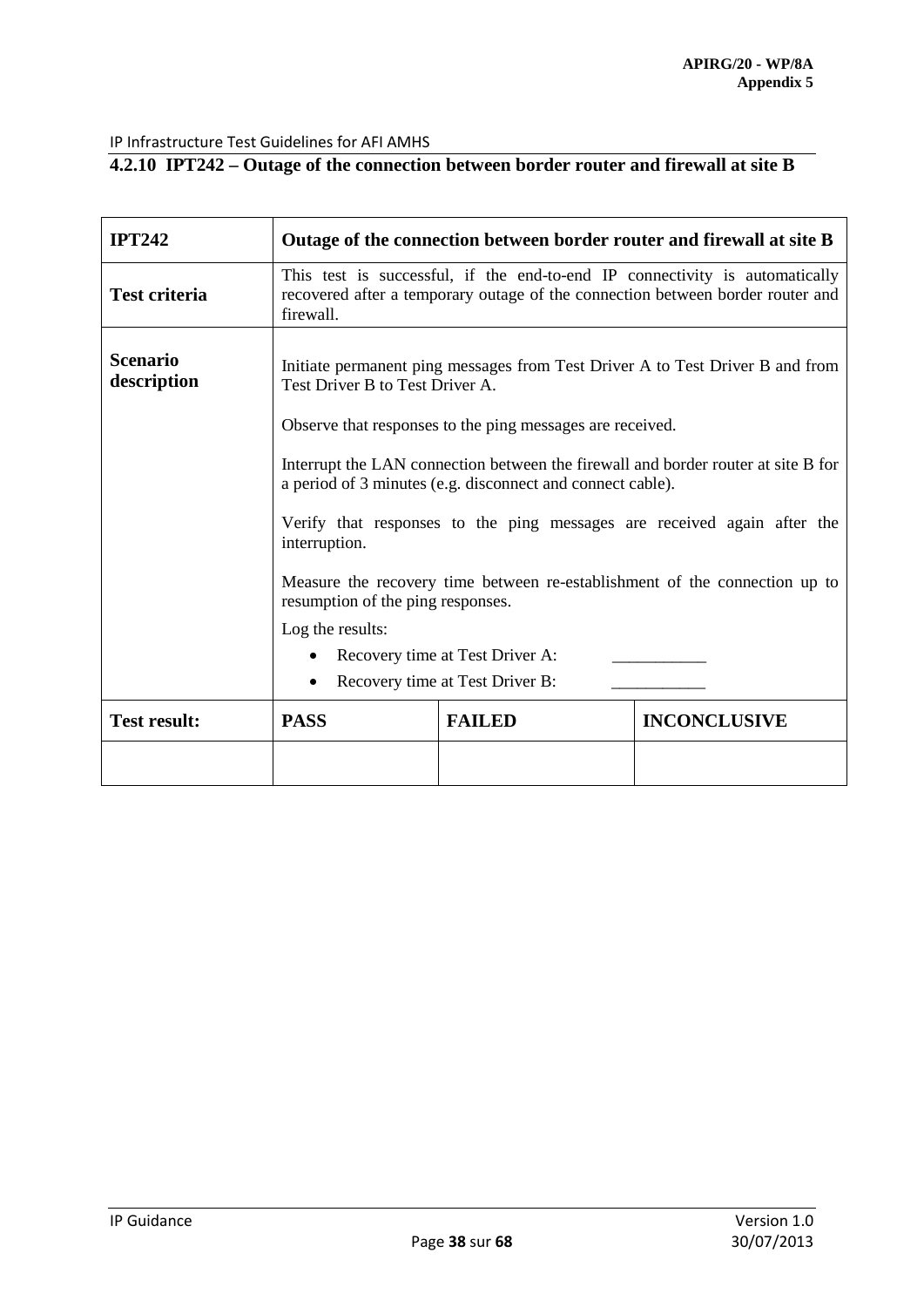# **4.2.11 IPT251 – Outage of the border router at site A**

| <b>IPT251</b>                  | Outage of the border router at site A                                                                                                   |                                 |                                                                                                                                                                                                                                                                                                                       |  |
|--------------------------------|-----------------------------------------------------------------------------------------------------------------------------------------|---------------------------------|-----------------------------------------------------------------------------------------------------------------------------------------------------------------------------------------------------------------------------------------------------------------------------------------------------------------------|--|
| <b>Test criteria</b>           | This test is successful, if the end-to-end IP connectivity is automatically<br>recovered after a temporary outage of the border router. |                                 |                                                                                                                                                                                                                                                                                                                       |  |
| <b>Scenario</b><br>description | Test Driver B to Test Driver A.<br>on/power off).<br>interruption.<br>responses (includes router boot process).<br>Log the results:     | Recovery time at Test Driver A: | Initiate permanent ping messages from Test Driver A to Test Driver B and from<br>Switch off the border router at site A for a period of 3 minutes (e.g. power<br>Verify that responses to the ping messages are received again after the<br>Measure the recovery time between "power on" up to resumption of the ping |  |
|                                | Recovery time at Test Driver B:                                                                                                         |                                 |                                                                                                                                                                                                                                                                                                                       |  |
| <b>Test result:</b>            | <b>PASS</b>                                                                                                                             | <b>FAILED</b>                   | <b>INCONCLUSIVE</b>                                                                                                                                                                                                                                                                                                   |  |
|                                |                                                                                                                                         |                                 |                                                                                                                                                                                                                                                                                                                       |  |

*Note.– This kind of test has to be performed when the IP infrastructure is established initially. The test should be repeated if a new logical end-to-end connection is configured or added. The disturbance of operational traffic due to testing should be prevented.*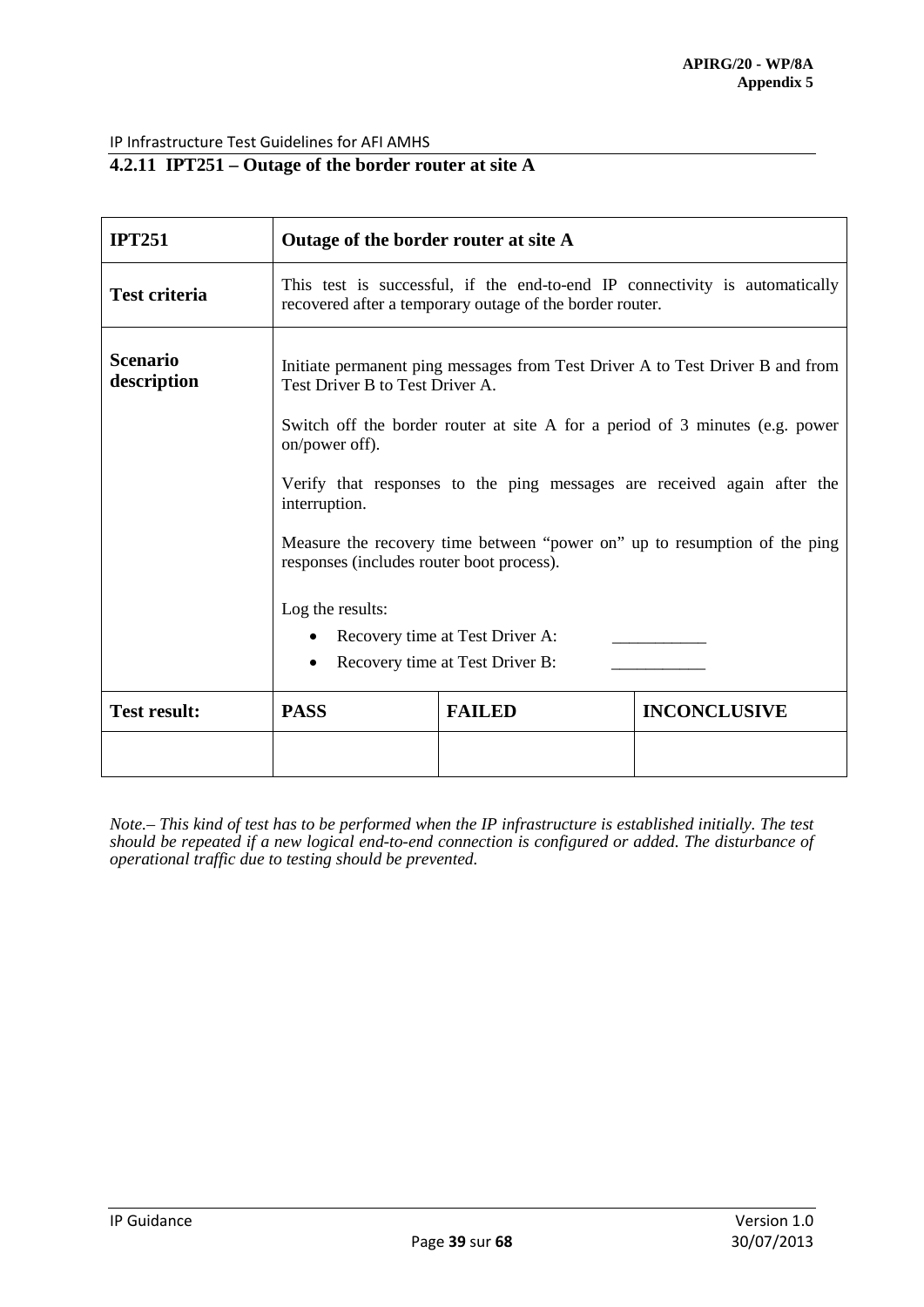# **4.2.12 IPT252 – Outage of the border router at site B**

| <b>IPT252</b>                  | Outage of the border router at site B                                                                                                                                                                                                                                                                                                                                                                                                    |               |                     |  |
|--------------------------------|------------------------------------------------------------------------------------------------------------------------------------------------------------------------------------------------------------------------------------------------------------------------------------------------------------------------------------------------------------------------------------------------------------------------------------------|---------------|---------------------|--|
| <b>Test criteria</b>           | This test is successful, if the end-to-end IP connectivity is automatically<br>recovered after a temporary outage of the border router.                                                                                                                                                                                                                                                                                                  |               |                     |  |
| <b>Scenario</b><br>description | Initiate permanent ping messages from Test Driver A to Test Driver B and from<br>Test Driver B to Test Driver A.<br>Switch off the border router at site B for a period of 3 minutes (e.g. power<br>on/power off).<br>Verify that responses to the ping messages are received again after the<br>interruption.<br>Measure the recovery time between "power on" up to resumption of the ping<br>responses (includes router boot process). |               |                     |  |
|                                | Log the results:<br>Recovery time at Test Driver A:<br>Recovery time at Test Driver B:                                                                                                                                                                                                                                                                                                                                                   |               |                     |  |
| <b>Test result:</b>            | <b>PASS</b>                                                                                                                                                                                                                                                                                                                                                                                                                              | <b>FAILED</b> | <b>INCONCLUSIVE</b> |  |
|                                |                                                                                                                                                                                                                                                                                                                                                                                                                                          |               |                     |  |

*Note.– This kind of test has to be performed when the IP infrastructure is established initially. The test should be repeated if a new logical end-to-end connection is configured or added. The disturbance of operational traffic due to testing should be prevented.*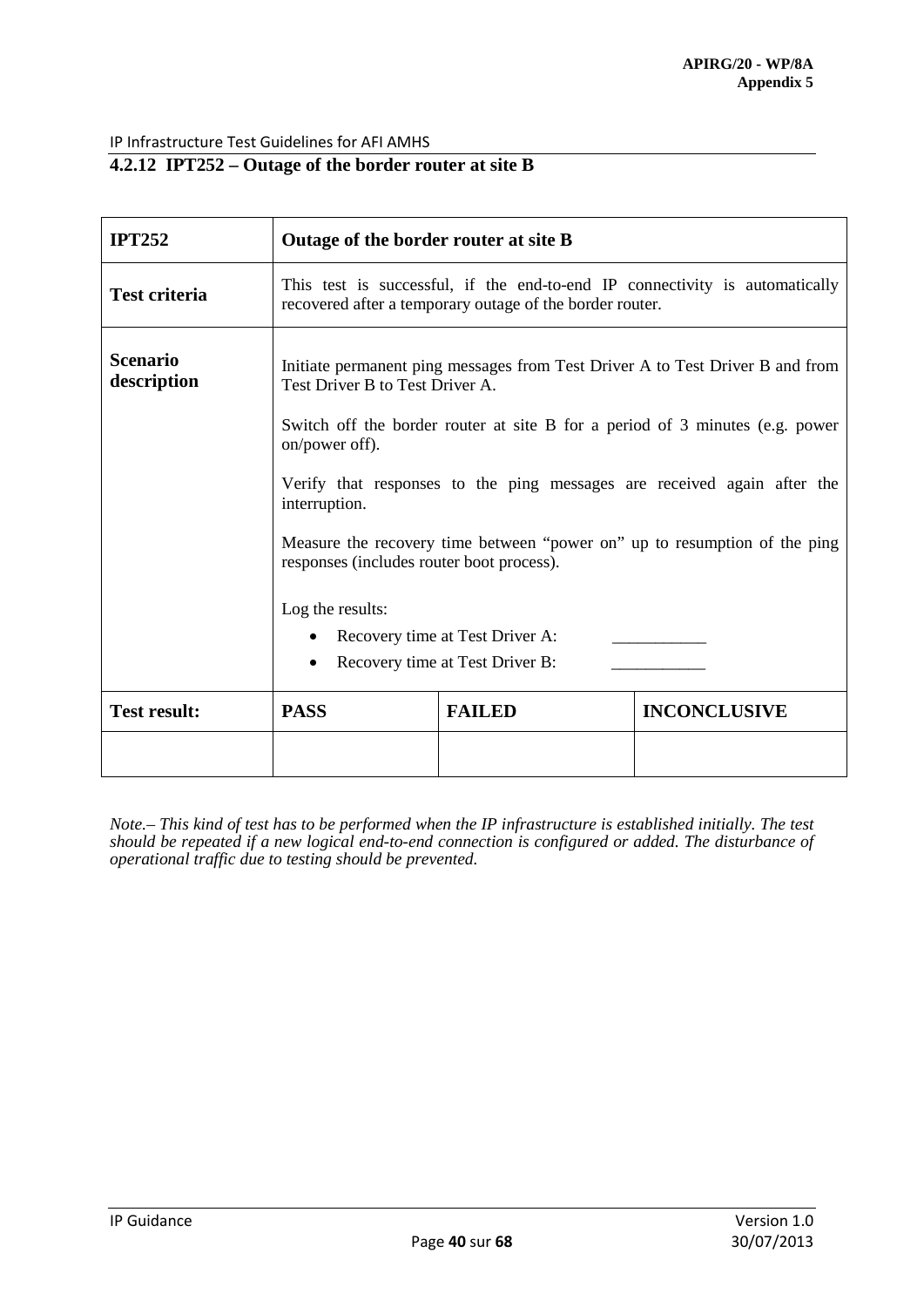# **4.2.13 IPT261 – Outage of the connection between border router and WAN at site A**

| <b>IPT261</b>                  | Outage of the connection between border router and WAN at site A                                                                                                                                                                                                                                                                                                   |                                                           |                     |  |
|--------------------------------|--------------------------------------------------------------------------------------------------------------------------------------------------------------------------------------------------------------------------------------------------------------------------------------------------------------------------------------------------------------------|-----------------------------------------------------------|---------------------|--|
| <b>Test criteria</b>           | This test is successful, if the end-to-end IP connectivity is automatically<br>recovered after a temporary outage of the connection between border router and<br>WAN.                                                                                                                                                                                              |                                                           |                     |  |
| <b>Scenario</b><br>description | Initiate permanent ping messages from Test Driver A to Test Driver B and from<br>Test Driver B to Test Driver A.                                                                                                                                                                                                                                                   |                                                           |                     |  |
|                                |                                                                                                                                                                                                                                                                                                                                                                    | Observe that responses to the ping messages are received. |                     |  |
|                                | Interrupt the LAN connection between the border router and WAN at site A for a<br>period of 3 minutes (e.g. disconnect and connect cable, or disable the connection<br>at the WAN side).<br>Verify that responses to the ping messages are received again after the<br>interruption.<br>Measure the recovery time between re-establishment of the connection up to |                                                           |                     |  |
|                                | resumption of the ping responses.<br>Log the results:                                                                                                                                                                                                                                                                                                              |                                                           |                     |  |
|                                | Recovery time at Test Driver A:<br>Recovery time at Test Driver B:                                                                                                                                                                                                                                                                                                 |                                                           |                     |  |
| <b>Test result:</b>            | <b>PASS</b>                                                                                                                                                                                                                                                                                                                                                        | <b>FAILED</b>                                             | <b>INCONCLUSIVE</b> |  |
|                                |                                                                                                                                                                                                                                                                                                                                                                    |                                                           |                     |  |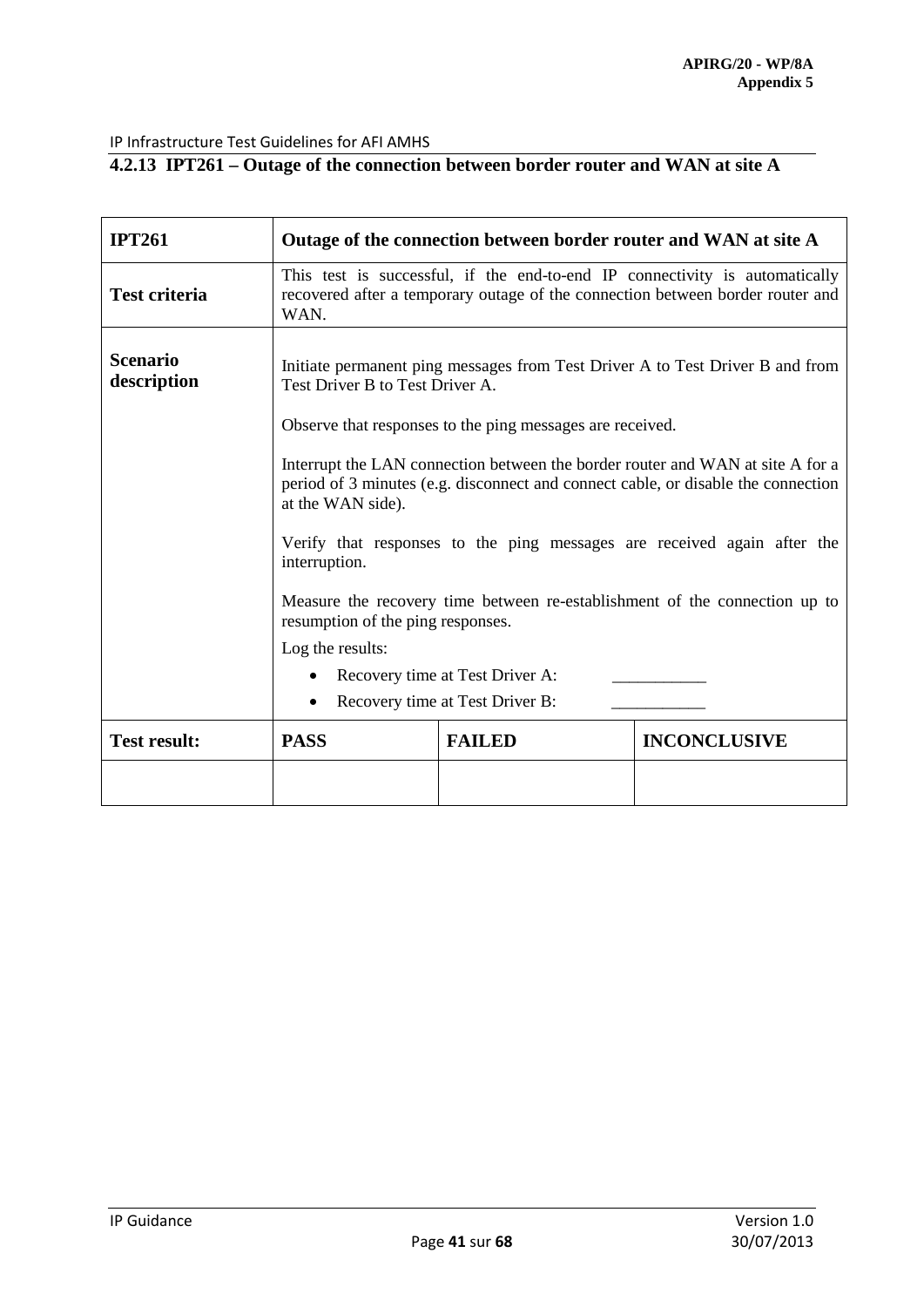# **4.2.14 IPT262 – Outage of the connection between border router and WAN at site B**

| <b>IPT262</b>                  | Outage of the connection between border router and WAN at site B                                                                                                                                                                                                                                                                                                   |                                                           |                     |  |
|--------------------------------|--------------------------------------------------------------------------------------------------------------------------------------------------------------------------------------------------------------------------------------------------------------------------------------------------------------------------------------------------------------------|-----------------------------------------------------------|---------------------|--|
| <b>Test criteria</b>           | This test is successful, if the end-to-end IP connectivity is automatically<br>recovered after a temporary outage of the connection between border router and<br>WAN.                                                                                                                                                                                              |                                                           |                     |  |
| <b>Scenario</b><br>description | Initiate permanent ping messages from Test Driver A to Test Driver B and from<br>Test Driver B to Test Driver A.                                                                                                                                                                                                                                                   |                                                           |                     |  |
|                                |                                                                                                                                                                                                                                                                                                                                                                    | Observe that responses to the ping messages are received. |                     |  |
|                                | Interrupt the LAN connection between the border router and WAN at site B for a<br>period of 3 minutes (e.g. disconnect and connect cable, or disable the connection<br>at the WAN side).<br>Verify that responses to the ping messages are received again after the<br>interruption.<br>Measure the recovery time between re-establishment of the connection up to |                                                           |                     |  |
|                                | resumption of the ping responses.<br>Log the results:                                                                                                                                                                                                                                                                                                              |                                                           |                     |  |
|                                | Recovery time at Test Driver A:                                                                                                                                                                                                                                                                                                                                    |                                                           |                     |  |
|                                | Recovery time at Test Driver B:                                                                                                                                                                                                                                                                                                                                    |                                                           |                     |  |
| <b>Test result:</b>            | <b>PASS</b>                                                                                                                                                                                                                                                                                                                                                        | <b>FAILED</b>                                             | <b>INCONCLUSIVE</b> |  |
|                                |                                                                                                                                                                                                                                                                                                                                                                    |                                                           |                     |  |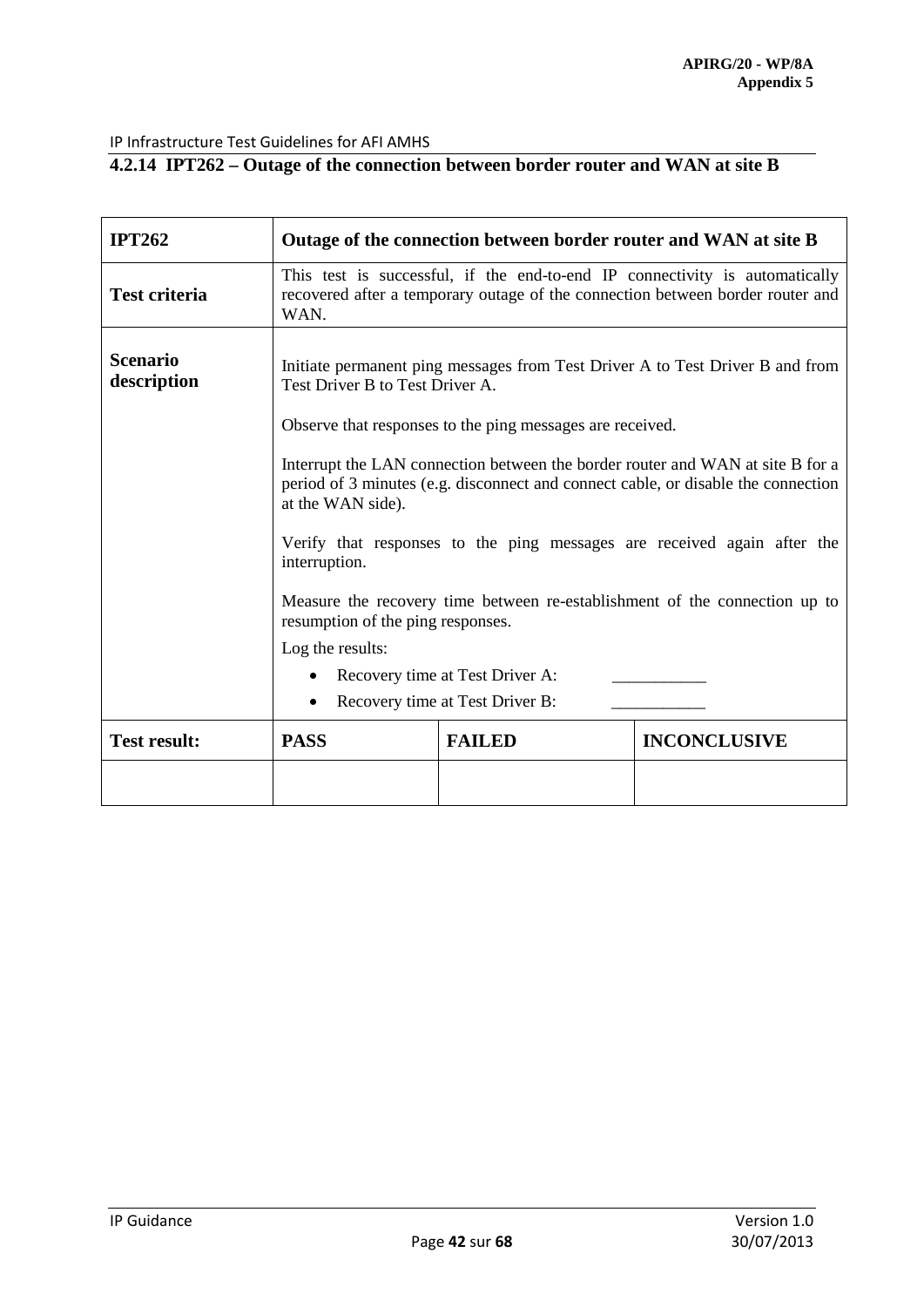# <span id="page-42-0"></span>**4.3 Redundancy Recovery**

| <b>IPT301</b>                  | Outage of LAN connection to one of the local routers of Test Driver A                                                                                                                                |                                                                                                                      |                                                                               |  |  |  |
|--------------------------------|------------------------------------------------------------------------------------------------------------------------------------------------------------------------------------------------------|----------------------------------------------------------------------------------------------------------------------|-------------------------------------------------------------------------------|--|--|--|
| <b>Test criteria</b>           | This test is successful, if the outage of the LAN connection to one of the<br>local routers has no or temporary influence on the end-to-end IP<br>connectivity.                                      |                                                                                                                      |                                                                               |  |  |  |
| <b>Scenario</b><br>description | Initiate permanent ping messages from Test Driver A to Test Driver B and from<br>Test Driver B to Test Driver A.                                                                                     |                                                                                                                      |                                                                               |  |  |  |
|                                |                                                                                                                                                                                                      | Observe that responses to the ping messages are received.                                                            |                                                                               |  |  |  |
|                                |                                                                                                                                                                                                      | Interrupt the LAN connection to the "active" local router of Test Driver A (e.g.<br>disconnect LAN cable at router). |                                                                               |  |  |  |
|                                |                                                                                                                                                                                                      | Verify that responses to the ping messages are received.                                                             |                                                                               |  |  |  |
|                                |                                                                                                                                                                                                      | Note the recovery time (period of no response on ping messages):                                                     |                                                                               |  |  |  |
|                                | Recovery time (if any) at Test Driver A:<br>Recovery time (if any) at Test Driver B:<br>UTC time test start/end                                                                                      |                                                                                                                      |                                                                               |  |  |  |
|                                | Re-connect the cable and wait 3 minutes.                                                                                                                                                             |                                                                                                                      |                                                                               |  |  |  |
|                                |                                                                                                                                                                                                      | Observe that responses to the ping messages are received.                                                            |                                                                               |  |  |  |
|                                | disconnect LAN cable at router).                                                                                                                                                                     |                                                                                                                      | Interrupt the LAN connection to the other local router of Test Driver A (e.g. |  |  |  |
|                                | Verify that responses to the ping messages are received.                                                                                                                                             |                                                                                                                      |                                                                               |  |  |  |
|                                |                                                                                                                                                                                                      | Note the recovery time (period of no response on ping messages):                                                     |                                                                               |  |  |  |
|                                | Recovery time (if any) at Test Driver A:<br>Recovery time (if any) at Test Driver B:<br>UTC time test start/end<br>Re-connect the cable<br>Observe that responses to the ping messages are received. |                                                                                                                      |                                                                               |  |  |  |
| <b>Test result:</b>            | <b>PASS</b>                                                                                                                                                                                          | <b>FAILED</b>                                                                                                        | <b>INCONCLUSIVE</b>                                                           |  |  |  |

# **4.3.1 IPT301 – Outage of LAN connection to one of the local routers of Test Driver A**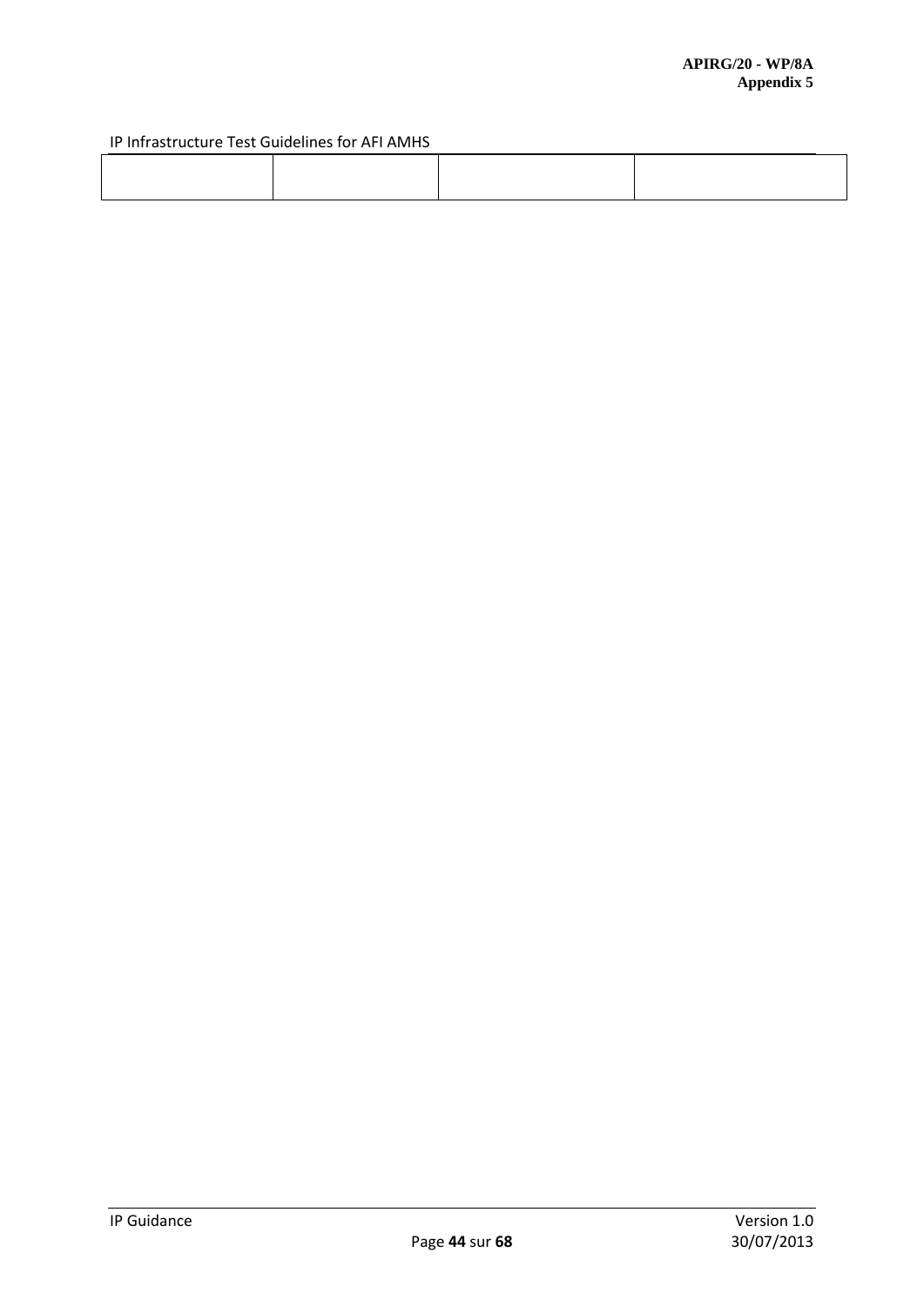| 4.3.2 IPT302 – Outage of LAN connection to one of the local routers of Test Driver B |                                                                                                                                                                 |                                                                  |                                                                                  |  |  |
|--------------------------------------------------------------------------------------|-----------------------------------------------------------------------------------------------------------------------------------------------------------------|------------------------------------------------------------------|----------------------------------------------------------------------------------|--|--|
| <b>IPT302</b>                                                                        |                                                                                                                                                                 |                                                                  | Outage of LAN connection to one of the local routers of Test Driver B            |  |  |
| <b>Test criteria</b>                                                                 | This test is successful, if the outage of the LAN connection to one of the<br>local routers has no or temporary influence on the end-to-end IP<br>connectivity. |                                                                  |                                                                                  |  |  |
| <b>Scenario</b><br>description                                                       | Test Driver B to Test Driver A.                                                                                                                                 |                                                                  | Initiate permanent ping messages from Test Driver A to Test Driver B and from    |  |  |
|                                                                                      | Observe that responses to the ping messages are received.                                                                                                       |                                                                  |                                                                                  |  |  |
|                                                                                      | disconnect LAN cable at router).                                                                                                                                |                                                                  | Interrupt the LAN connection to the "active" local router of Test Driver B (e.g. |  |  |
|                                                                                      |                                                                                                                                                                 | Verify that responses to the ping messages are received.         |                                                                                  |  |  |
|                                                                                      |                                                                                                                                                                 | Note the recovery time (period of no response on ping messages): |                                                                                  |  |  |
|                                                                                      | Recovery time (if any) at Test Driver A:<br>Recovery time (if any) at Test Driver B:<br>UTC time test start/end                                                 |                                                                  |                                                                                  |  |  |
|                                                                                      | Re-connect the cable and wait 3 minutes.                                                                                                                        |                                                                  |                                                                                  |  |  |
|                                                                                      |                                                                                                                                                                 | Observe that responses to the ping messages are received.        |                                                                                  |  |  |
|                                                                                      | Interrupt the LAN connection to the other local router of Test Driver B (e.g.<br>disconnect LAN cable at router).                                               |                                                                  |                                                                                  |  |  |
|                                                                                      | Verify that responses to the ping messages are received.                                                                                                        |                                                                  |                                                                                  |  |  |
|                                                                                      | Note the recovery time (period of no response on ping messages):                                                                                                |                                                                  |                                                                                  |  |  |
|                                                                                      | Recovery time (if any) at Test Driver A:<br>Recovery time (if any) at Test Driver B:<br>UTC time test start/end                                                 |                                                                  |                                                                                  |  |  |
|                                                                                      | Re-connect the cable<br>Observe that responses to the ping messages are received.                                                                               |                                                                  |                                                                                  |  |  |
| <b>Test result:</b>                                                                  | <b>PASS</b>                                                                                                                                                     | <b>FAILED</b>                                                    | <b>INCONCLUSIVE</b>                                                              |  |  |
|                                                                                      |                                                                                                                                                                 |                                                                  |                                                                                  |  |  |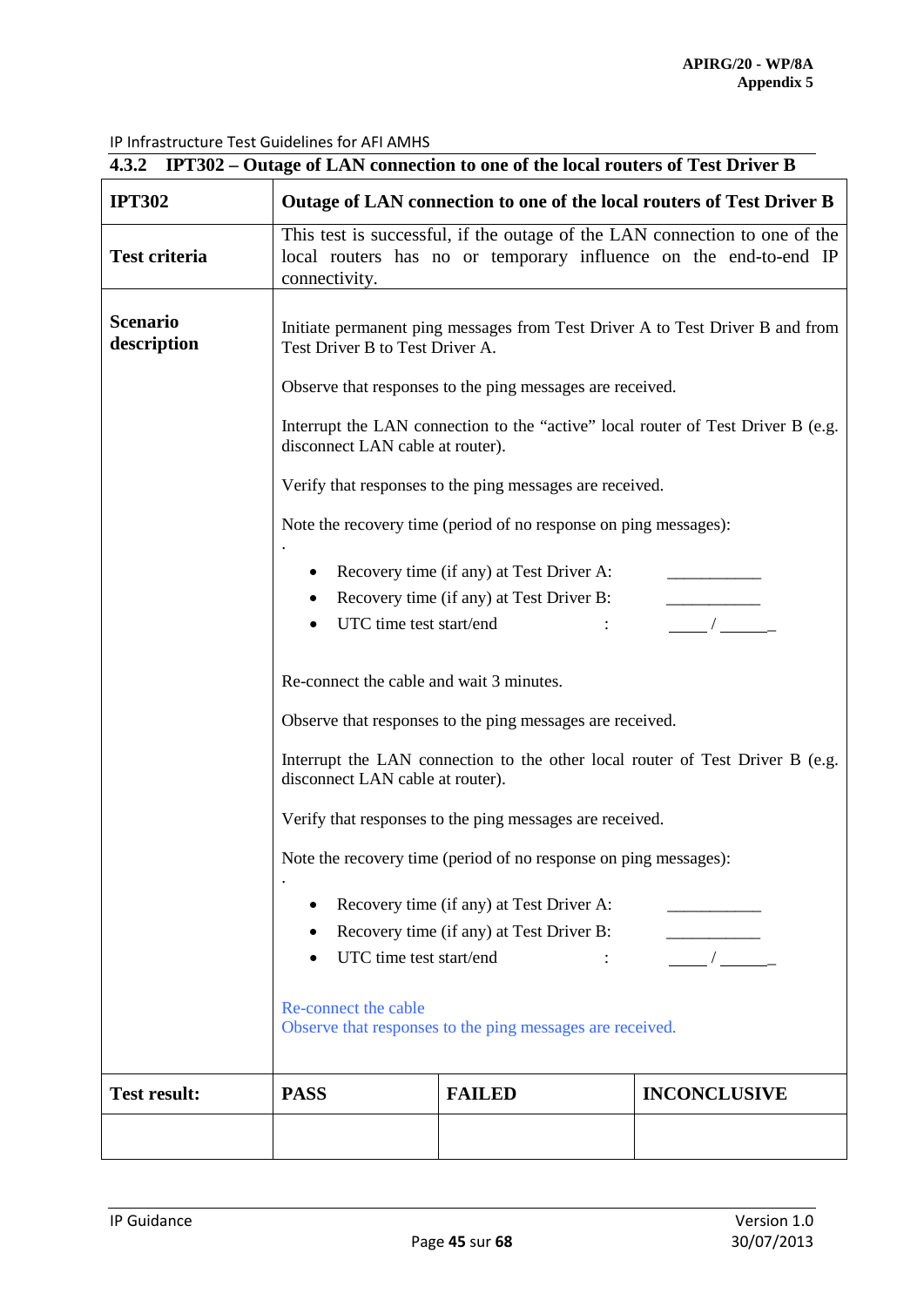| 4.3.3 IPT311 – Outage of one of the local routers of Test Driver A |                                                                                                                                                                                                                                                 |                                                                  |                                                                               |  |  |
|--------------------------------------------------------------------|-------------------------------------------------------------------------------------------------------------------------------------------------------------------------------------------------------------------------------------------------|------------------------------------------------------------------|-------------------------------------------------------------------------------|--|--|
| <b>IPT311</b>                                                      |                                                                                                                                                                                                                                                 | Outage of one of the local routers of Test Driver A              |                                                                               |  |  |
| <b>Test criteria</b>                                               | This test is successful, if the outage of one of the local routers has no or<br>temporary influence on the end-to-end IP connectivity.                                                                                                          |                                                                  |                                                                               |  |  |
| <b>Scenario</b><br>description                                     | Initiate permanent ping messages from Test Driver A to Test Driver B and from<br>Test Driver B to Test Driver A.                                                                                                                                |                                                                  |                                                                               |  |  |
|                                                                    | Observe that responses to the ping messages are received.                                                                                                                                                                                       |                                                                  |                                                                               |  |  |
|                                                                    | power off).                                                                                                                                                                                                                                     |                                                                  | Switch off the "active" local router (primary Gateway) of Test Driver A (e.g. |  |  |
|                                                                    |                                                                                                                                                                                                                                                 | Verify that responses to the ping messages are received.         |                                                                               |  |  |
|                                                                    |                                                                                                                                                                                                                                                 | Note the recovery time (period of no response on ping messages): |                                                                               |  |  |
|                                                                    |                                                                                                                                                                                                                                                 |                                                                  |                                                                               |  |  |
|                                                                    |                                                                                                                                                                                                                                                 |                                                                  |                                                                               |  |  |
|                                                                    |                                                                                                                                                                                                                                                 | UTC time test start/end<br>$\sim 10^{11}$ and $\sim 10^{11}$     |                                                                               |  |  |
|                                                                    | Switch the router on again and wait 3 minutes.<br>Observe that responses to the ping messages are received.<br>Switch off the other local router of Test Driver A (e.g. power off).<br>Verify that responses to the ping messages are received. |                                                                  |                                                                               |  |  |
|                                                                    |                                                                                                                                                                                                                                                 | Note the recovery time (period of no response on ping messages): |                                                                               |  |  |
|                                                                    | UTC time test start/end<br>$\overline{\phantom{a}}$<br>$\ddot{\phantom{0}}$<br>Switch the router on again and wait 3 minutes.<br>Observe that responses to the ping messages are received.                                                      |                                                                  |                                                                               |  |  |
| <b>Test result:</b>                                                | <b>PASS</b>                                                                                                                                                                                                                                     | <b>FAILED</b>                                                    | <b>INCONCLUSIVE</b>                                                           |  |  |
|                                                                    |                                                                                                                                                                                                                                                 |                                                                  |                                                                               |  |  |

*Note. – This kind of test has to be performed when the IP infrastructure is established initially. The test should be repeated if a new logical end-to-end connection is configured or added. The disturbance*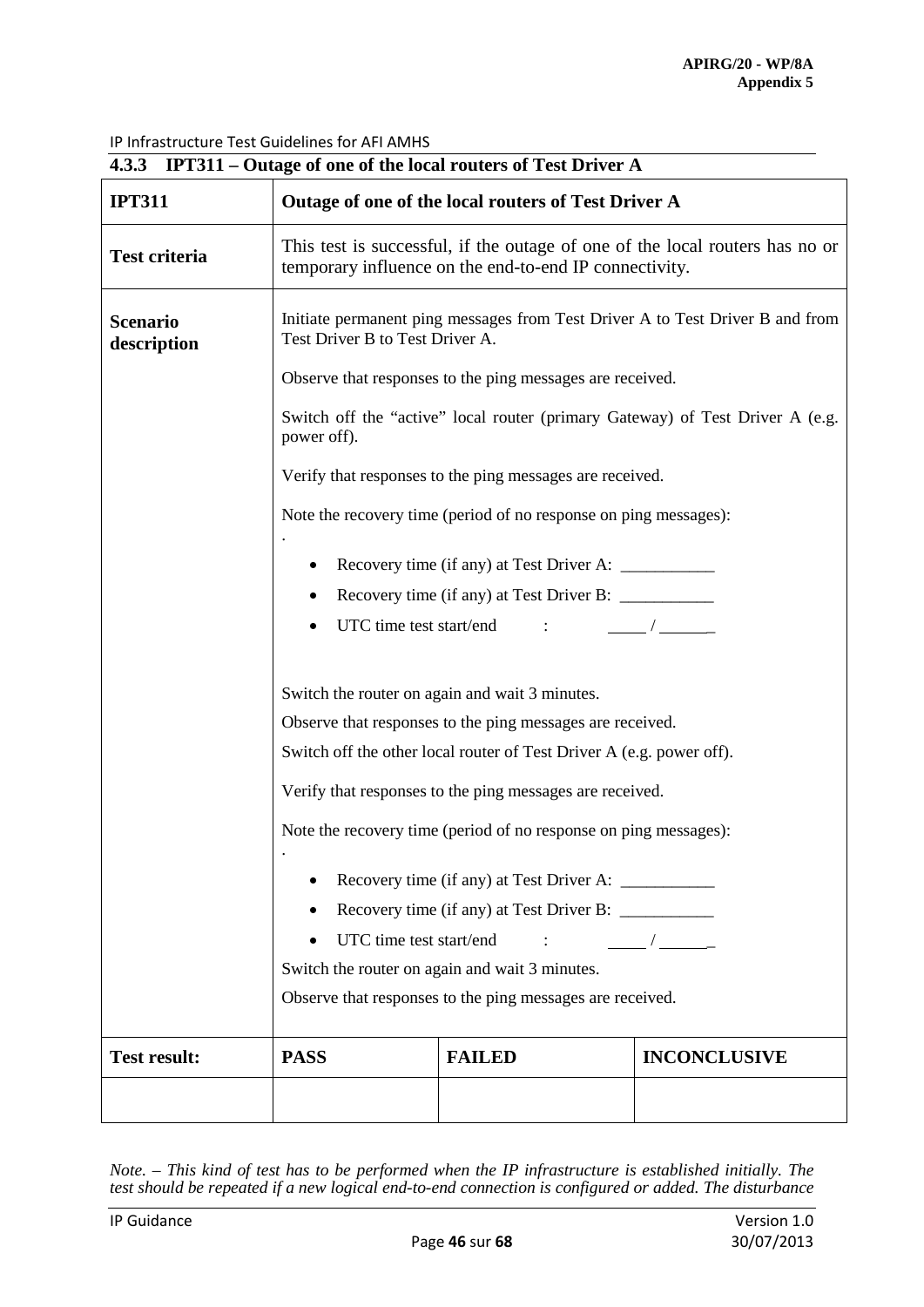*of operational traffic due to testing should be prevented.*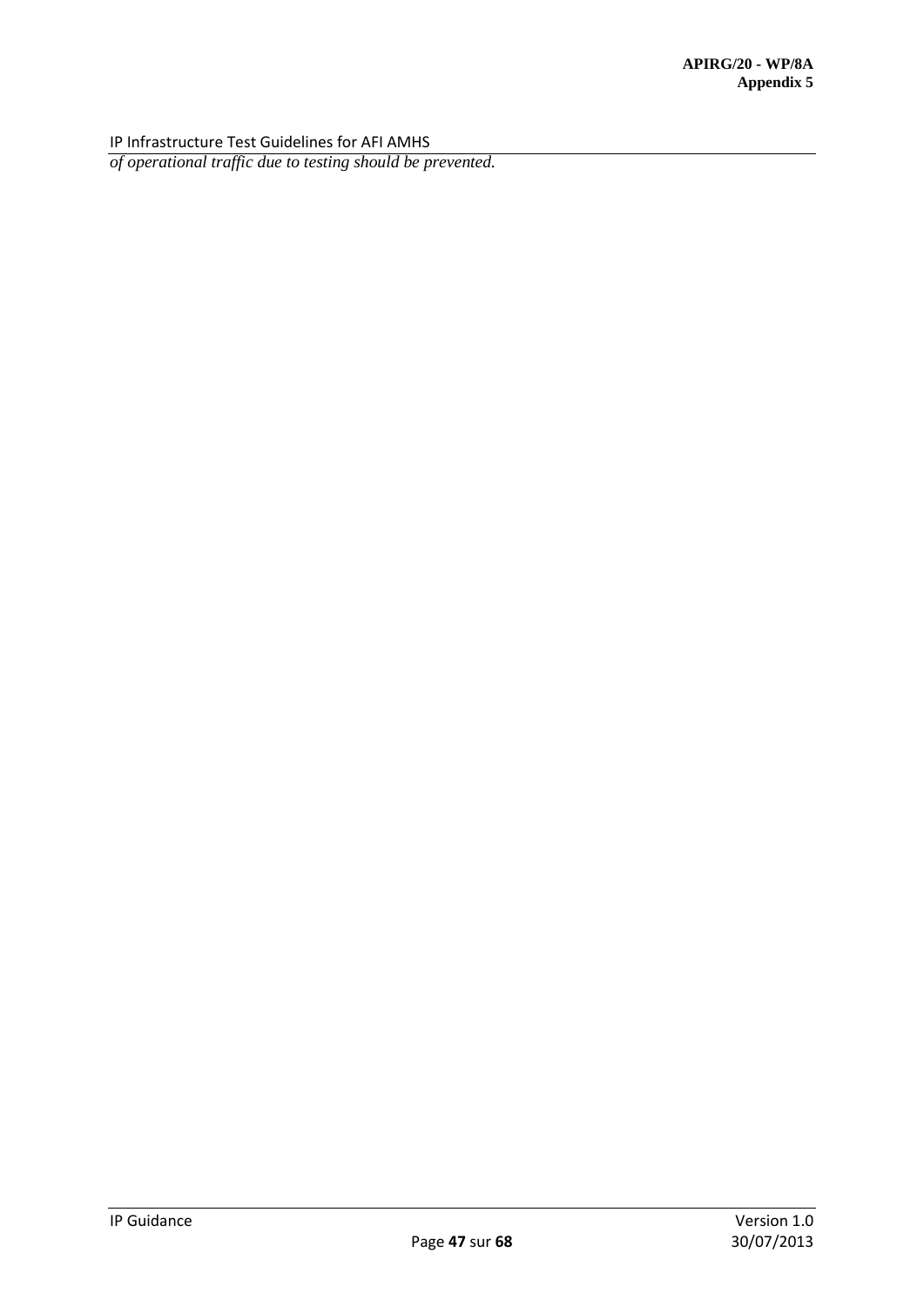| 4.3.4 IPT312 – Outage of one of the local routers of Test Driver B |                                                                                                                                                                                                                                                                                                                                                                                                                                                                                                                   |                                                                  |                                                                               |  |  |
|--------------------------------------------------------------------|-------------------------------------------------------------------------------------------------------------------------------------------------------------------------------------------------------------------------------------------------------------------------------------------------------------------------------------------------------------------------------------------------------------------------------------------------------------------------------------------------------------------|------------------------------------------------------------------|-------------------------------------------------------------------------------|--|--|
| <b>IPT312</b>                                                      |                                                                                                                                                                                                                                                                                                                                                                                                                                                                                                                   | Outage of one of the local routers of Test Driver B              |                                                                               |  |  |
| <b>Test criteria</b>                                               | This test is successful, if the outage of one of the local routers has no or<br>temporary influence on the end-to-end IP connectivity.                                                                                                                                                                                                                                                                                                                                                                            |                                                                  |                                                                               |  |  |
| <b>Scenario</b><br>description                                     | Initiate permanent ping messages from Test Driver A to Test Driver B and from<br>Test Driver B to Test Driver A.                                                                                                                                                                                                                                                                                                                                                                                                  |                                                                  |                                                                               |  |  |
|                                                                    | Observe that responses to the ping messages are received.                                                                                                                                                                                                                                                                                                                                                                                                                                                         |                                                                  |                                                                               |  |  |
|                                                                    | power off).                                                                                                                                                                                                                                                                                                                                                                                                                                                                                                       |                                                                  | Switch off the "active" local router (primary Gateway) of Test Driver B (e.g. |  |  |
|                                                                    |                                                                                                                                                                                                                                                                                                                                                                                                                                                                                                                   | Verify that responses to the ping messages are received.         |                                                                               |  |  |
|                                                                    |                                                                                                                                                                                                                                                                                                                                                                                                                                                                                                                   | Note the recovery time (period of no response on ping messages): |                                                                               |  |  |
|                                                                    |                                                                                                                                                                                                                                                                                                                                                                                                                                                                                                                   |                                                                  |                                                                               |  |  |
|                                                                    |                                                                                                                                                                                                                                                                                                                                                                                                                                                                                                                   |                                                                  |                                                                               |  |  |
|                                                                    |                                                                                                                                                                                                                                                                                                                                                                                                                                                                                                                   | UTC time test start/end :                                        |                                                                               |  |  |
|                                                                    | Switch the router on again and wait 3 minutes.<br>Observe that responses to the ping messages are received.<br>Switch off the other local router of Test Driver B (e.g. power off).<br>Verify that responses to the ping messages are received.<br>Note the recovery time (period of no response on ping messages):<br>UTC time test start/end<br>$\overline{\phantom{a}}$<br>$\ddot{\phantom{0}}$<br>Switch the router on again and wait 3 minutes.<br>Observe that responses to the ping messages are received. |                                                                  |                                                                               |  |  |
|                                                                    |                                                                                                                                                                                                                                                                                                                                                                                                                                                                                                                   |                                                                  |                                                                               |  |  |
| <b>Test result:</b>                                                | <b>PASS</b>                                                                                                                                                                                                                                                                                                                                                                                                                                                                                                       | <b>FAILED</b>                                                    | <b>INCONCLUSIVE</b>                                                           |  |  |
|                                                                    |                                                                                                                                                                                                                                                                                                                                                                                                                                                                                                                   |                                                                  |                                                                               |  |  |

*Note. – This kind of test has to be performed when the IP infrastructure is established initially. The test should be repeated if a new logical end-to-end connection is configured or added. The disturbance*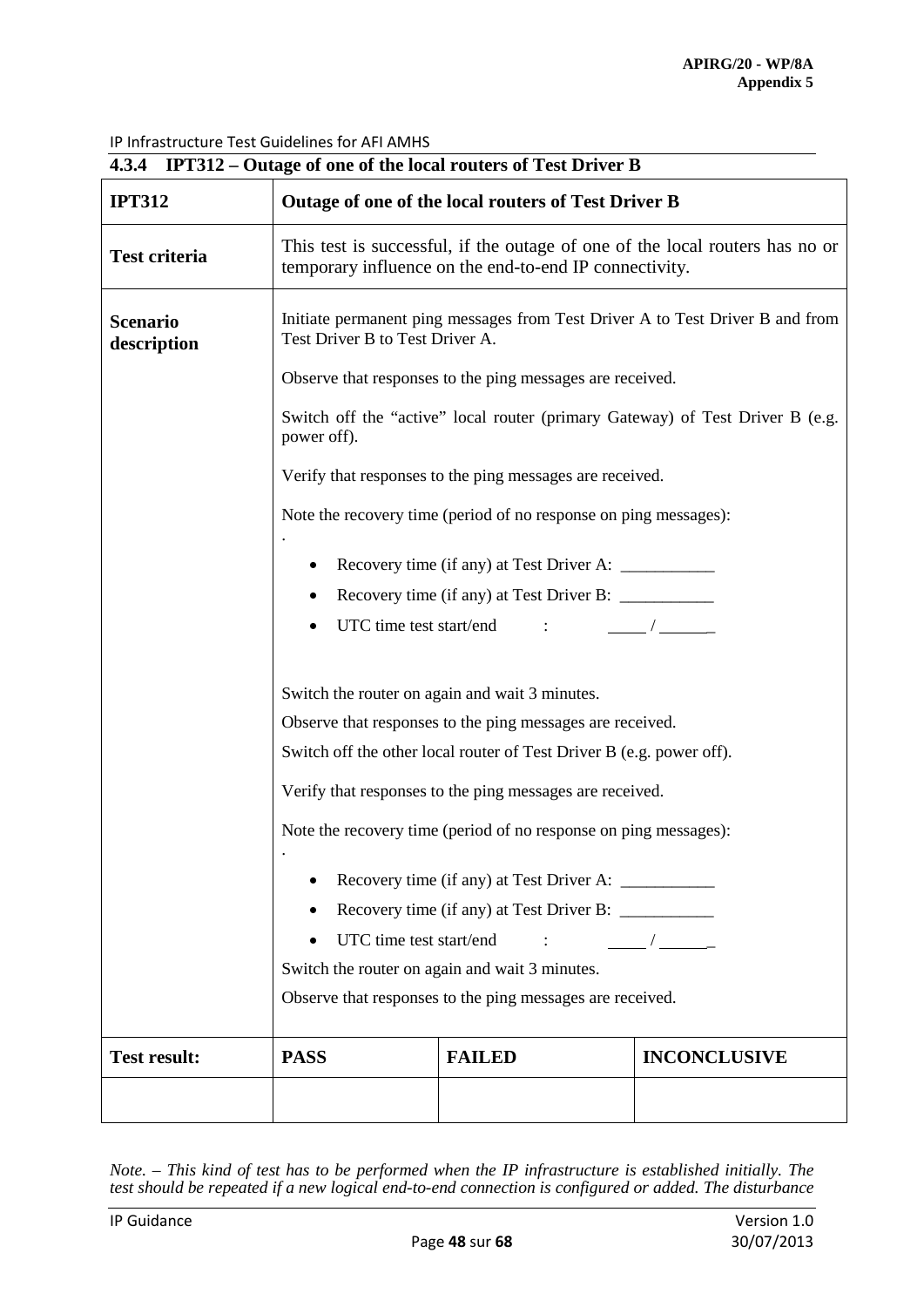*of operational traffic due to testing should be prevented.*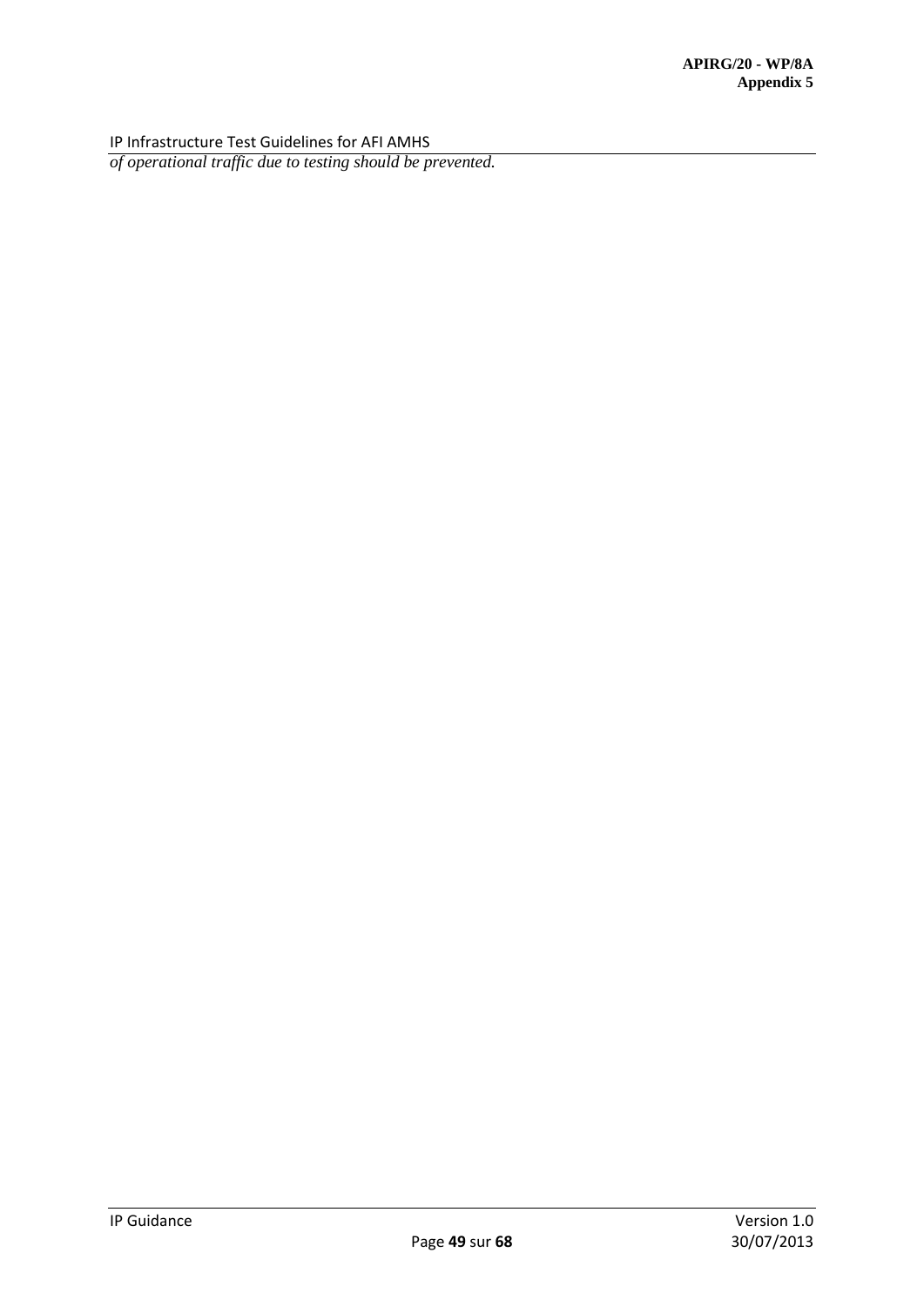| 4.3.5 IPT321 – Outage of the connection between a local router and firewall at site A |                                                                                                                                                                                                                                              |                                                             |                                                                        |  |  |
|---------------------------------------------------------------------------------------|----------------------------------------------------------------------------------------------------------------------------------------------------------------------------------------------------------------------------------------------|-------------------------------------------------------------|------------------------------------------------------------------------|--|--|
| <b>IPT321</b>                                                                         |                                                                                                                                                                                                                                              |                                                             | Outage of the connection between a local router and firewall at site A |  |  |
| <b>Test criteria</b>                                                                  | This test is successful, if the outage of the connection between a local<br>router and firewall has no or temporary influence on the end-to-end IP<br>connectivity.                                                                          |                                                             |                                                                        |  |  |
|                                                                                       |                                                                                                                                                                                                                                              | Note. – Perform Case II only if the LAN is fully redundant. |                                                                        |  |  |
| <b>Scenario</b><br>description                                                        | Initiate permanent ping messages from Test Driver A to Test Driver B and from<br>Test Driver B to Test Driver A.                                                                                                                             |                                                             |                                                                        |  |  |
|                                                                                       | Interrupt the LAN connection between a local router and the firewall at site A<br>for a period of 3 minutes (e.g. disconnect and connect cable):<br>Case I: at the router<br>Case II: at the firewall if the LAN is fully redundant.         |                                                             |                                                                        |  |  |
|                                                                                       | Verify that responses to the ping messages are received again after the<br>interruption.                                                                                                                                                     |                                                             |                                                                        |  |  |
|                                                                                       | Note the recovery time (period of no response on ping messages):                                                                                                                                                                             |                                                             |                                                                        |  |  |
|                                                                                       | Case II<br>Log the results:<br>Case I                                                                                                                                                                                                        |                                                             |                                                                        |  |  |
|                                                                                       | • Recovery time at Test Driver A: _________                                                                                                                                                                                                  |                                                             |                                                                        |  |  |
|                                                                                       | $\bullet$                                                                                                                                                                                                                                    | Recovery time at Test Driver B: ________                    |                                                                        |  |  |
|                                                                                       | Interrupt the LAN connection between the other local router and the firewall at<br>site A for a period of 3 minutes (e.g. disconnect and connect cable):<br>Case I: at the router<br>Case II: at the firewall if the LAN is fully redundant. |                                                             |                                                                        |  |  |
|                                                                                       | Verify that responses to the ping messages are received again after the<br>interruption.                                                                                                                                                     |                                                             |                                                                        |  |  |
|                                                                                       | Note the recovery time (period of no response on ping messages):                                                                                                                                                                             |                                                             |                                                                        |  |  |
|                                                                                       | Log the results:<br>Case II<br>Case I                                                                                                                                                                                                        |                                                             |                                                                        |  |  |
|                                                                                       |                                                                                                                                                                                                                                              |                                                             |                                                                        |  |  |
|                                                                                       |                                                                                                                                                                                                                                              | Recovery time at Test Driver B: ________                    |                                                                        |  |  |
| <b>Test result:</b>                                                                   | <b>PASS</b>                                                                                                                                                                                                                                  | <b>FAILED</b>                                               | <b>INCONCLUSIVE</b>                                                    |  |  |
|                                                                                       |                                                                                                                                                                                                                                              |                                                             |                                                                        |  |  |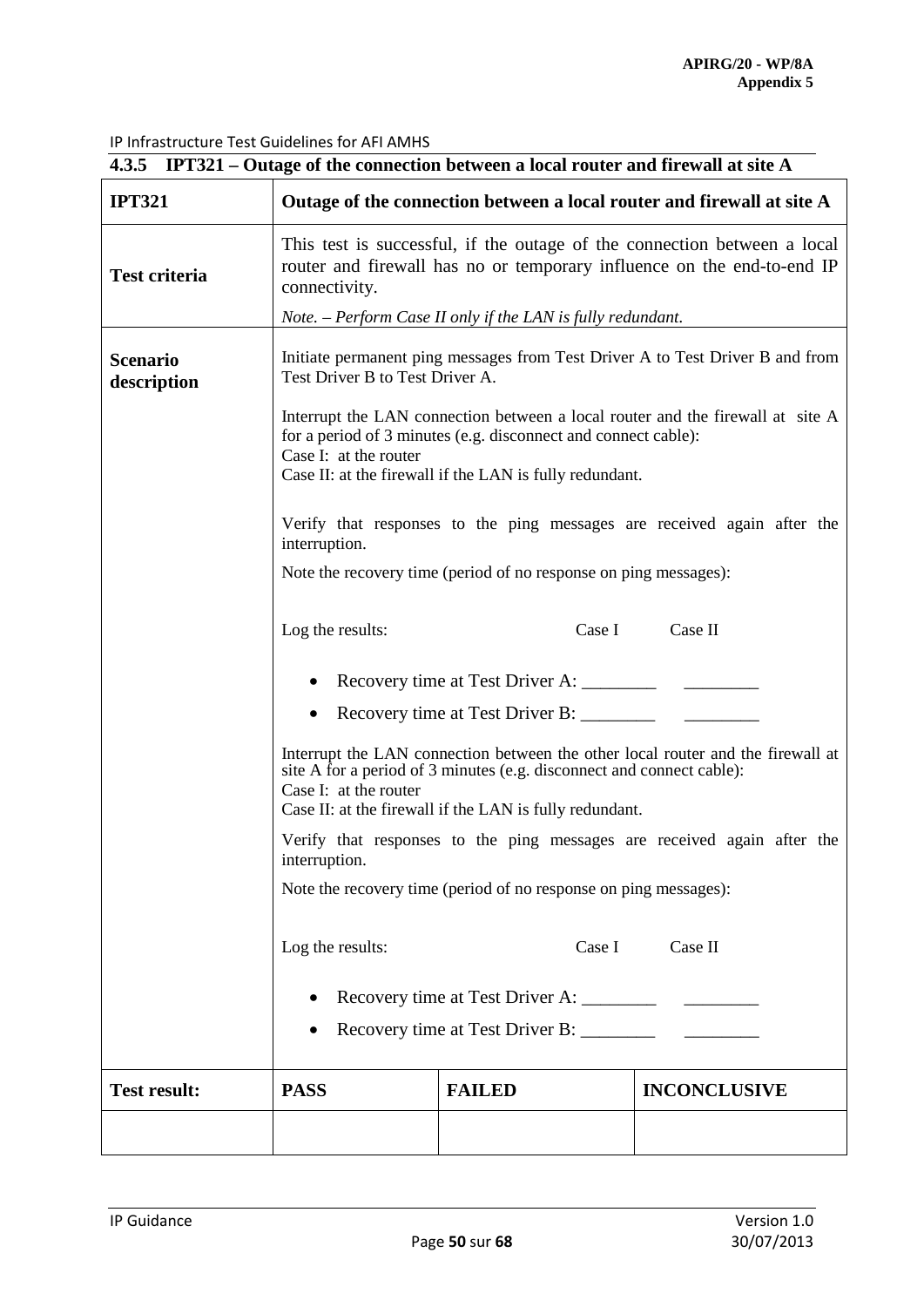|                                | 4.3.6 IPT322 – Outage of the connection between a local router and firewall at site B                                                                                                                                                        |                                                             |                                                                        |  |  |
|--------------------------------|----------------------------------------------------------------------------------------------------------------------------------------------------------------------------------------------------------------------------------------------|-------------------------------------------------------------|------------------------------------------------------------------------|--|--|
| <b>IPT322</b>                  |                                                                                                                                                                                                                                              |                                                             | Outage of the connection between a local router and firewall at site B |  |  |
| <b>Test criteria</b>           | This test is successful, if the outage of the connection between a local<br>router and firewall has no or temporary influence on the end-to-end IP<br>connectivity.                                                                          |                                                             |                                                                        |  |  |
|                                |                                                                                                                                                                                                                                              | Note. - Perform Case II only if the LAN is fully redundant. |                                                                        |  |  |
| <b>Scenario</b><br>description | Initiate permanent ping messages from Test Driver A to Test Driver B and from<br>Test Driver B to Test Driver A.                                                                                                                             |                                                             |                                                                        |  |  |
|                                | Interrupt the LAN connection between a local router and the firewall at site B<br>for a period of 3 minutes (e.g. disconnect and connect cable):<br>Case I: at the router<br>Case II: at the firewall if the LAN is fully redundant.         |                                                             |                                                                        |  |  |
|                                | Verify that responses to the ping messages are received again after the<br>interruption.                                                                                                                                                     |                                                             |                                                                        |  |  |
|                                | Note the recovery time (period of no response on ping messages):                                                                                                                                                                             |                                                             |                                                                        |  |  |
|                                | Log the results:<br>Case I<br>Case II                                                                                                                                                                                                        |                                                             |                                                                        |  |  |
|                                |                                                                                                                                                                                                                                              | Recovery time at Test Driver A: _________                   |                                                                        |  |  |
|                                | $\bullet$                                                                                                                                                                                                                                    | Recovery time at Test Driver B: _________                   |                                                                        |  |  |
|                                | Interrupt the LAN connection between the other local router and the firewall at<br>site B for a period of 3 minutes (e.g. disconnect and connect cable):<br>Case I: at the router<br>Case II: at the firewall if the LAN is fully redundant. |                                                             |                                                                        |  |  |
|                                | Verify that responses to the ping messages are received again after the<br>interruption.                                                                                                                                                     |                                                             |                                                                        |  |  |
|                                | Note the recovery time (period of no response on ping messages):                                                                                                                                                                             |                                                             |                                                                        |  |  |
|                                | Log the results:<br>Case II<br>Case I                                                                                                                                                                                                        |                                                             |                                                                        |  |  |
|                                |                                                                                                                                                                                                                                              |                                                             |                                                                        |  |  |
|                                |                                                                                                                                                                                                                                              |                                                             |                                                                        |  |  |
| <b>Test result:</b>            | <b>PASS</b>                                                                                                                                                                                                                                  | <b>FAILED</b>                                               | <b>INCONCLUSIVE</b>                                                    |  |  |
|                                |                                                                                                                                                                                                                                              |                                                             |                                                                        |  |  |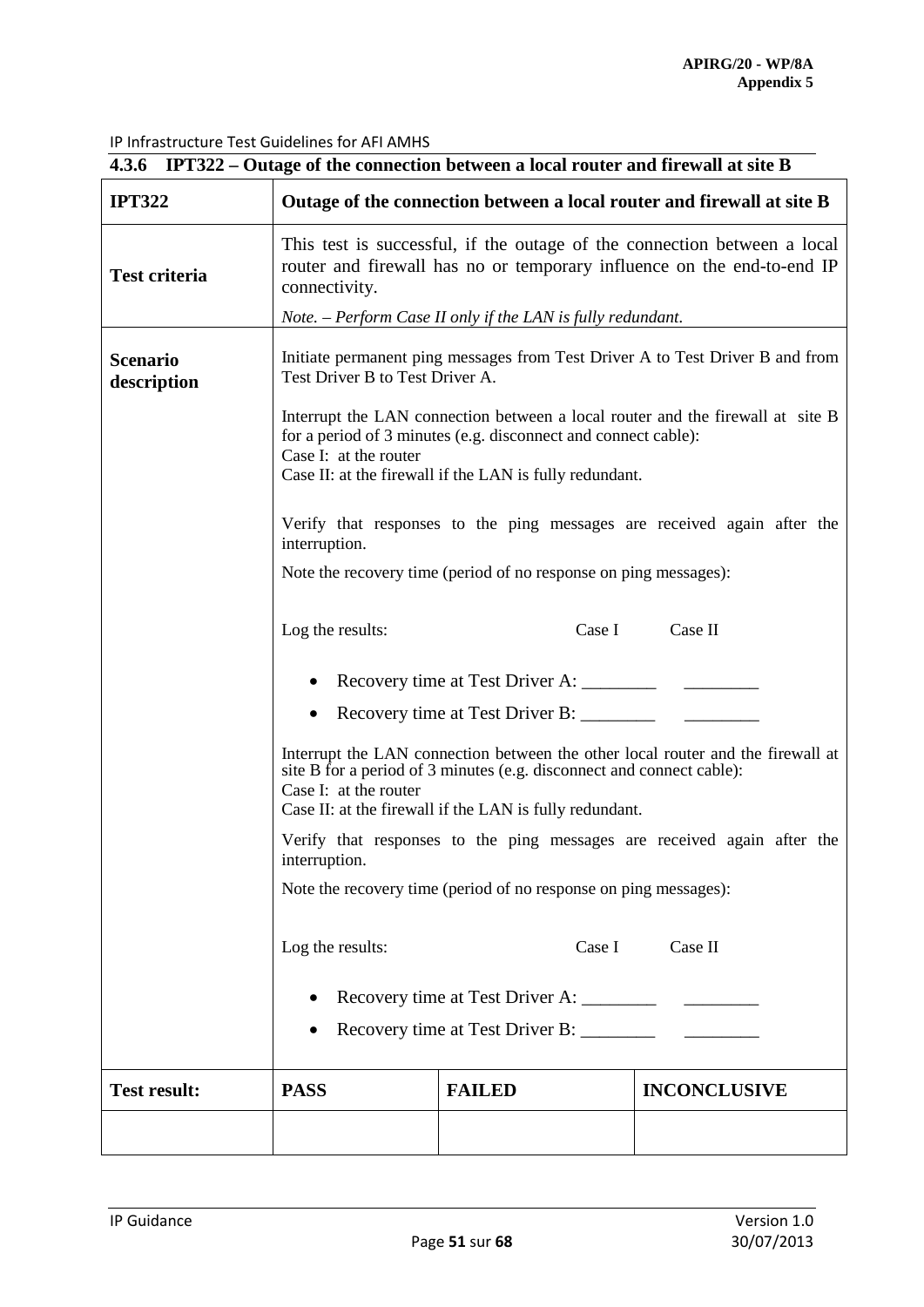| 4.3.7 IPT321 – Outage of the firewall at site A |                                                                                                                                    |                                                                  |                                                                         |  |  |
|-------------------------------------------------|------------------------------------------------------------------------------------------------------------------------------------|------------------------------------------------------------------|-------------------------------------------------------------------------|--|--|
| <b>IPT321</b>                                   | Outage of the firewall at site A                                                                                                   |                                                                  |                                                                         |  |  |
| <b>Test criteria</b>                            | This test is successful, if the end-to-end IP connectivity is automatically<br>recovered after a temporary outage of the firewall. |                                                                  |                                                                         |  |  |
| <b>Scenario</b><br>description                  | Initiate permanent ping messages from Test Driver A to Test Driver B and from<br>Test Driver B to Test Driver A.                   |                                                                  |                                                                         |  |  |
|                                                 | Switch off one of the firewalls at site A for a period of 3 minutes (e.g. power<br>on/power off).                                  |                                                                  |                                                                         |  |  |
|                                                 | interruption.                                                                                                                      |                                                                  | Verify that responses to the ping messages are received again after the |  |  |
|                                                 |                                                                                                                                    | Note the recovery time (period of no response on ping messages): |                                                                         |  |  |
|                                                 | Log the results:                                                                                                                   |                                                                  |                                                                         |  |  |
|                                                 |                                                                                                                                    |                                                                  |                                                                         |  |  |
|                                                 | Recovery time at Test Driver B: __________                                                                                         |                                                                  |                                                                         |  |  |
|                                                 | Switch off the other firewalls at site A for a period of 3 minutes (e.g. power<br>on/power off).                                   |                                                                  |                                                                         |  |  |
|                                                 | Verify that responses to the ping messages are received again after the<br>interruption.                                           |                                                                  |                                                                         |  |  |
|                                                 | Note the recovery time (period of no response on ping messages):                                                                   |                                                                  |                                                                         |  |  |
|                                                 | Log the results:                                                                                                                   |                                                                  |                                                                         |  |  |
|                                                 |                                                                                                                                    |                                                                  |                                                                         |  |  |
|                                                 |                                                                                                                                    |                                                                  |                                                                         |  |  |
|                                                 |                                                                                                                                    |                                                                  |                                                                         |  |  |
| <b>Test result:</b>                             | <b>PASS</b>                                                                                                                        | <b>FAILED</b>                                                    | <b>INCONCLUSIVE</b>                                                     |  |  |
|                                                 |                                                                                                                                    |                                                                  |                                                                         |  |  |

*Note.– This kind of test has to be performed when the IP infrastructure is established initially. The test should be repeated if a new logical end-to-end connection is configured or added. The disturbance of operational traffic due to testing should be prevented.*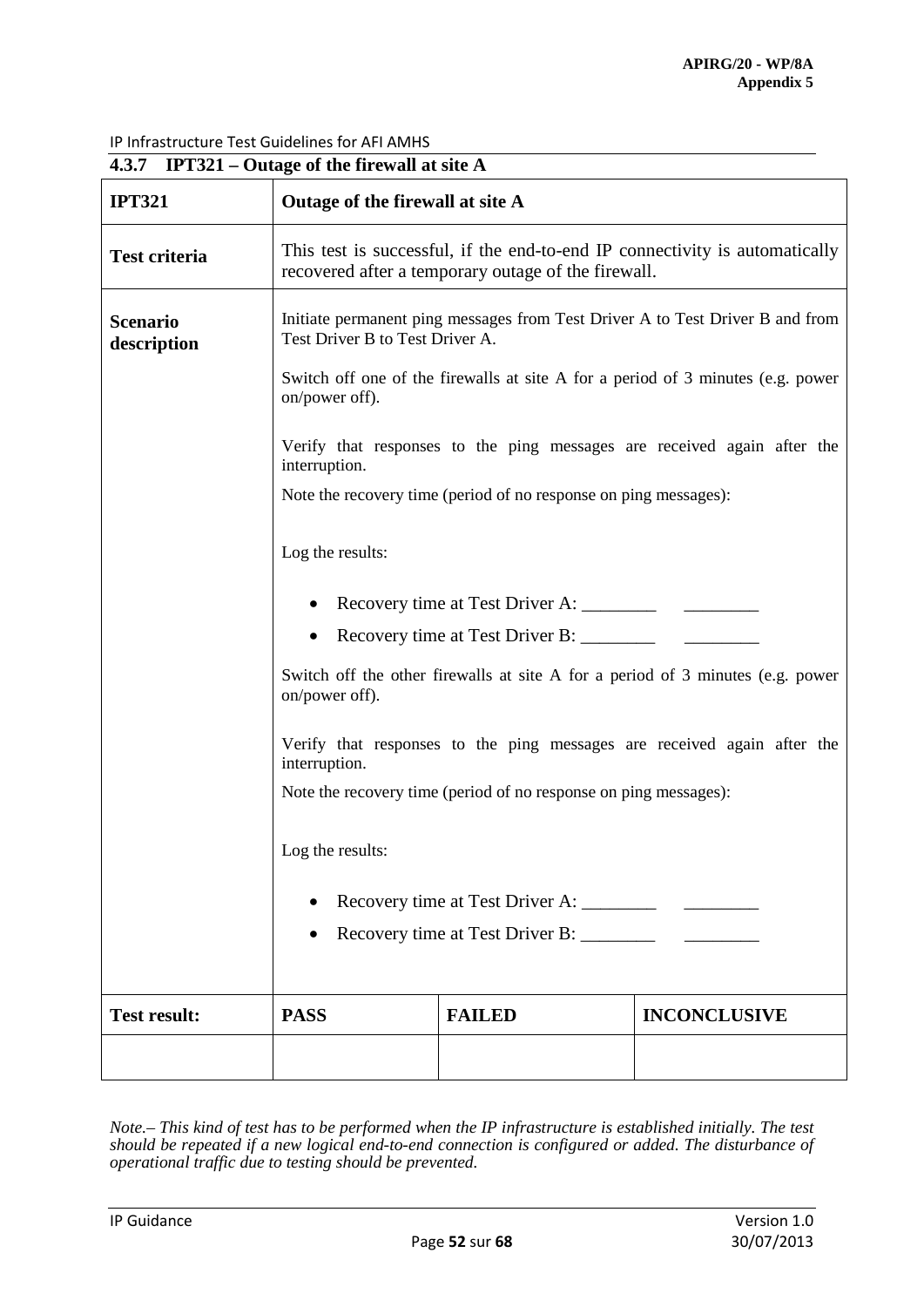|                                | 4.3.8 IPT322 – Outage of the firewall at site B                                                                                    |                                                                  |                                                                         |  |  |
|--------------------------------|------------------------------------------------------------------------------------------------------------------------------------|------------------------------------------------------------------|-------------------------------------------------------------------------|--|--|
| <b>IPT322</b>                  | Outage of the firewall at site B                                                                                                   |                                                                  |                                                                         |  |  |
| <b>Test criteria</b>           | This test is successful, if the end-to-end IP connectivity is automatically<br>recovered after a temporary outage of the firewall. |                                                                  |                                                                         |  |  |
| <b>Scenario</b><br>description | Initiate permanent ping messages from Test Driver A to Test Driver B and from<br>Test Driver B to Test Driver A.                   |                                                                  |                                                                         |  |  |
|                                | Switch off one of the firewalls at site B for a period of 3 minutes (e.g. power<br>on/power off).                                  |                                                                  |                                                                         |  |  |
|                                | interruption.                                                                                                                      |                                                                  | Verify that responses to the ping messages are received again after the |  |  |
|                                |                                                                                                                                    | Note the recovery time (period of no response on ping messages): |                                                                         |  |  |
|                                | Log the results:                                                                                                                   |                                                                  |                                                                         |  |  |
|                                |                                                                                                                                    |                                                                  |                                                                         |  |  |
|                                |                                                                                                                                    |                                                                  |                                                                         |  |  |
|                                | Switch off the other firewalls at site B for a period of 3 minutes (e.g. power<br>on/power off).                                   |                                                                  |                                                                         |  |  |
|                                | Verify that responses to the ping messages are received again after the<br>interruption.                                           |                                                                  |                                                                         |  |  |
|                                | Note the recovery time (period of no response on ping messages):                                                                   |                                                                  |                                                                         |  |  |
|                                | Log the results:                                                                                                                   |                                                                  |                                                                         |  |  |
|                                |                                                                                                                                    |                                                                  |                                                                         |  |  |
|                                |                                                                                                                                    |                                                                  |                                                                         |  |  |
| <b>Test result:</b>            | <b>PASS</b>                                                                                                                        | <b>FAILED</b>                                                    | <b>INCONCLUSIVE</b>                                                     |  |  |
|                                |                                                                                                                                    |                                                                  |                                                                         |  |  |

*Note. – This kind of test has to be performed when the IP infrastructure is established initially. The test should be repeated if a new logical end-to-end connection is configured or added. The disturbance of operational traffic due to testing should be prevented.*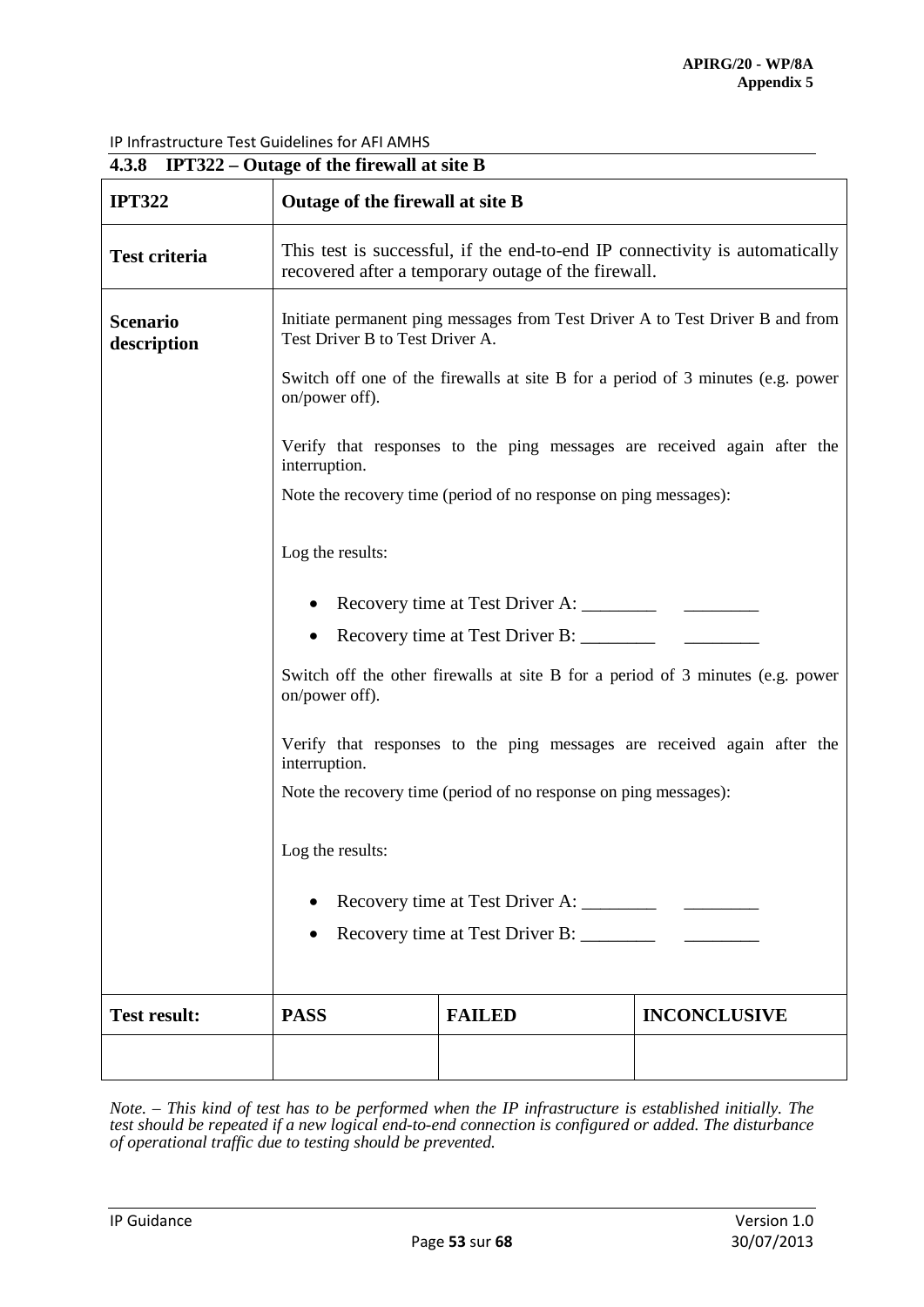|                                | 4.3.9 IPT341 – Outage of the connection between border router and firewall at site A                                                                                       |                                                                  |                                                                                   |  |  |
|--------------------------------|----------------------------------------------------------------------------------------------------------------------------------------------------------------------------|------------------------------------------------------------------|-----------------------------------------------------------------------------------|--|--|
| <b>IPT341</b>                  | Outage of the connection between border router and firewall at site A                                                                                                      |                                                                  |                                                                                   |  |  |
| <b>Test criteria</b>           | This test is successful, if the end-to-end IP connectivity is automatically<br>recovered after a temporary outage of the connection between border<br>router and firewall. |                                                                  |                                                                                   |  |  |
| <b>Scenario</b><br>description | Initiate permanent ping messages from Test Driver A to Test Driver B and from<br>Test Driver B to Test Driver A.                                                           |                                                                  |                                                                                   |  |  |
|                                | Observe that responses to the ping messages are received.                                                                                                                  |                                                                  |                                                                                   |  |  |
|                                |                                                                                                                                                                            | period of 3 minutes (e.g. disconnect and connect cable):         | Interrupt the LAN connection between a firewall and border router at site A for a |  |  |
|                                | Case I: at the router                                                                                                                                                      |                                                                  |                                                                                   |  |  |
|                                |                                                                                                                                                                            | Case II: at the firewall if the LAN is fully redundant.          |                                                                                   |  |  |
|                                | Verify that responses to the ping messages are received again after the<br>interruption.                                                                                   |                                                                  |                                                                                   |  |  |
|                                | Note the recovery time (period of no response on ping messages):                                                                                                           |                                                                  |                                                                                   |  |  |
|                                | Case II<br>Log the results:<br>Case I                                                                                                                                      |                                                                  |                                                                                   |  |  |
|                                |                                                                                                                                                                            |                                                                  |                                                                                   |  |  |
|                                |                                                                                                                                                                            | Recovery time at Test Driver B: ________                         |                                                                                   |  |  |
|                                |                                                                                                                                                                            | A for a period of 3 minutes (e.g. disconnect and connect cable): | Interrupt the LAN connection between the other firewall and border router at site |  |  |
|                                | Case I: at the router                                                                                                                                                      |                                                                  |                                                                                   |  |  |
|                                | Case II: at the firewall if the LAN is fully redundant.                                                                                                                    |                                                                  |                                                                                   |  |  |
|                                | Verify that responses to the ping messages are received again after the<br>interruption.                                                                                   |                                                                  |                                                                                   |  |  |
|                                |                                                                                                                                                                            | Note the recovery time (period of no response on ping messages): |                                                                                   |  |  |
|                                |                                                                                                                                                                            |                                                                  |                                                                                   |  |  |
|                                | Log the results:                                                                                                                                                           |                                                                  | Case I Case II                                                                    |  |  |
|                                |                                                                                                                                                                            |                                                                  |                                                                                   |  |  |
|                                |                                                                                                                                                                            | Recovery time at Test Driver B: _________                        |                                                                                   |  |  |
|                                |                                                                                                                                                                            |                                                                  |                                                                                   |  |  |
| <b>Test result:</b>            | <b>PASS</b>                                                                                                                                                                | <b>FAILED</b>                                                    | <b>INCONCLUSIVE</b>                                                               |  |  |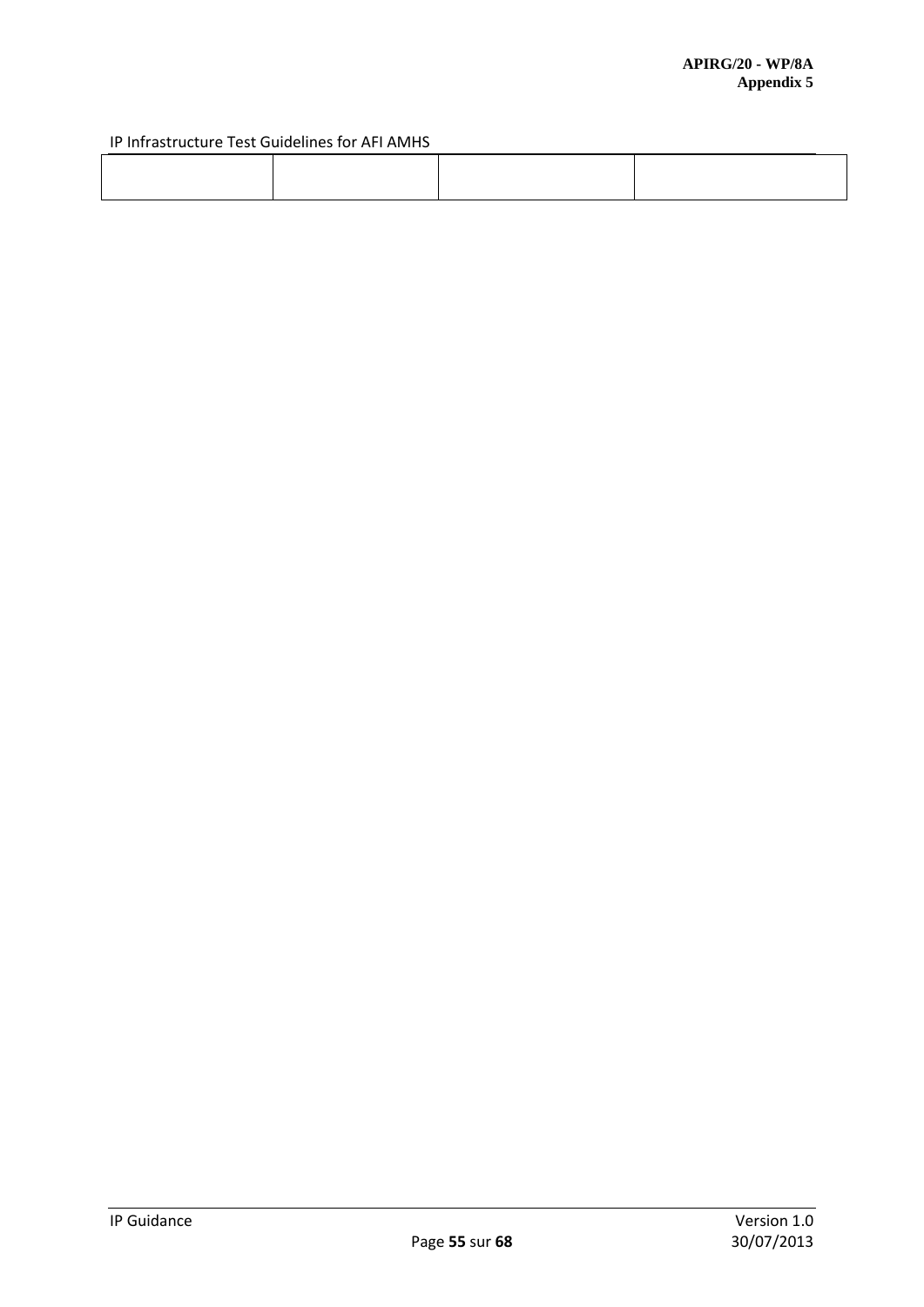| 4.3.10 IPT342 – Outage of the connection between border router and firewall at site B |                                                                                                                                                                            |                                                                  |                                                                         |  |  |
|---------------------------------------------------------------------------------------|----------------------------------------------------------------------------------------------------------------------------------------------------------------------------|------------------------------------------------------------------|-------------------------------------------------------------------------|--|--|
| <b>IPT342</b>                                                                         |                                                                                                                                                                            |                                                                  | Outage of the connection between border router and firewall at site B   |  |  |
| <b>Test criteria</b>                                                                  | This test is successful, if the end-to-end IP connectivity is automatically<br>recovered after a temporary outage of the connection between border<br>router and firewall. |                                                                  |                                                                         |  |  |
| <b>Scenario</b><br>description                                                        | Initiate permanent ping messages from Test Driver A to Test Driver B and from<br>Test Driver B to Test Driver A.                                                           |                                                                  |                                                                         |  |  |
|                                                                                       | Observe that responses to the ping messages are received.                                                                                                                  |                                                                  |                                                                         |  |  |
|                                                                                       | Interrupt the LAN connection between a firewall and border router at site B for a<br>period of 3 minutes (e.g. disconnect and connect cable):                              |                                                                  |                                                                         |  |  |
|                                                                                       | Case I: at the router                                                                                                                                                      |                                                                  |                                                                         |  |  |
|                                                                                       |                                                                                                                                                                            | Case II: at the firewall if the LAN is fully redundant.          |                                                                         |  |  |
|                                                                                       | interruption.                                                                                                                                                              |                                                                  | Verify that responses to the ping messages are received again after the |  |  |
|                                                                                       |                                                                                                                                                                            | Note the recovery time (period of no response on ping messages): |                                                                         |  |  |
|                                                                                       | Case I<br>Case II<br>Log the results:                                                                                                                                      |                                                                  |                                                                         |  |  |
|                                                                                       | Recovery time at Test Driver A: ___________                                                                                                                                |                                                                  |                                                                         |  |  |
|                                                                                       | Recovery time at Test Driver B: _________                                                                                                                                  |                                                                  |                                                                         |  |  |
|                                                                                       | Interrupt the LAN connection between the other firewall and border router at site<br>B for a period of 3 minutes (e.g. disconnect and connect cable):                      |                                                                  |                                                                         |  |  |
|                                                                                       | Case I: at the router                                                                                                                                                      |                                                                  |                                                                         |  |  |
|                                                                                       |                                                                                                                                                                            | Case II: at the firewall if the LAN is fully redundant.          |                                                                         |  |  |
|                                                                                       | interruption.                                                                                                                                                              |                                                                  | Verify that responses to the ping messages are received again after the |  |  |
|                                                                                       |                                                                                                                                                                            | Note the recovery time (period of no response on ping messages): |                                                                         |  |  |
|                                                                                       | Log the results:                                                                                                                                                           | Case I                                                           | Case II                                                                 |  |  |
|                                                                                       |                                                                                                                                                                            |                                                                  |                                                                         |  |  |
|                                                                                       |                                                                                                                                                                            | Recovery time at Test Driver B: _________                        |                                                                         |  |  |
| <b>Test result:</b>                                                                   | <b>PASS</b>                                                                                                                                                                | <b>FAILED</b>                                                    | <b>INCONCLUSIVE</b>                                                     |  |  |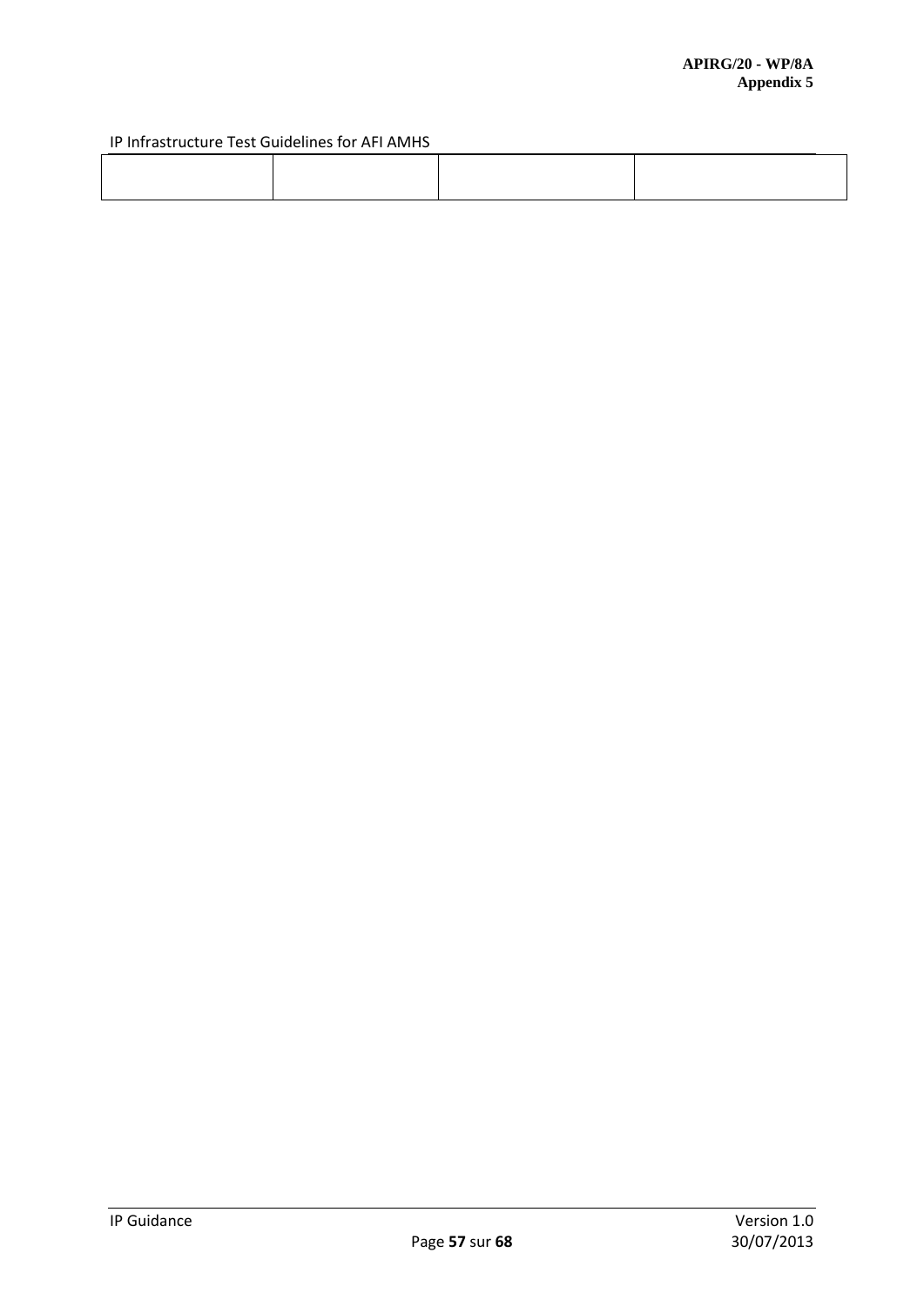| 4.3.11 IPT351 – Outage of the border router at site A |                                                                                                                                         |                                                                  |                                                                         |  |  |
|-------------------------------------------------------|-----------------------------------------------------------------------------------------------------------------------------------------|------------------------------------------------------------------|-------------------------------------------------------------------------|--|--|
| <b>IPT351</b>                                         | Outage of the border router at site A                                                                                                   |                                                                  |                                                                         |  |  |
| <b>Test criteria</b>                                  | This test is successful, if the end-to-end IP connectivity is automatically<br>recovered after a temporary outage of the border router. |                                                                  |                                                                         |  |  |
| <b>Scenario</b><br>description                        | Initiate permanent ping messages from Test Driver A to Test Driver B and from<br>Test Driver B to Test Driver A.                        |                                                                  |                                                                         |  |  |
|                                                       | Switch off a border router (primary Gateway) at site A for a period of 3 minutes<br>(e.g. power on/power off).                          |                                                                  |                                                                         |  |  |
|                                                       | interruption.                                                                                                                           |                                                                  | Verify that responses to the ping messages are received again after the |  |  |
|                                                       |                                                                                                                                         | Note the recovery time (period of no response on ping messages): |                                                                         |  |  |
|                                                       | Log the results:                                                                                                                        |                                                                  |                                                                         |  |  |
|                                                       |                                                                                                                                         |                                                                  |                                                                         |  |  |
|                                                       |                                                                                                                                         |                                                                  |                                                                         |  |  |
|                                                       | Switch off the other border router at site A for a period of 3 minutes (e.g. power<br>on/power off).                                    |                                                                  |                                                                         |  |  |
|                                                       | Verify that responses to the ping messages are received again after the<br>interruption.                                                |                                                                  |                                                                         |  |  |
|                                                       | Note the recovery time (period of no response on ping messages):                                                                        |                                                                  |                                                                         |  |  |
|                                                       | Log the results:                                                                                                                        |                                                                  |                                                                         |  |  |
|                                                       |                                                                                                                                         |                                                                  |                                                                         |  |  |
|                                                       |                                                                                                                                         | Recovery time at Test Driver B: ________                         |                                                                         |  |  |
| <b>Test result:</b>                                   | <b>PASS</b>                                                                                                                             | <b>FAILED</b>                                                    | <b>INCONCLUSIVE</b>                                                     |  |  |
|                                                       |                                                                                                                                         |                                                                  |                                                                         |  |  |

*Note.– This kind of test has to be performed when the IP infrastructure is established initially. The test should be repeated if a new logical end-to-end connection is configured or added. The disturbance of operational traffic due to testing should be prevented.*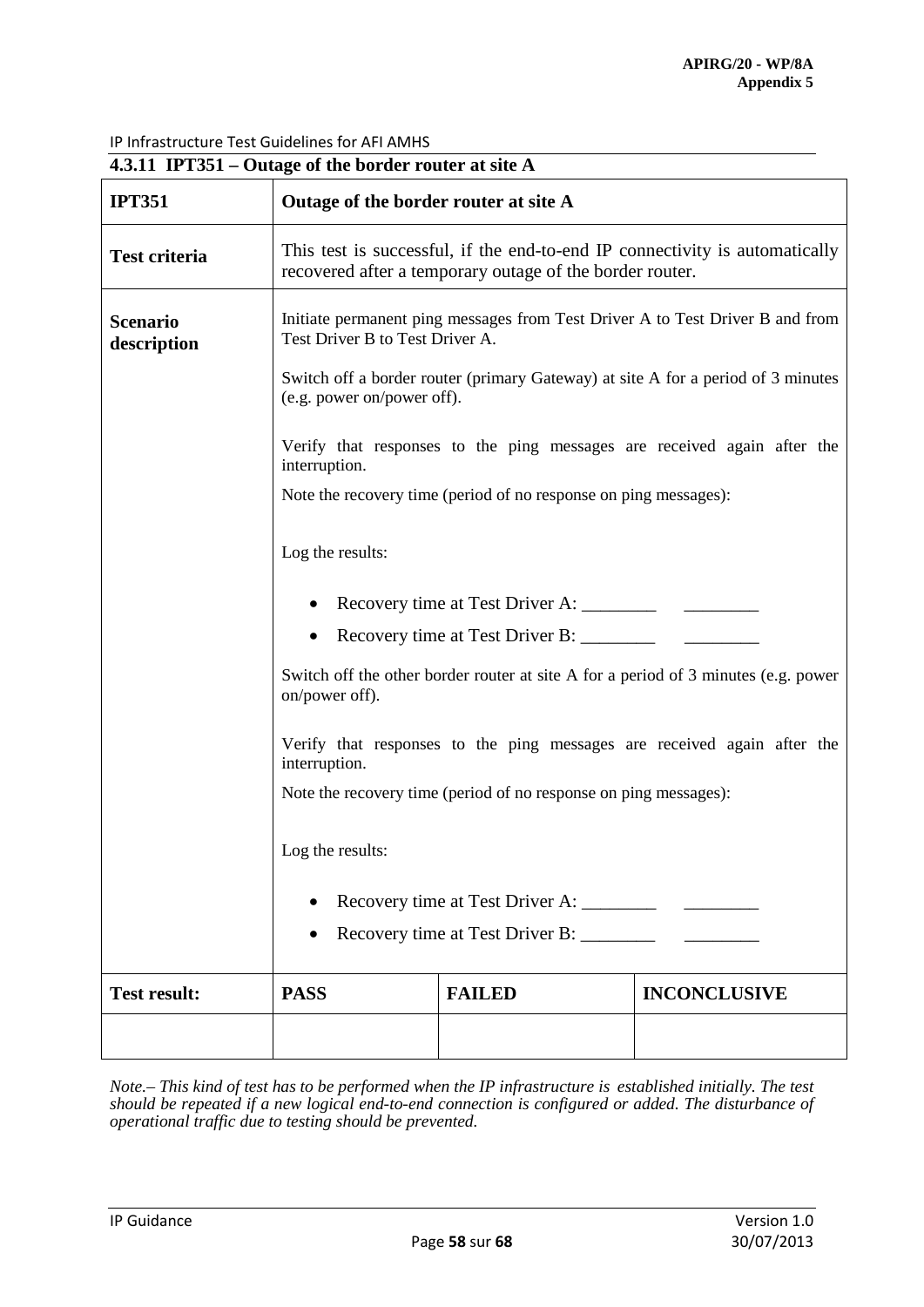| 4.3.12 IPT352 – Outage of the border router at site B |                                                                                                                                                                                                                                                                                          |                                                                                                                                         |                     |  |
|-------------------------------------------------------|------------------------------------------------------------------------------------------------------------------------------------------------------------------------------------------------------------------------------------------------------------------------------------------|-----------------------------------------------------------------------------------------------------------------------------------------|---------------------|--|
| <b>IPT352</b>                                         | Outage of the border router at site B                                                                                                                                                                                                                                                    |                                                                                                                                         |                     |  |
| <b>Test criteria</b>                                  |                                                                                                                                                                                                                                                                                          | This test is successful, if the end-to-end IP connectivity is automatically<br>recovered after a temporary outage of the border router. |                     |  |
| <b>Scenario</b><br>description                        | Test Driver B to Test Driver A.                                                                                                                                                                                                                                                          | Initiate permanent ping messages from Test Driver A to Test Driver B and from                                                           |                     |  |
|                                                       | Switch off a border router (primary Gateway) at site B for a period of 3 minutes<br>(e.g. power on/power off).                                                                                                                                                                           |                                                                                                                                         |                     |  |
|                                                       | Verify that responses to the ping messages are received again after the<br>interruption.                                                                                                                                                                                                 |                                                                                                                                         |                     |  |
|                                                       | Note the recovery time (period of no response on ping messages):                                                                                                                                                                                                                         |                                                                                                                                         |                     |  |
|                                                       | Log the results:                                                                                                                                                                                                                                                                         |                                                                                                                                         |                     |  |
|                                                       |                                                                                                                                                                                                                                                                                          |                                                                                                                                         |                     |  |
|                                                       |                                                                                                                                                                                                                                                                                          |                                                                                                                                         |                     |  |
|                                                       | Switch off the other border router at site B for a period of 3 minutes (e.g. power<br>on/power off).<br>Verify that responses to the ping messages are received again after the<br>interruption.<br>Note the recovery time (period of no response on ping messages):<br>Log the results: |                                                                                                                                         |                     |  |
|                                                       |                                                                                                                                                                                                                                                                                          |                                                                                                                                         |                     |  |
|                                                       |                                                                                                                                                                                                                                                                                          |                                                                                                                                         |                     |  |
|                                                       |                                                                                                                                                                                                                                                                                          |                                                                                                                                         |                     |  |
|                                                       |                                                                                                                                                                                                                                                                                          |                                                                                                                                         |                     |  |
|                                                       | Recovery time at Test Driver B: ________                                                                                                                                                                                                                                                 |                                                                                                                                         |                     |  |
| <b>Test result:</b>                                   | <b>PASS</b>                                                                                                                                                                                                                                                                              | <b>FAILED</b>                                                                                                                           | <b>INCONCLUSIVE</b> |  |
|                                                       |                                                                                                                                                                                                                                                                                          |                                                                                                                                         |                     |  |

*Note.– This kind of test has to be performed when the IP infrastructure is established initially. The test should be repeated if a new logical end-to-end connection is configured or added. The disturbance of operational traffic due to testing should be prevented.*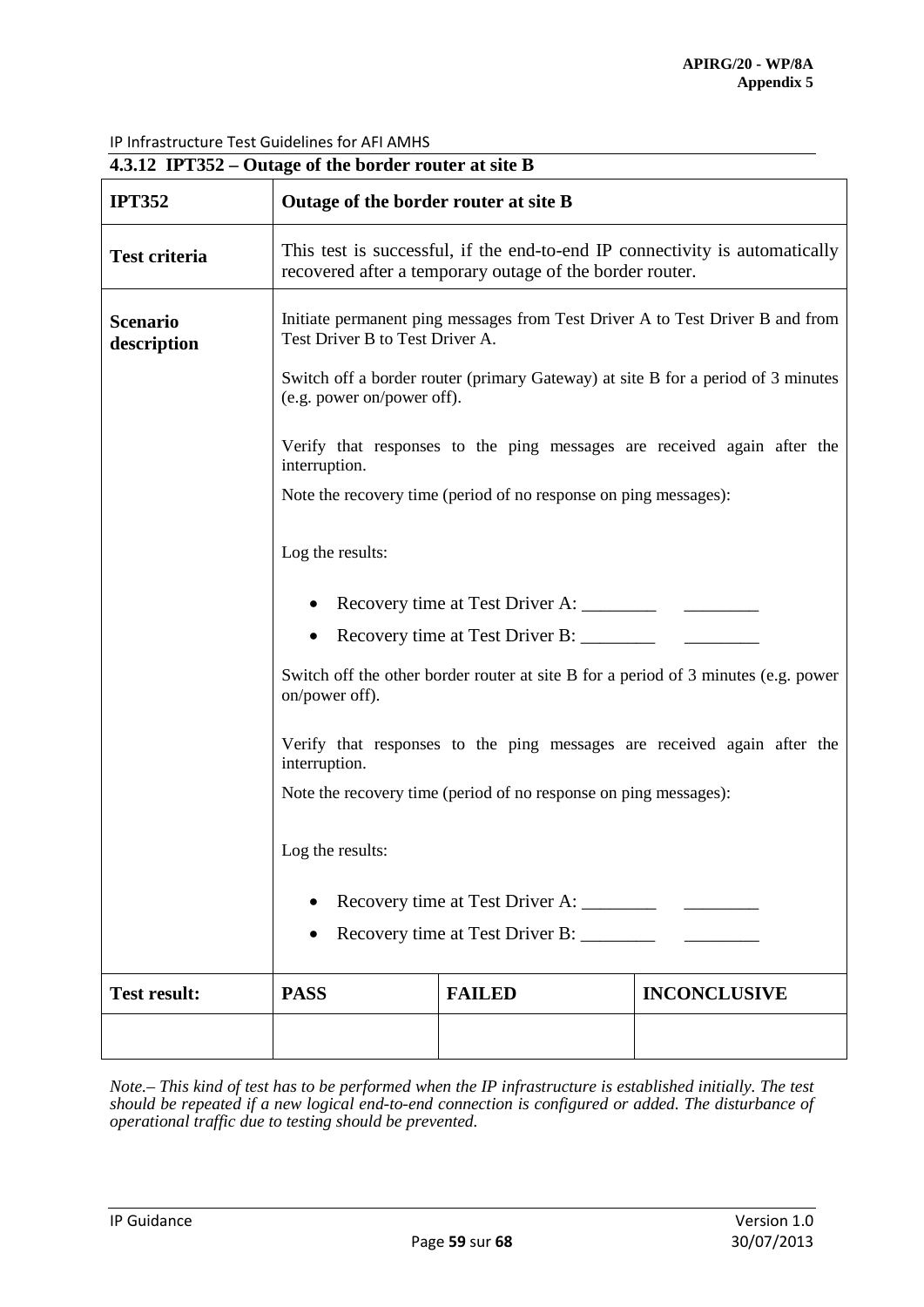| 4.3.13 IPT361 – Outage of the connection between border router and WAN at site A |                                                                                                                                                                                           |               |                     |  |  |
|----------------------------------------------------------------------------------|-------------------------------------------------------------------------------------------------------------------------------------------------------------------------------------------|---------------|---------------------|--|--|
| <b>IPT361</b>                                                                    | Outage of the connection between border router and WAN at site A                                                                                                                          |               |                     |  |  |
| <b>Test criteria</b>                                                             | This test is successful, if the end-to-end IP connectivity is automatically<br>recovered after a temporary outage of the connection between border router and<br>WAN.                     |               |                     |  |  |
| <b>Scenario description</b>                                                      | Initiate permanent ping messages from Test Driver A to Test Driver B and from<br>Test Driver B to Test Driver A.                                                                          |               |                     |  |  |
|                                                                                  | Observe that responses to the ping messages are received.                                                                                                                                 |               |                     |  |  |
|                                                                                  | Interrupt the connection between a border router and WAN at site A for a period<br>of 3 minutes (e.g. disconnect and connect cable, or disable the connection at the<br>WAN side):        |               |                     |  |  |
|                                                                                  | Case I: at the router                                                                                                                                                                     |               |                     |  |  |
|                                                                                  | Case II: at the WAN if the connection is fully redundant.                                                                                                                                 |               |                     |  |  |
|                                                                                  | Verify that responses to the ping messages are received again after the<br>interruption.                                                                                                  |               |                     |  |  |
|                                                                                  | Note the recovery time (period of no response on ping messages):                                                                                                                          |               |                     |  |  |
|                                                                                  | Case I<br>Case II<br>Log the results:                                                                                                                                                     |               |                     |  |  |
|                                                                                  | Recovery time at Test Driver A: _______                                                                                                                                                   |               |                     |  |  |
|                                                                                  | Recovery time at Test Driver B: _______                                                                                                                                                   |               |                     |  |  |
|                                                                                  | Interrupt the connection between the other border router and WAN at site A for<br>a period of 3 minutes (e.g. disconnect and connect cable or disable the<br>connection at the WAN side): |               |                     |  |  |
|                                                                                  | Case I: at the router                                                                                                                                                                     |               |                     |  |  |
|                                                                                  | Case II: at the WAN if the connection is fully redundant.                                                                                                                                 |               |                     |  |  |
|                                                                                  | Verify that responses to the ping messages are received again after the<br>interruption.                                                                                                  |               |                     |  |  |
|                                                                                  | Note the recovery time (period of no response on ping messages):                                                                                                                          |               |                     |  |  |
|                                                                                  | Log the results:                                                                                                                                                                          | Case I        | Case II             |  |  |
|                                                                                  |                                                                                                                                                                                           |               |                     |  |  |
|                                                                                  |                                                                                                                                                                                           |               |                     |  |  |
|                                                                                  | Recovery time at Test Driver B: ________                                                                                                                                                  |               |                     |  |  |
| <b>Test result:</b>                                                              | <b>PASS</b>                                                                                                                                                                               | <b>FAILED</b> | <b>INCONCLUSIVE</b> |  |  |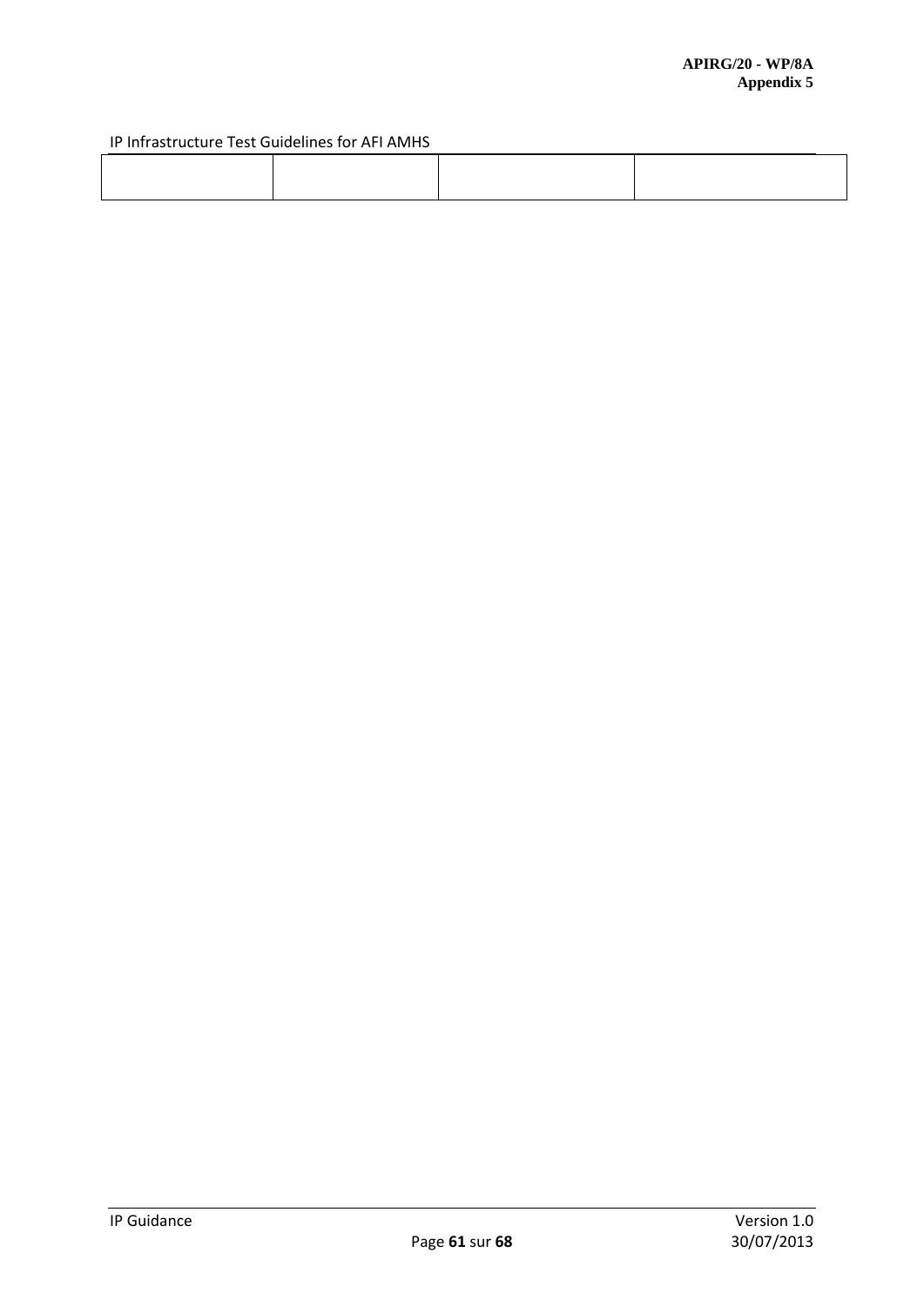| 4.3.14 IPT362 – Outage of the connection between border router and WAN at site B |                                                                                                                                                                                           |               |                     |  |  |
|----------------------------------------------------------------------------------|-------------------------------------------------------------------------------------------------------------------------------------------------------------------------------------------|---------------|---------------------|--|--|
| <b>IPT362</b>                                                                    | Outage of the connection between border router and WAN at site B                                                                                                                          |               |                     |  |  |
| <b>Test criteria</b>                                                             | This test is successful, if the end-to-end IP connectivity is automatically<br>recovered after a temporary outage of the connection between border router and<br>WAN.                     |               |                     |  |  |
| <b>Scenario description</b>                                                      | Initiate permanent ping messages from Test Driver A to Test Driver B and from<br>Test Driver B to Test Driver A.                                                                          |               |                     |  |  |
|                                                                                  | Observe that responses to the ping messages are received.                                                                                                                                 |               |                     |  |  |
|                                                                                  | Interrupt the connection between a border router and WAN at site B for a period<br>of 3 minutes (e.g. disconnect and connect cable, or disable the connection at the<br>WAN side):        |               |                     |  |  |
|                                                                                  | Case I: at the router                                                                                                                                                                     |               |                     |  |  |
|                                                                                  | Case II: at the WAN if the connection is fully redundant.                                                                                                                                 |               |                     |  |  |
|                                                                                  | Verify that responses to the ping messages are received again after the<br>interruption.                                                                                                  |               |                     |  |  |
|                                                                                  | Note the recovery time (period of no response on ping messages):                                                                                                                          |               |                     |  |  |
|                                                                                  | Case I<br>Case II<br>Log the results:                                                                                                                                                     |               |                     |  |  |
|                                                                                  | Recovery time at Test Driver A: ________                                                                                                                                                  |               |                     |  |  |
|                                                                                  | Recovery time at Test Driver B: _______                                                                                                                                                   |               |                     |  |  |
|                                                                                  | Interrupt the connection between the other border router and WAN at site B for<br>a period of 3 minutes (e.g. disconnect and connect cable or disable the<br>connection at the WAN side): |               |                     |  |  |
|                                                                                  | Case I: at the router                                                                                                                                                                     |               |                     |  |  |
|                                                                                  | Case II: at the WAN if the connection is fully redundant.                                                                                                                                 |               |                     |  |  |
|                                                                                  | Verify that responses to the ping messages are received again after the<br>interruption.                                                                                                  |               |                     |  |  |
|                                                                                  | Note the recovery time (period of no response on ping messages):                                                                                                                          |               |                     |  |  |
|                                                                                  | Log the results:                                                                                                                                                                          | Case I        | Case II             |  |  |
|                                                                                  |                                                                                                                                                                                           |               |                     |  |  |
|                                                                                  | Recovery time at Test Driver B: ________                                                                                                                                                  |               |                     |  |  |
|                                                                                  |                                                                                                                                                                                           |               |                     |  |  |
| <b>Test result:</b>                                                              | <b>PASS</b>                                                                                                                                                                               | <b>FAILED</b> | <b>INCONCLUSIVE</b> |  |  |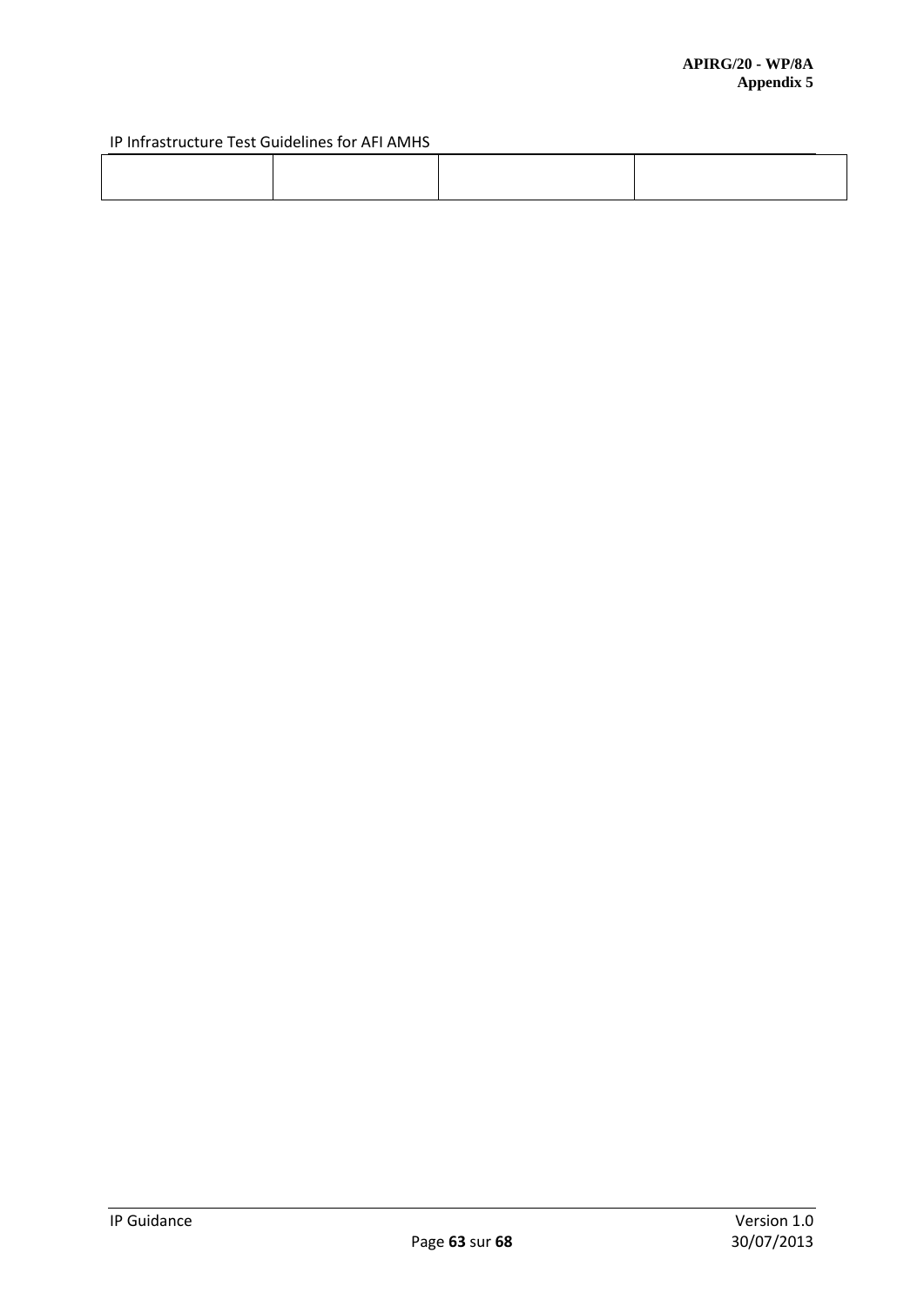# <span id="page-63-0"></span>**4.4 Performance Tests**

Performance tests (measurement of TCP/IP throughput) should be executed after successful completion of the IP Infrastructure Tests in the application environment foreseen for going into operation.

If possible the performance test tools mentioned in Section 2.5.2 (e.g. NetIO) should run at the application hosts in order to ensure that the performance is measured under real physical conditions (including the connections between application host and IP infrastructure). Otherwise the tests should be performed by the Test Driver system.

The respective tool has to be started using the same IP Port which is used by the application (AMHS e.g. 102). The results have to be logged and should be included in the test report of the IP Infrastructure Tests.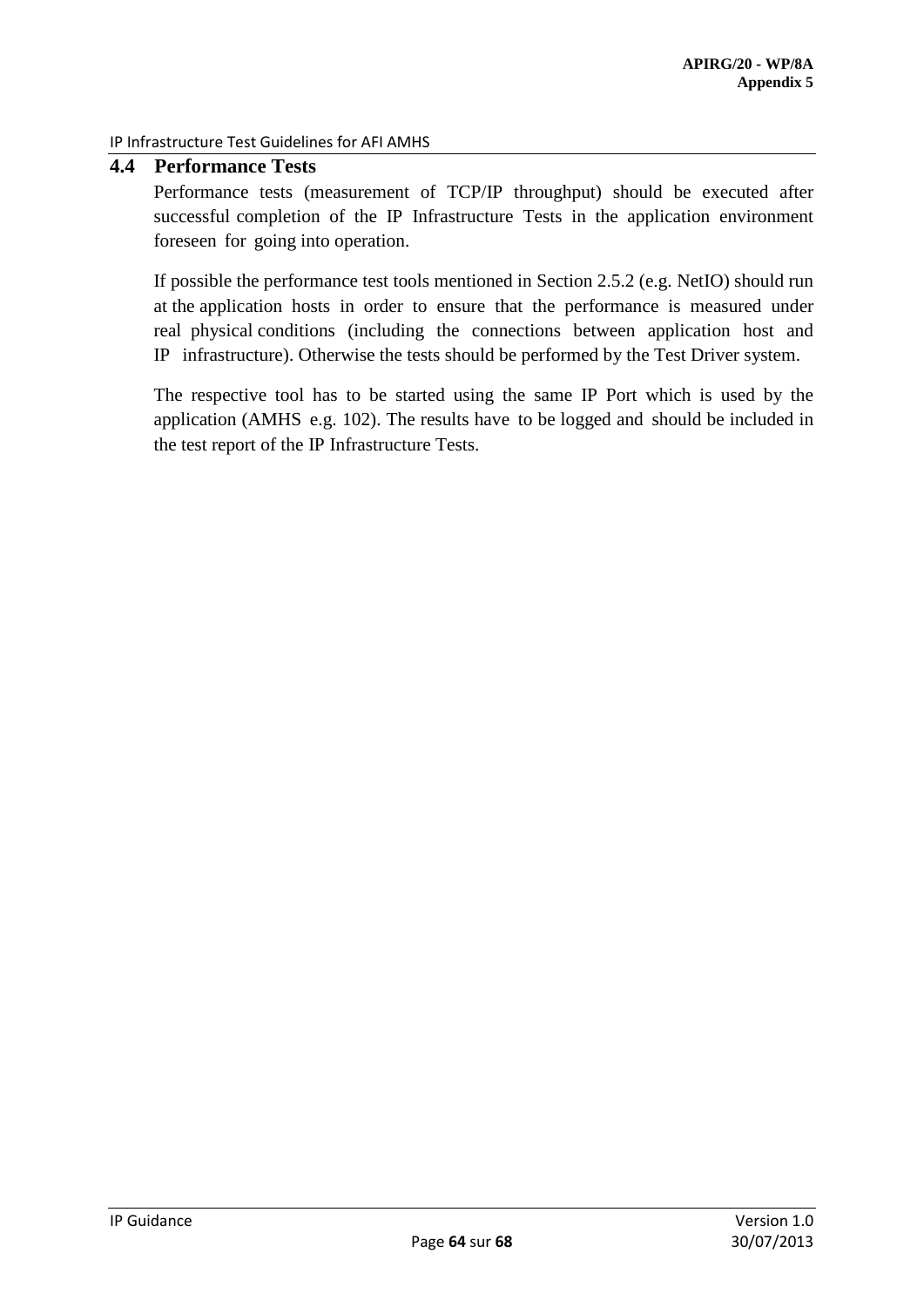# <span id="page-64-0"></span>**A. Attachment Change Mechanism of the IP Infrastructure Test Guidelines**

- A.0.1 The change control mechanism provides two categories:
	- Defect Report (DR), and
	- Change Proposal (CP)
- A.0.2 Proposals to introduce changes to the IP Infrastructure Test Guidelines document itself may arise from users, implementers or manufacturers.
- A.0.3 The procedure for submission and processing of a Defect Report (DR) or a Change Proposal (CP) involves the following steps:

# <span id="page-64-1"></span>**A.1 Procedure for Defect Report (DR)**

- A.1.1 A problem is detected, which is reflected in the IP Infrastructure Test Guidelines and may be attributed to implement procedures and/or inconsistencies in this document.
- A.1.2 The problem is reported to the ICAO Regional Offices of the AFI Region, by submission of a defect report (DR). A standard reporting format is used (see attached template in A.3).
- A.1.3 The ICAO Office assigns a number and priority to the defect report and introduces it to the agenda of an upcoming meeting of AMHS.
- A.1.4 The AMHS Meeting evaluates the report and either adopts it as a working item or rejects it. The party, which submitted the defect report, is notified accordingly.
- A.1.5 Experts of AFI AMHS Taskforce are assigned to the problem when adopted (Status: accepted) and milestone dates are set. Outside expertise may be invited to participate, as appropriate.
- A.1.6 The Experts of AFI AMHS Taskforce develops proposals for resolving the problem and submits them to the AMHS Meeting Team for approval.
- A.1.7 The AMHS Meeting approves or rejects the presented proposals. In case of the latter, the subject is referred back to the Experts of AFI AMHS Taskforce (step A.1.5) or discarded.
- A.1.8 The Experts of AFI AMHS Taskforce drafts appropriate text for amendment of the IP Infrastructure Test Guidelines and submits it to the AMHS Meeting for approval.
- A.1.9 The AMHS Meeting approves or rejects the proposed material. In case of the latter, the subject is referred back to the Experts of AFI AMHS Taskforce (step A.1.8).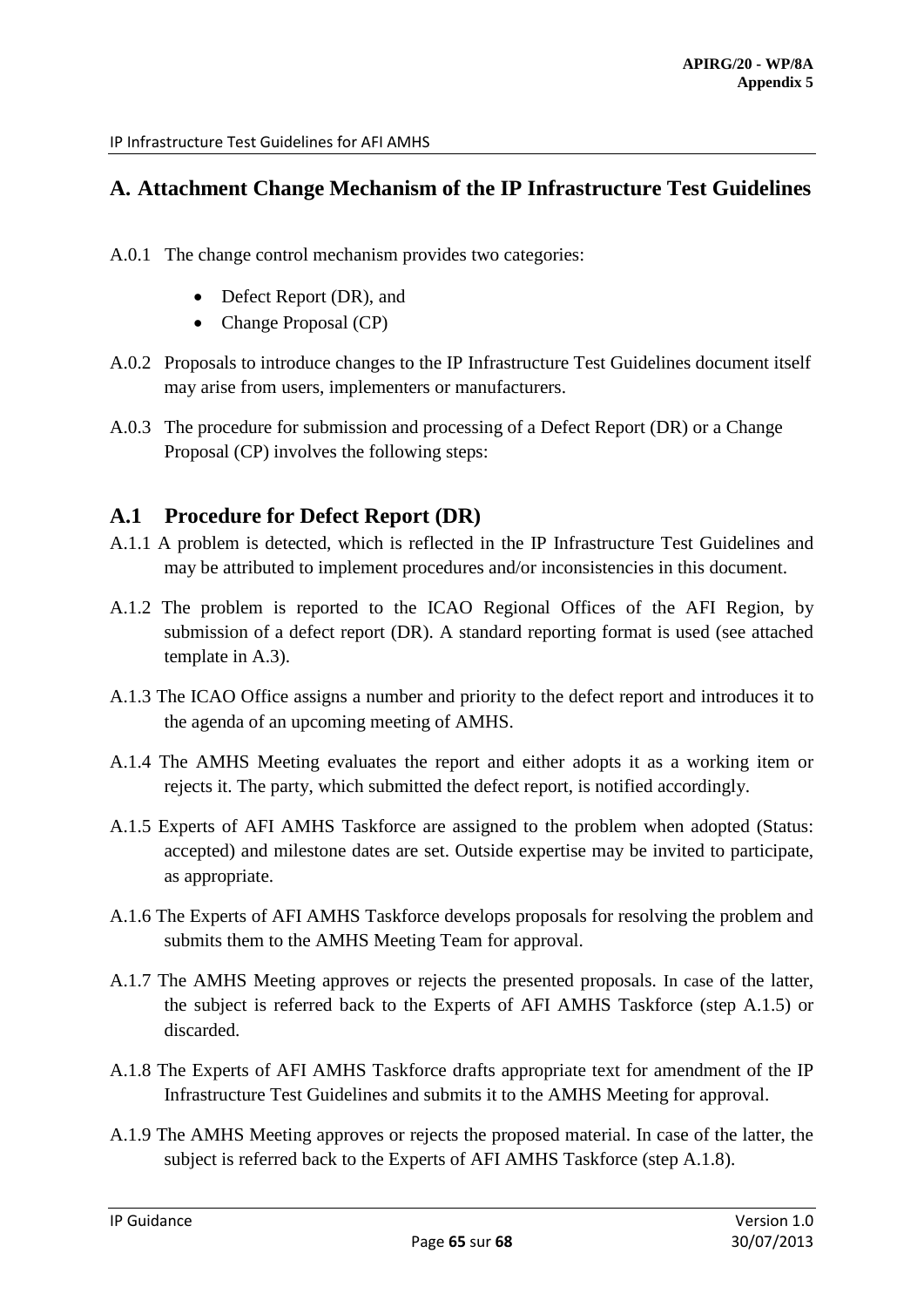A.1.10 Solutions are implemented.

*Note.– Steps A.1.6 and A.1.8 may run in parallel.* 

# <span id="page-65-0"></span>**A.1 Procedure for Change Proposal (CP)**

- A.2.1 The same structured procedure, with the exception of steps (A.1.6) and (A.1.7) applies in case of proposed enhancements to the IP Infrastructure Test Guidelines or inconsistencies with relevant existing documentation.
- A.2.2 In this case, a change proposal (CP) should be submitted to the PG. The format of the CP is similar to that of the DR.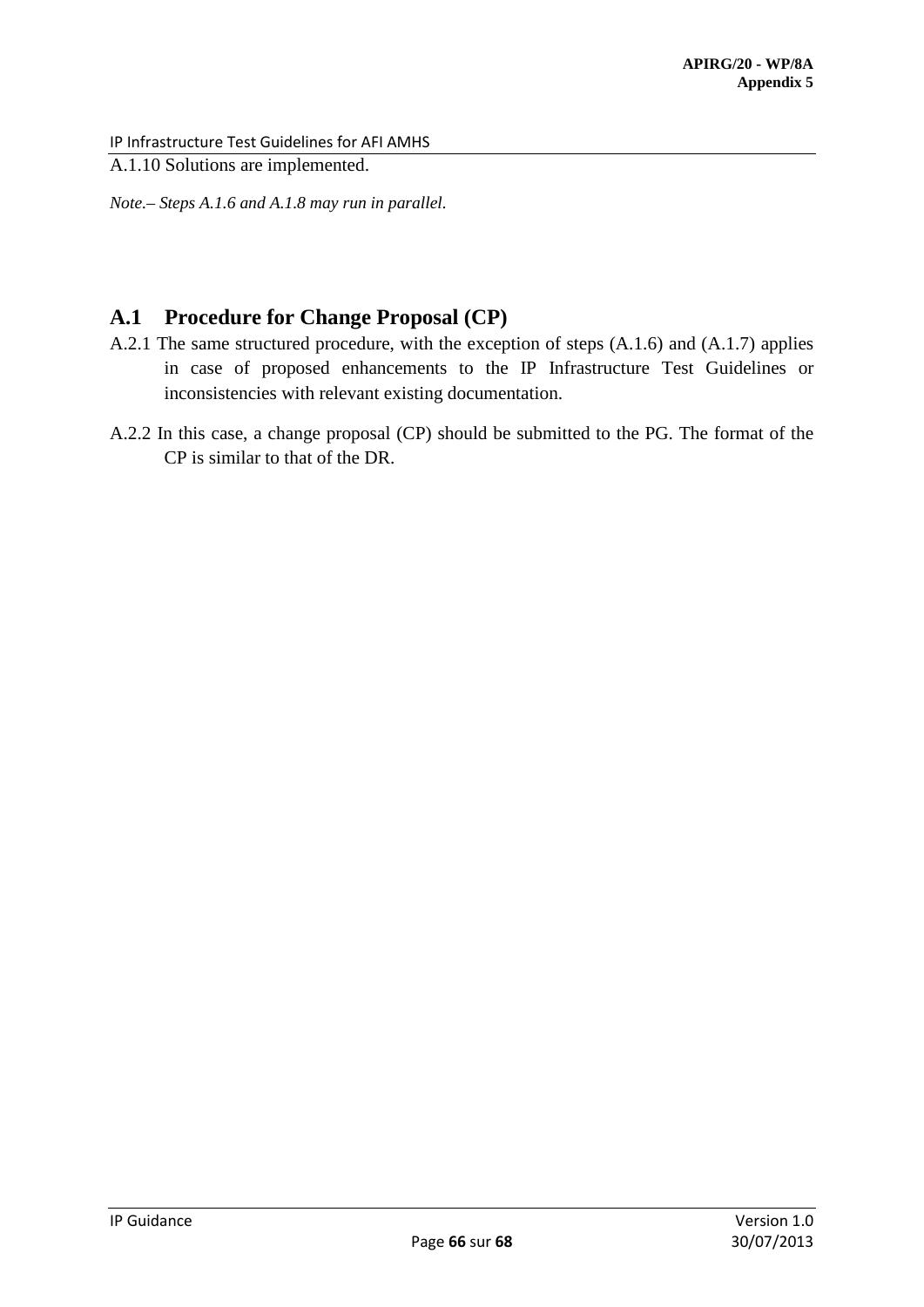# <span id="page-66-0"></span>**A.3 Template for Defect Reports / Change Proposals**

| <b>Template for Defect Reports / Change Proposals</b> |                                                                         |  |  |
|-------------------------------------------------------|-------------------------------------------------------------------------|--|--|
| <b>DR</b>                                             | <b>CP</b>                                                               |  |  |
| Title:                                                | Short, indicative textual name                                          |  |  |
| <b>Reference:</b>                                     | Number assigned by the PG Rapporteur                                    |  |  |
| <b>Originator reference:</b>                          | Provided by the originator                                              |  |  |
| <b>Submission date:</b>                               |                                                                         |  |  |
| <b>Submitting State/Organisation:</b>                 |                                                                         |  |  |
| Author:                                               |                                                                         |  |  |
| <b>Contact Information</b>                            | e-mail, fax, telephone and postal address                               |  |  |
| <b>Expert involved:</b>                               |                                                                         |  |  |
| Status:                                               | Assigned by the AFI AMHS Taskforce                                      |  |  |
| <b>Priority:</b>                                      | Assigned by the AFI AMHS Taskforce                                      |  |  |
| <b>Document reference</b>                             | Affected section(s) of the IP infrastructure Test Guidelines            |  |  |
| <b>Description of defect:</b>                         | Nature of the problem in detail<br>Reason(s) for requesting changes     |  |  |
| Assigned expert(s):                                   |                                                                         |  |  |
| <b>Task history:</b>                                  | <b>Working Papers and Information Papers</b><br>Produced on the subject |  |  |
| <b>Proposed solution</b>                              | Including amendments to the text, if feasible                           |  |  |